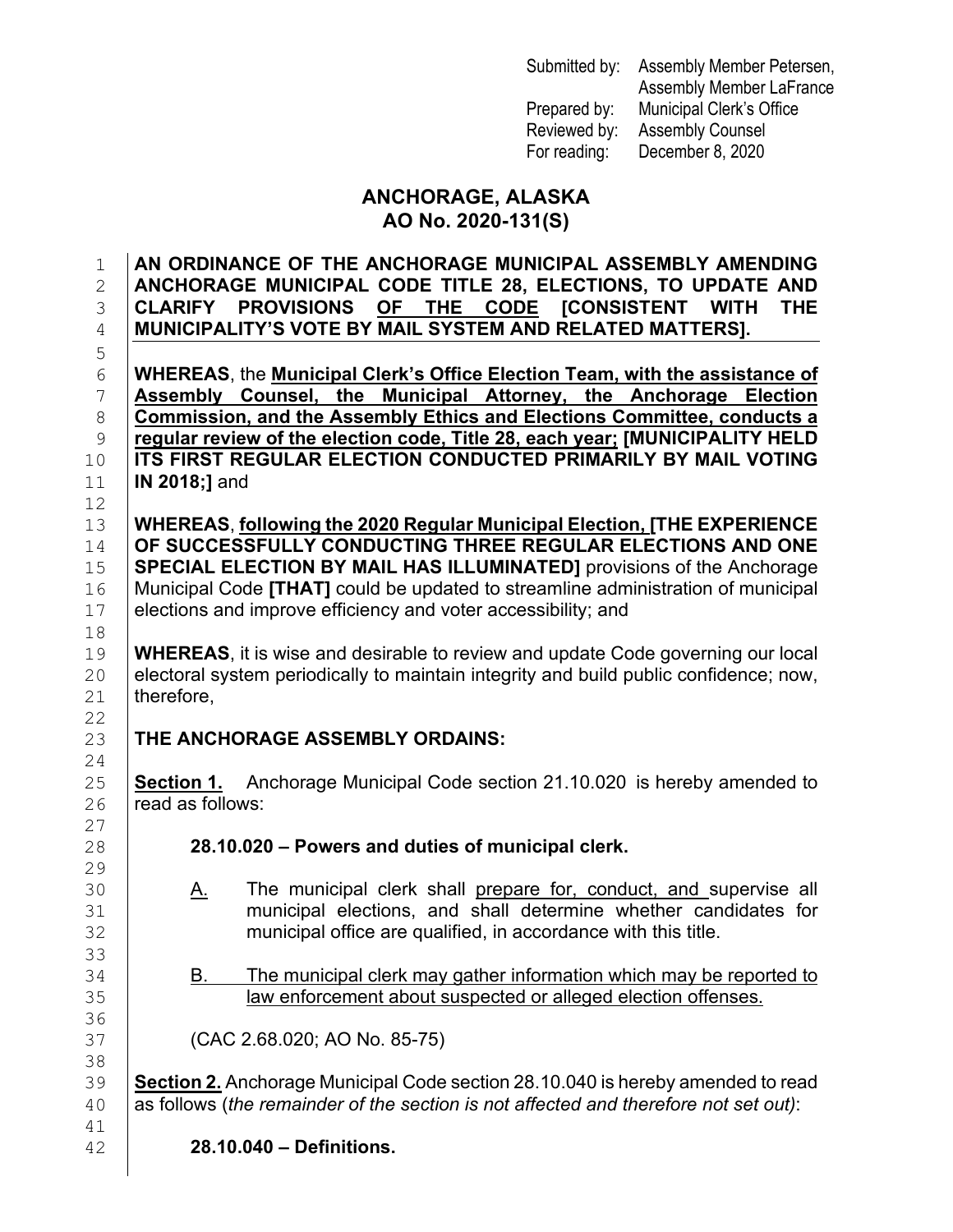2 The following words, terms and phrases, when used in this title, shall have<br>3 the meanings ascribed to them in this section, except where the context  $\begin{array}{c|c} 3 & \text{the meanings ascribed to them in this section, except where the context} \\ 4 & \text{clearly indicates a different meaning:} \end{array}$ 4 clearly indicates a different meaning:<br>5 \*\*\* \*\*\* \*\*\* \*\*\* \*\*\* 5 \*\*\* \*\*\* \*\*\* 6 [*ACCESSIBLE VOTE CENTER* MEANS ANY LOCATION DESIGNATED BY

T THE ASSEMBLY FOR THE PURPOSE OF PROVIDING VOTER<br>8 ASSISTANCE THAT IS NOT SOLELY FOR CASTING VOTES FOR A 8 ASSISTANCE THAT IS NOT SOLELY FOR CASTING VOTES FOR A<br>9 SPECIFIC PRECINCT (A POLLING LOCATION).1 SPECIFIC PRECINCT (A POLLING LOCATION).]

11 **Ballot** means any document provided by the municipal clerk or designee on 12 which votes may be cast for candidates or propositions. The clerk shall which votes may be cast for candidates or propositions. The clerk shall<br>13 http://www.prepare.and.distribute.only.official.ballots.and.sample.ballots.in.accordance 13 prepare and distribute only official ballots and sample ballots in accordance<br>14 with chapter 28.40. When the term "ballot" is used in this title it shall mean 14 with chapter 28.40. When the term "ballot" is used in this title it shall mean<br>15 the official ballot, except where the context clearly indicates it means the 15 the official ballot, except where the context clearly indicates it means the sample ballot or both types of ballots. 16 sample ballot or both types of ballots.<br>17 \*\*\* \*\*\* \*\*\* \*\*\* \*\*\*

17 \*\*\* \*\*\* \*\*\* 18 *Municipal office* means an elective office under the Charter or ordinances of the municipality. the municipality.

21 *MUOCAVa [MUOCAVA voter]* means a **Municipal Uniformed and**  22 **Overseas Citizens Absentee Voter [municipal uniformed and overseas**  23 **citizens absentee voting act voter] and is[:]** (1) members of the uniformed <br>24 **compare in the services** on active duty and the merchant marine who, because of their  $24$  services on active duty and the merchant marine who, because of their  $25$  membership in the service, are absent from their place of residence, and are 25 membership in the service, are absent from their place of residence, and are<br>26 **homology** otherwise qualified to vote: (2) the spouses and dependents of these otherwise qualified to vote; (2) the spouses and dependents of these 27 uniformed services voters who are absent due to the member's active duty<br>28 or service and (3) qualified voters who reside outside of the United States. or service and (3) qualified voters who reside outside of the United States.

30 **Oath** includes affirmation on penalty of perjury. 31 \*\*\* \*\*\* \*\*\*

 *Proposition or ballot proposition* means **an item presented to voters on a ballot, consisting of: a ballot title; either a summary description of a**<br>34 **a and a allot, consisting of a ballot title; either a summary description of a 14 <b>measure to be enacted or repealed, together with a reference to the**  $\frac{35}{25}$  **measure to be enacted or repealed, or the verbatim text of the act to be enacted or repealed; and a ballot question.** [**A PROPOSAL OFFERED FOR ACCEPTANCE OR REJECTION AND IS STATED AS A QUESTION ON A BALLOT**.]

40 **Qualified voter means a person who meets the legal requirements**<br>41 **COUALIFIEDI** to vote in a municipal election. [QUALIFIED] to vote in a municipal election.

43 Signature includes any mark intended as a signature or subscription and <br>44 **Construents and have an example in the subscription and and have an example and the subscription and and a** authorized by state law, including controlling court decisions.

 *Valid signature* **means a signature that has been compared with one or more signatures in the voter's voter registration file or on the voter's government-issued identification and determined to be by the same writer, through evaluation by an election official trained to perform this**<br>50 **function using the standards set forth in this title.** function using the standards set forth in this title.

42<br>43

45<br>46

51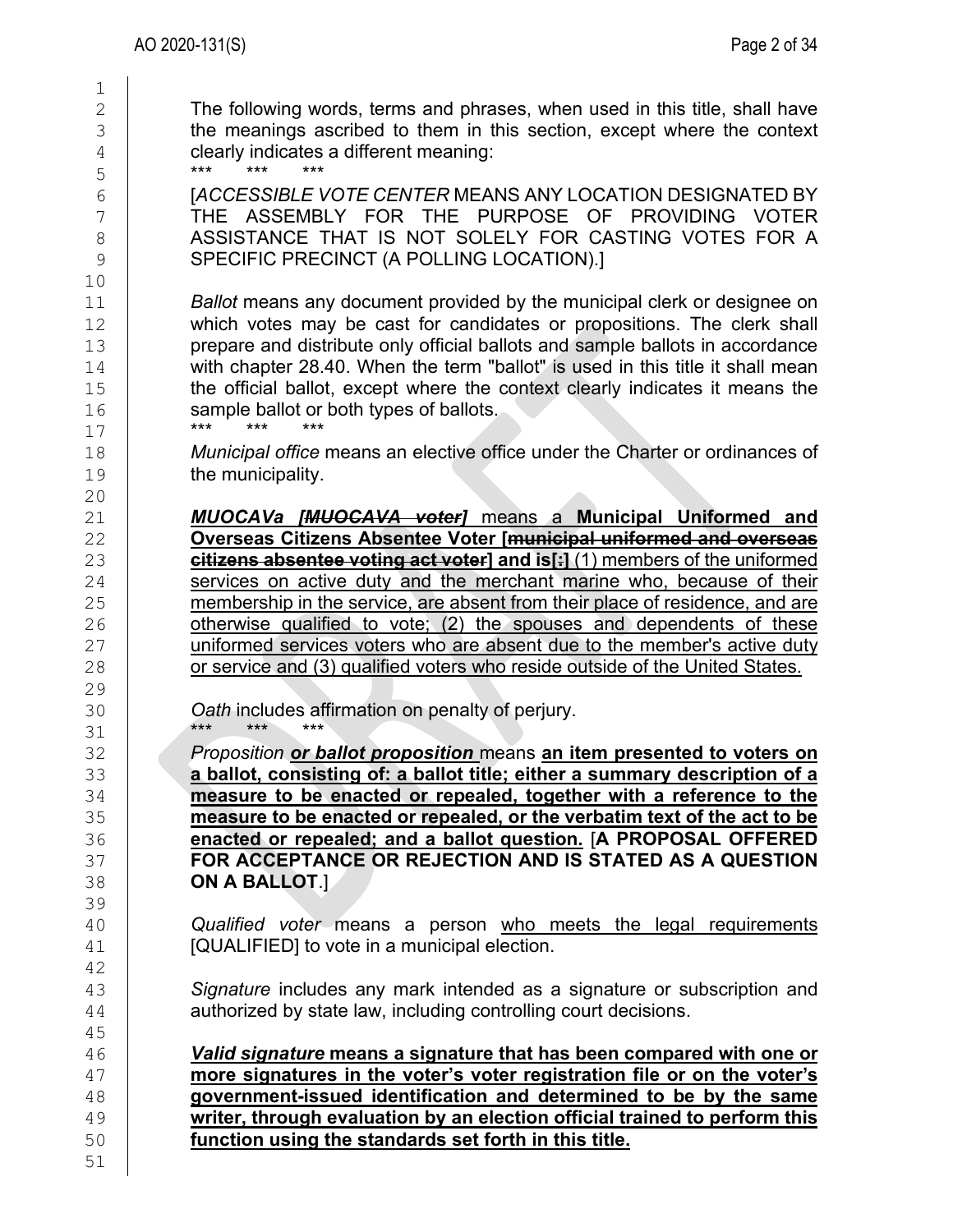| $\mathbf 1$    |                                                                                 |       | Vote center means any location designated by the municipal clerk or                 |  |  |  |  |
|----------------|---------------------------------------------------------------------------------|-------|-------------------------------------------------------------------------------------|--|--|--|--|
| $\overline{2}$ |                                                                                 |       | assembly for the purpose of providing voter assistance and that is not solely       |  |  |  |  |
| 3              | for casting votes for a specific precinct (a polling location), formerly called |       |                                                                                     |  |  |  |  |
| 4              | accessible vote center.                                                         |       |                                                                                     |  |  |  |  |
| 5              |                                                                                 |       |                                                                                     |  |  |  |  |
| 6              |                                                                                 |       | Voter declaration means a statement of the voter qualifications listed below.       |  |  |  |  |
| 7              |                                                                                 |       | declared as true by the voter, and includes a notice that false                     |  |  |  |  |
| $\,8\,$        |                                                                                 |       | statements made in it are punishable as unsworn falsification [to which             |  |  |  |  |
| 9              |                                                                                 |       | a voter swears or affirms under penalty of unsworn falsification by their           |  |  |  |  |
| 10             |                                                                                 |       | signature or mark] [THE SIGNATURE OR MARK OF THE VOTER                              |  |  |  |  |
| 11             |                                                                                 |       | CERTIFYING THE VOTER, UNDER PENALTY OF PERJURY]:                                    |  |  |  |  |
| 12             |                                                                                 |       |                                                                                     |  |  |  |  |
| 13             | 1.                                                                              |       | Is a citizen of the United States;                                                  |  |  |  |  |
| 14             |                                                                                 |       |                                                                                     |  |  |  |  |
| 15             | 2.                                                                              |       | Is a resident of the State of Alaska;                                               |  |  |  |  |
| 16             |                                                                                 |       |                                                                                     |  |  |  |  |
| 17             | 3.                                                                              |       | Is a resident of the Municipality of Anchorage for 30 days preceding                |  |  |  |  |
| 18             |                                                                                 |       | the election;                                                                       |  |  |  |  |
| 19             |                                                                                 |       |                                                                                     |  |  |  |  |
| 20             | 4.                                                                              |       | Is 18 years of age on the date of the election;                                     |  |  |  |  |
| 21             |                                                                                 |       |                                                                                     |  |  |  |  |
| 22             | 5.                                                                              |       | Is not disqualified from voting due to a felony conviction or court order;          |  |  |  |  |
| 23             |                                                                                 |       |                                                                                     |  |  |  |  |
| 24             | 6.                                                                              |       | Has not already voted in the election; and                                          |  |  |  |  |
| 25             |                                                                                 |       |                                                                                     |  |  |  |  |
| 26             | 7.                                                                              |       | Is voting the ballot provided to the voter by the municipality.                     |  |  |  |  |
| 27             | ***                                                                             | $***$ | $***$                                                                               |  |  |  |  |
| 28             |                                                                                 |       | (GAAB 7.05.010; AO No. 85-75; AO No. 90-81; AO No. 91-166; AO No.                   |  |  |  |  |
| 29             |                                                                                 |       | 2002-179(S), § 1, 1-7-03; AO No. 2004-176, § 1, 6-1-05; AO No. 2013-130(S-          |  |  |  |  |
| 30             |                                                                                 |       | 1), § 2, 1-14-14; AO No. 2016-10(S), § 1, 2-9-16; AO No. 2017-29(S), § 1,           |  |  |  |  |
| 31             |                                                                                 |       | 6-1-17; AO No. 2018-4(S), § 1, eff. retroactively 12-1-17; AO 2020-005(S),          |  |  |  |  |
| 32             | $2 - 11 - 20$                                                                   |       |                                                                                     |  |  |  |  |
| 33             |                                                                                 |       |                                                                                     |  |  |  |  |
| 34             |                                                                                 |       | <b>Section 3.</b> Anchorage Municipal Code section 28.10.060 is hereby amended to   |  |  |  |  |
| 35             |                                                                                 |       | read as follows (the remainder of the section is not affected and therefore not set |  |  |  |  |
| 36             | out):                                                                           |       |                                                                                     |  |  |  |  |
| 37             |                                                                                 |       |                                                                                     |  |  |  |  |
| 38             |                                                                                 |       | 28.10.060 - Voter use of power of attorney.                                         |  |  |  |  |
| 39             |                                                                                 |       |                                                                                     |  |  |  |  |
| 40             | Α.                                                                              |       | An individual with a general power of attorney in accordance with AS                |  |  |  |  |
| 41             |                                                                                 |       | 13.26.645 [13.26.332] or a special power of attorney in accordance                  |  |  |  |  |
| 42             |                                                                                 |       | with this section may:                                                              |  |  |  |  |
| 43             |                                                                                 |       |                                                                                     |  |  |  |  |
| 44             |                                                                                 | 1.    | Register a voter to vote;                                                           |  |  |  |  |
| 45             |                                                                                 |       |                                                                                     |  |  |  |  |
| 46             |                                                                                 | 2.    | Apply for a ballot JAN ABSENTEE BALLOT BY MAIL OR BY                                |  |  |  |  |
| 47             |                                                                                 |       | ELECTRONIC TRANSMISSION] on behalf of the voter;                                    |  |  |  |  |
| 48             |                                                                                 |       |                                                                                     |  |  |  |  |
| 49             |                                                                                 | 3.    | Request a change to the mailing address of the voter's                              |  |  |  |  |
| 50             |                                                                                 |       | absentee by-mail ballot;                                                            |  |  |  |  |
| 51             |                                                                                 |       |                                                                                     |  |  |  |  |
|                |                                                                                 |       |                                                                                     |  |  |  |  |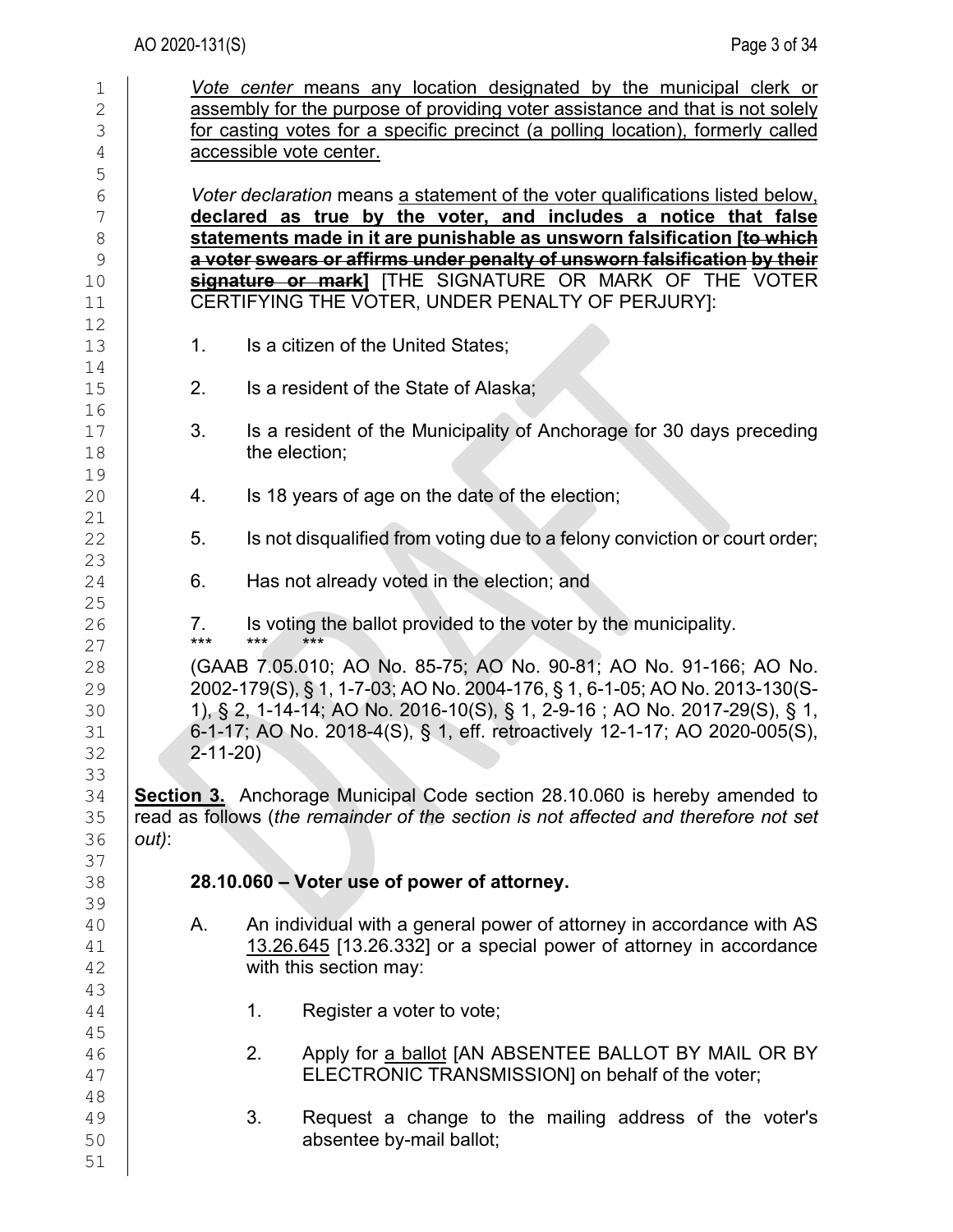| $\mathbf 1$<br>$\mathbf{2}$<br>3<br>4<br>5 |          | 4.          | Request a change to the fax [ELECTRONIC TRANSMISSION<br>TELEPHONE] number or email address to which the voter's<br>ballot will be transmitted if voting by fax or email JELECTRONIC<br>TRANSMISSION]; or                                                                                                                                                                                                                |
|--------------------------------------------|----------|-------------|-------------------------------------------------------------------------------------------------------------------------------------------------------------------------------------------------------------------------------------------------------------------------------------------------------------------------------------------------------------------------------------------------------------------------|
| 6<br>7<br>$\,8\,$<br>9<br>10               |          | 5.          | Request a replacement ballot for the voter if the voter's ballot<br><b>ABSENTEE</b><br><b>BY-MAIL</b><br><b>ELECTRONIC</b><br><b>JAN</b><br>OR D<br>TRANSMISSION BALLOT HAS BEEN PROPERLY APPLIED<br>FOR AND] has not been received[; OR                                                                                                                                                                                |
| 11<br>12<br>13<br>14                       |          | 6.          | REQUEST A CHANGE TO OR CLARIFY ON<br>AN.<br>APPLICATION WHICH BALLOT THE VOTER WILL RECEIVE<br>IN A PRIMARY ELECTION].                                                                                                                                                                                                                                                                                                  |
| 15<br>16                                   | В.       | $***$       | A special power of attorney must include:<br>$***$<br>$***$                                                                                                                                                                                                                                                                                                                                                             |
| 17<br>18<br>19<br>20                       |          | 4.<br>$***$ | A specific notation that allows the individual to perform the<br>actions set forth in subsection A. [REGISTER THE VOTER OR<br>REQUEST AN ABSENTEE BY-MAIL BALLOT];<br>***<br>$***$                                                                                                                                                                                                                                      |
| 21<br>22<br>23<br>24<br>25                 | C.       |             | The individual acting on behalf of the voter under A. of this section<br>must provide all information required by law on the registration<br>application, absentee by-mail ballot application, or fax or email<br>[FACSIMILE] ballot application in addition to:                                                                                                                                                        |
| 26                                         |          | 1.          | The name of the individual acting on behalf of the voter;                                                                                                                                                                                                                                                                                                                                                               |
| 27<br>28<br>29                             |          | 2.          | Proof of identification of the individual acting on behalf of the<br>voter as set out in 6 AAC $25.027(a)(1)$ — $(7)$ ; and                                                                                                                                                                                                                                                                                             |
| 30<br>31<br>32<br>33                       |          | 3.          | A copy of the general power of attorney or special power of<br>attorney.                                                                                                                                                                                                                                                                                                                                                |
| 34<br>35<br>36                             | D.       |             | Unless authorized by federal or state law, no power of attorney may<br>be used to vote a ballot, sign a voter declaration, or sign a petition for<br>initiative, referendum, or recall.                                                                                                                                                                                                                                 |
| 37<br>38                                   |          |             | (AO No. 2013-130(S-1), § 3, 1-14-14)                                                                                                                                                                                                                                                                                                                                                                                    |
| 39<br>40<br>41<br>42<br>43                 | $out)$ : |             | <b>Section 4.</b> Anchorage Municipal Code section 28.20.010 is hereby amended to<br>read as follows (the remainder of the section is not affected and therefore not set                                                                                                                                                                                                                                                |
| 44<br>45                                   | $***$    | ***         | 28.20.010 - Time and method for elections.<br>***                                                                                                                                                                                                                                                                                                                                                                       |
| 46<br>47<br>48<br>49<br>50<br>51           | В.       |             | The assembly may call a special election only by adoption of a<br>resolution establishing the special election date.[UPON AT LEAST 30<br>DAYS' NOTICE, UNLESS] If the election is for the purpose of electing<br>candidates to fill offices, the resolution shall establish dates for<br>publishing notice of vacancies and the time for filing declarations of<br>candidacy [IN WHICH CASE THE ASSEMBLY SHALL CALL THE |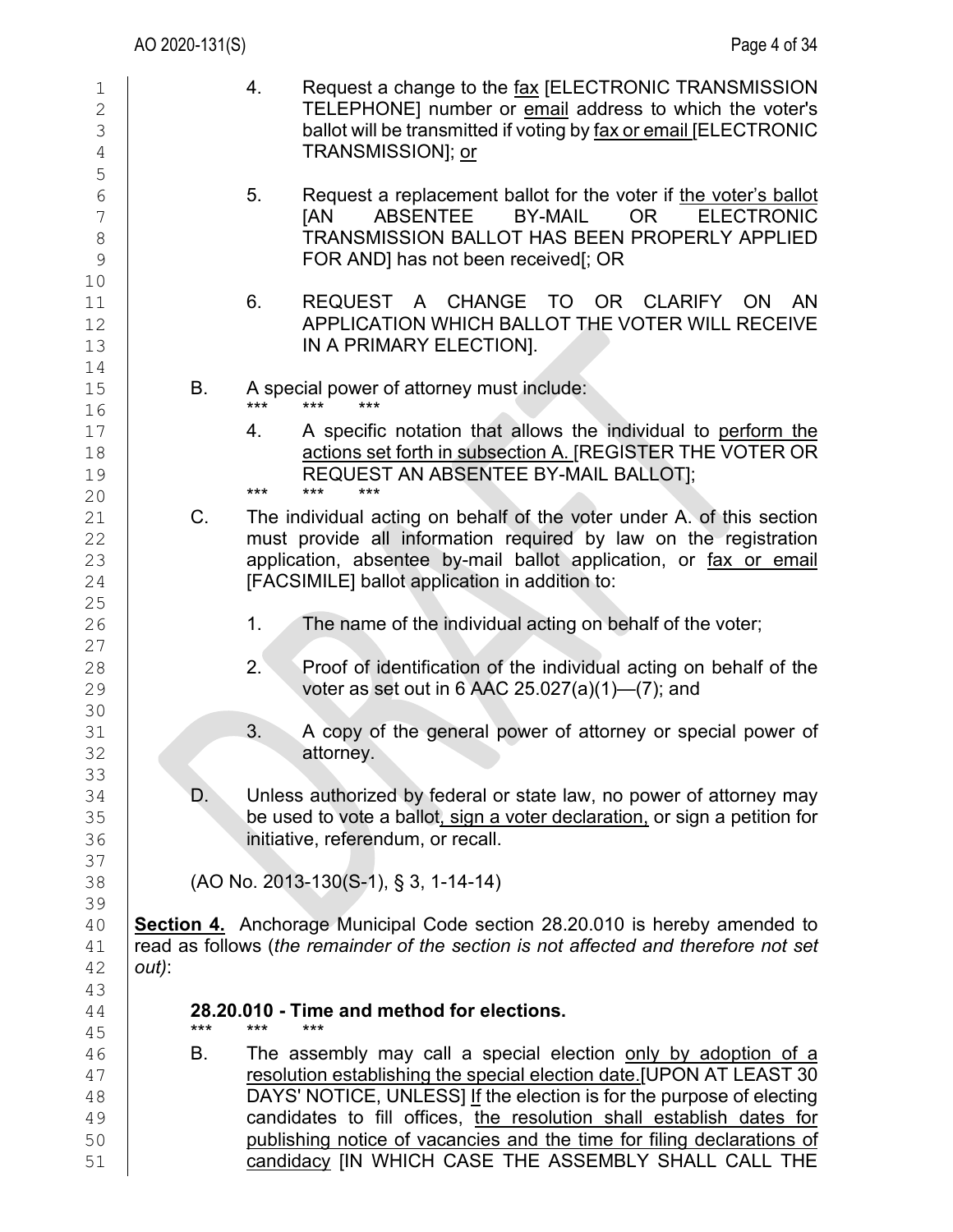| $\mathbf 1$   | ELECTION UPON AT LEAST 45 DAYS' NOTICE]. Special elections                                   |
|---------------|----------------------------------------------------------------------------------------------|
| $\mathbf{2}$  | shall be called in accordance with applicable charter, code, and law,                        |
| 3             | including:                                                                                   |
| 4             |                                                                                              |
| 5             | The Charter:<br>1.                                                                           |
| 6<br>7        | Section 3.02, Initiative and referendum;<br>a.                                               |
| $\,8\,$       |                                                                                              |
| $\mathcal{G}$ | Section 3.03, Recall;<br>b.                                                                  |
| 10            |                                                                                              |
| 11            | Section 7.02, Filling vacancies in elective office;<br>С.                                    |
| 12            |                                                                                              |
| 13            | <b>Anchorage Municipal Code:</b><br>2.                                                       |
| 14<br>15      | Chapter 2.50, Initiatives, Referenda and Recall;<br>a.                                       |
| 16            |                                                                                              |
| 17            | Chapter 2.70, Vacancies in Elective Office;<br>b.                                            |
| 18            |                                                                                              |
| 19            | Chapter 28.20, Time for Elections; Notices;<br>С.                                            |
| 20            |                                                                                              |
| 21<br>22      | Section 28.40.020, Preparation and distribution.<br>d.<br>$***$<br>***<br>$***$              |
| 23            | (GAAB 7.05.040.A; AO No. 85-75; AO No. 88-129(S-1); AO No. 91-50; AO                         |
| 24            | No. 99-113, § 1, 8-10-99; AO No. 2000-167, § 1, 1-9-01; AO No. 2014-28, §                    |
| 25            | 1, 2-25-14 - repealed by AO No. 2015-63, § 2, 7-14-15 ; AO No. 2016-33, §                    |
| 26            | 1, 3-22-16 ; AO No. 2017-29(S), § 2, 6-1-17; AO No. 2019-104, § 4, 9-10-                     |
| 27            | 19)                                                                                          |
| 28            |                                                                                              |
| 29            | <b>Section 5.</b> Anchorage Municipal Code section 28.20.040 is hereby amended to            |
| 30<br>31      | read as follows (the remainder of the section is not affected and therefore not set<br>out): |
| 32            |                                                                                              |
| 33            | 28.20.040 - Notice of election, including notice of polling locations or                     |
| 34            | [ACCESSIBLE] vote centers, and notice of bonded indebtedness.                                |
| 35            | $***$<br>***<br>***                                                                          |
| 36            | A notice of election shall state:<br>В.                                                      |
| 37            | 1.                                                                                           |
| 38<br>39      | Whether the election is a regular, special, or runoff election;                              |
| 40            | 2.<br>The date of the election and whether the election will be                              |
| 41            | conducted at polling locations or by mail;                                                   |
| 42            |                                                                                              |
| 43            | 3.<br>The location of polling locations or [ACCESSIBLE] vote centers                         |
| 44            | and the hours between which the polling locations or                                         |
| 45            | [ACCESSIBLE] vote centers will be open;<br>$***$<br>$***$<br>***                             |
| 46<br>47      | Instructions regarding options for voting [FOR EARLY<br>7.                                   |
| 48            | VOTING, VOTING BY MAIL, AND APPLYING<br>FOR                                                  |
| 49            | ABSENTEE VOTING]; and                                                                        |
| 50            | $***$<br>***<br>***                                                                          |
| 51            | (GAAB 7.05.050.A, B; CAC 2.68.080; AO No. 83-84(S); AO No. 85-75; AO                         |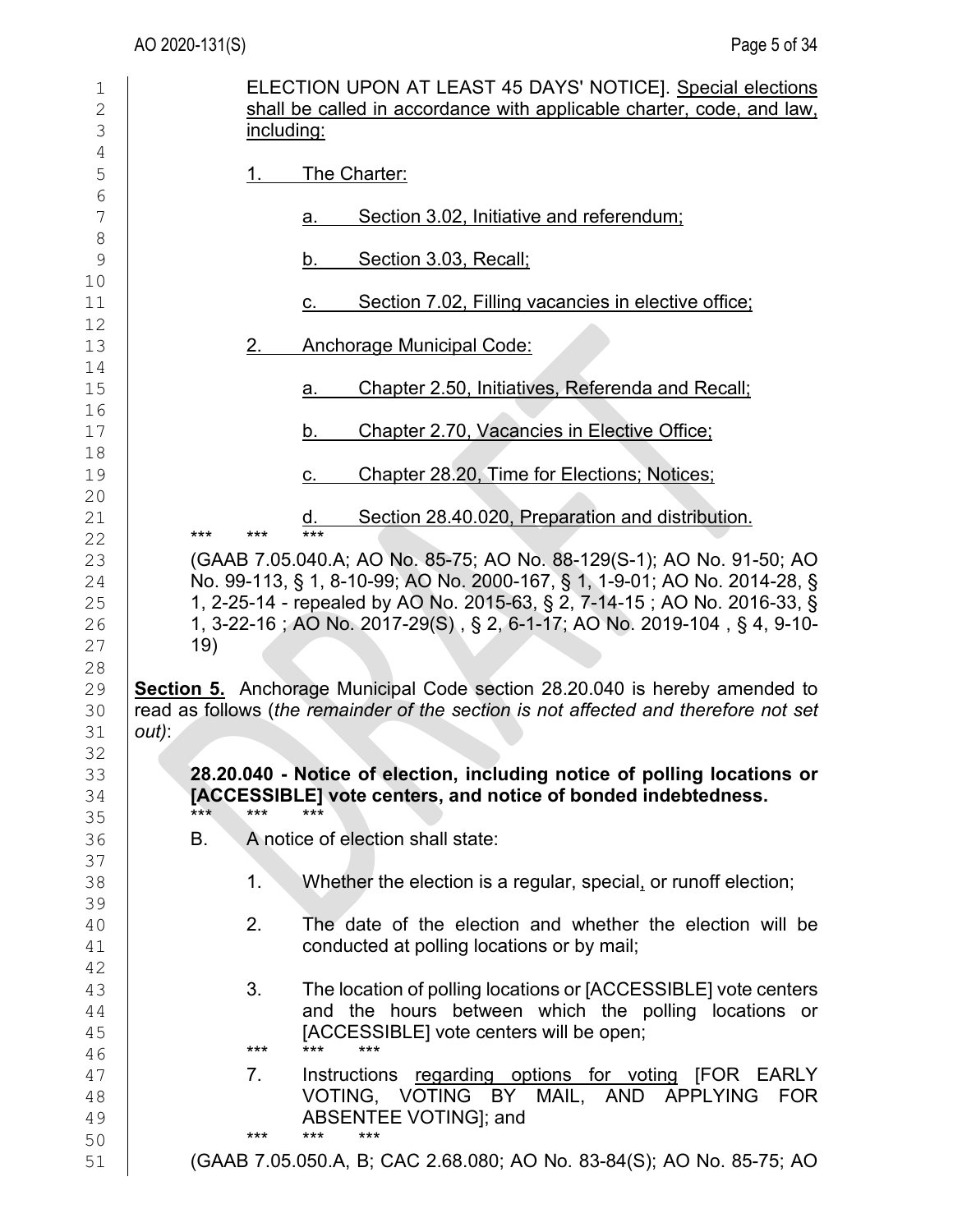| $\mathbf 1$<br>$\overline{c}$<br>3<br>$\overline{4}$ |       |                          |                         | No. 91-50; AO No. 96-159(S), § 2, 1-14-97; AO No. 97-135, § 1, 12-16-97;<br>AO No. 2000-167, § 1, 1-9-01; AO No. 2013-130(S-1), § 3, 1-14-14; AO No.<br>2017-29(S), § 5, 6-1-17; AO No. 2018-4(S), § 2, eff. retroactively 12-1-17;<br>AO No. 2019-104, § 6, 9-10-19) |
|------------------------------------------------------|-------|--------------------------|-------------------------|-----------------------------------------------------------------------------------------------------------------------------------------------------------------------------------------------------------------------------------------------------------------------|
| 5<br>$\epsilon$<br>$\overline{7}$                    |       |                          |                         | <b>Section 6.</b> Anchorage Municipal Code chapter 28.40 is hereby amended to read<br>as follows (the remainder of the section is not affected and therefore not set out):                                                                                            |
| $\,8\,$<br>9                                         |       |                          | Chapter 28.40 - BALLOTS |                                                                                                                                                                                                                                                                       |
| 10<br>11                                             | $***$ | 28.40.010 - Form.<br>*** | ***                     |                                                                                                                                                                                                                                                                       |
| 12<br>13                                             | В.    |                          | Number of ballots.      |                                                                                                                                                                                                                                                                       |
| 14                                                   |       |                          |                         |                                                                                                                                                                                                                                                                       |
| 15<br>16                                             |       | 1.                       |                         | Official ballots. For each regular and special election, the<br>municipal clerk shall ensure that official ballots are prepared to                                                                                                                                    |
| 17                                                   |       |                          |                         | present all candidates and propositions to the voters.                                                                                                                                                                                                                |
| 18<br>19                                             |       |                          | a.                      | Voting by polling location. The municipal clerk shall print                                                                                                                                                                                                           |
| 20                                                   |       |                          |                         | [DELIVER TO EACH POLLING LOCATION] ballots for                                                                                                                                                                                                                        |
| 21                                                   |       |                          |                         | at least 70 percent of the registered voters within each                                                                                                                                                                                                              |
| 22                                                   |       |                          |                         | precinct. Calculations to determine the 70 percent for a                                                                                                                                                                                                              |
| 23                                                   |       |                          |                         | regular or special election shall be based on a list                                                                                                                                                                                                                  |
| 24                                                   |       |                          |                         | prepared by the state at least 21 [60] days but no more                                                                                                                                                                                                               |
| 25                                                   |       |                          |                         | than 90 days before a regular or special election.                                                                                                                                                                                                                    |
| 26                                                   |       |                          |                         |                                                                                                                                                                                                                                                                       |
| 27                                                   |       |                          |                         | For each runoff election the municipal clerk shall<br>1.                                                                                                                                                                                                              |
| 28                                                   |       |                          |                         | ensure that the number of ballots prepared                                                                                                                                                                                                                            |
| 29                                                   |       |                          |                         | equals at least the number of voters who cast                                                                                                                                                                                                                         |
| 30                                                   |       |                          |                         | ballots in the election requiring the runoff election.                                                                                                                                                                                                                |
| 31                                                   |       |                          |                         |                                                                                                                                                                                                                                                                       |
| 32                                                   |       |                          | b.                      | Voting by mail. [THE MUNICIPAL CLERK SHALL<br>ENSURE THAT A BALLOT IS AVAILABLE FOR EACH                                                                                                                                                                              |
| 33<br>34                                             |       |                          |                         | REGISTERED VOTER WITHIN THE MUNICIPALITY]                                                                                                                                                                                                                             |
| 35                                                   |       |                          |                         | The determination of registered voters who shall receive                                                                                                                                                                                                              |
| 36                                                   |       |                          |                         | mailed ballots in accordance with section 28.40.020C.                                                                                                                                                                                                                 |
| 37                                                   |       |                          |                         | shall be based on the state's [LISTED BY THE STATE                                                                                                                                                                                                                    |
| 38                                                   |       |                          |                         | IN ITS] voter registration database as provided to the                                                                                                                                                                                                                |
| 39                                                   |       |                          |                         | municipality at least 21 days but no more than 90 days                                                                                                                                                                                                                |
| 40                                                   |       |                          |                         | before a regular, runoff, or special election.[,] The                                                                                                                                                                                                                 |
| 41                                                   |       |                          |                         | municipal clerk shall ensure that [AND] additional ballots                                                                                                                                                                                                            |
| 42                                                   |       |                          |                         | are available on demand at [ACCESSIBLE] vote                                                                                                                                                                                                                          |
| 43                                                   |       |                          |                         | centers.                                                                                                                                                                                                                                                              |
| 44                                                   |       |                          |                         |                                                                                                                                                                                                                                                                       |
| 45                                                   |       | 2.                       |                         | Sample ballots. The municipal clerk shall provide sample                                                                                                                                                                                                              |
| 46                                                   |       |                          |                         | ballots to the polling locations and [ACCESSIBLE] vote centers.                                                                                                                                                                                                       |
| 47                                                   |       |                          |                         |                                                                                                                                                                                                                                                                       |
| 48                                                   | C.    |                          |                         | Candidate order. [THE NAMES OF ALL CANDIDATES FOR THE                                                                                                                                                                                                                 |
| 49                                                   |       |                          |                         | SAME OFFICE SHALL BE ON ONE BALLOT WITH SPACES FOR                                                                                                                                                                                                                    |
| 50                                                   |       |                          |                         | WRITE-INS EQUAL TO THE NUMBER OF OFFICES TO BE FILLED.]                                                                                                                                                                                                               |
| 51                                                   |       |                          |                         | For each election, the clerk shall determine the random alphabetical                                                                                                                                                                                                  |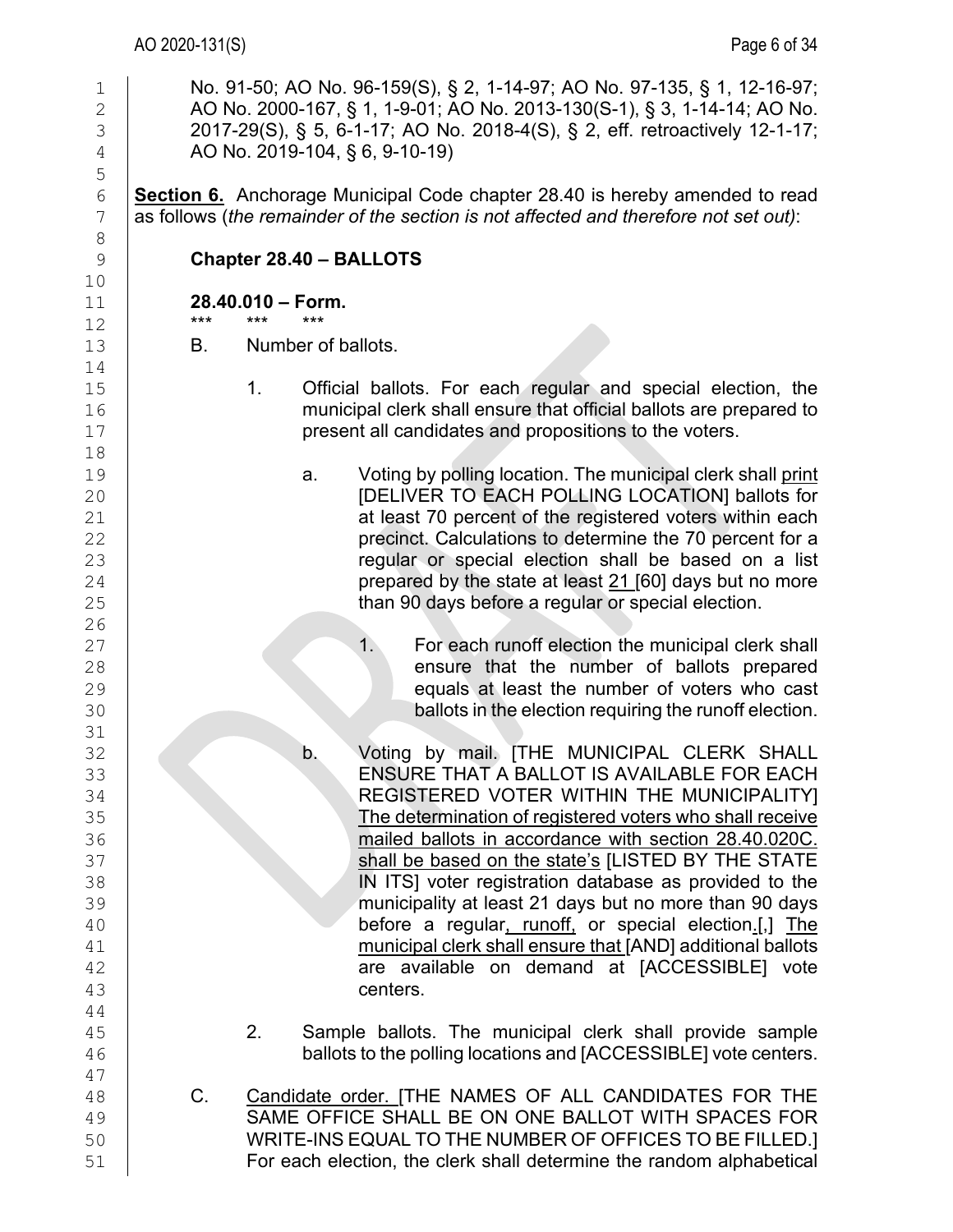1 order in which the candidates' last names are placed on the ballot,<br>
2 examples a regardless of the office sought, by conducting a chance selection of 2 regardless of the office sought, by conducting a chance selection of <br>3 each letter of the alphabet. The sequence in which letters of the each letter of the alphabet. The sequence in which letters of the  $\frac{4}{5}$  alphabet are drawn shall be the sequence of letters utilized in<br>5 5 establishing the order in which the candidates' last names appear on<br>
the ballot. [THE TITLE OF THE OFFICE AND "VOTE FOR NO MORE 6 the ballot. [THE TITLE OF THE OFFICE AND "VOTE FOR NO MORE<br>7 THAN (THE NUMBER OF OFFICES TO BE FILLED)" SHALL 7 THAN (THE NUMBER OF OFFICES TO BE FILLED)" SHALL<br>8 APPEAR BEFORE THE NAMES.I 8 APPEAR BEFORE THE NAMES.]  $\begin{array}{c} 9 \\ 10 \end{array}$ D. Contents of official and sample ballots. 11<br>12 12 1. The official and sample ballots may consist of one or more<br>13 13 13 **pages, printed on one or both sides. The official and sample ballots shall contain:** ballots shall contain:  $15$ <br> $16$ 16 **a.** The names of all candidates for each office with spaces<br>17 **and 17** for write-ins equal to the number of offices to be filled. 17 **for write-ins equal to the number of offices to be filled,**<br>18 **how with the title of the office and "Vote for not more than (the** 18 with the title of the office and "Vote for not more than (the 19 matrice 19 matrice 19 matrice 19 matrice 1<br>19 manumber of offices to be filled)" appearing before the 19 **number of offices to be filled)" appearing before the**<br>20 **names**; names;  $\frac{21}{22}$ 22 b. The title, including the number or letter, and a summary<br>23 description, including the question, of each proposition 23 description, including the question, of each proposition<br>24 description, including the question, of each proposition 24 to be voted on, and any additional information 25 concerning a proposition that is required by law to<br>26 **concerning a proposition that is required by law to**<br>26 appear on the ballot. This information shall be prepared 27 in a fair, true and impartial manner by the municipal 28 attorney, in consultation with the municipal clerk; 28 attorney, in consultation with the municipal clerk;<br>29 29 **\*\*\* \*\*\* \*\*\* \*\*\*** 30 **f.** The facsimile signature of the municipal clerk, the date<br>31 **of the election, and the word "official" before the word** 31 of the election, and the word "official" before the word <sup>32</sup> before the word "ballot". "ballot". 33 34 2. The sample ballot shall contain the information that appears on<br>35 **1991 12. The sample ballot shall be printed on non-**35 the official ballot. The sample ballot shall be printed on non-<br>36 **the official ballot. The sample ballot shall be printed on non-**36 white paper<u>, and shall have a watermark that states</u><br>37 SAMPLE" on all sides on which voting information appears. 37 SAMPLE" on all sides on which voting information appears.<br>38 After voting, the voter may retain the sample ballot, or return After voting, the voter may retain the sample ballot, or return 39 the ballot to an election official. 40<br>41 41 [3. EACH OFFICIAL AND SAMPLE BALLOT SHALL BEAR THE 42 WORD "OFFICIAL" BEFORE THE WORD "BALLOT" AND<br>43 SAMPLE BALLOT". THE DATE OF THE ELECTION. AND A 43 "SAMPLE BALLOT", THE DATE OF THE ELECTION, AND A FACSIMILE SIGNATURE OF THE MUNICIPAL CLERK.] 45 46 (GAAB 7.05.080; AO No. 85-75; AO No. 89-136; AO No. 96-12, § 1, 1-23- 47 96; AO No. 97-18, § 1, 2-11-97; AO No. 99-113, § 2, 8-10-99; AO No. 2001- 48 43, § 1, 2-27-01; AO No. 2001-166, § 1, 1-2-02; AO No. 2001-181(S), § 1, 1- 49 8-02; AO No. 2002-179(S), § 2, 1-7-03; AO No. 2004-176, § 3, 6-1-05; AO 50 No. 2013-130(S-1), § 3, 1-14-14; AO No. 2016-10(S), § 3, 2-9-16; AO No. 51 2017-29(S), § 8, 6-1-17; AO No. 2018-4(S), § 4, eff. retroactively 12-1-17)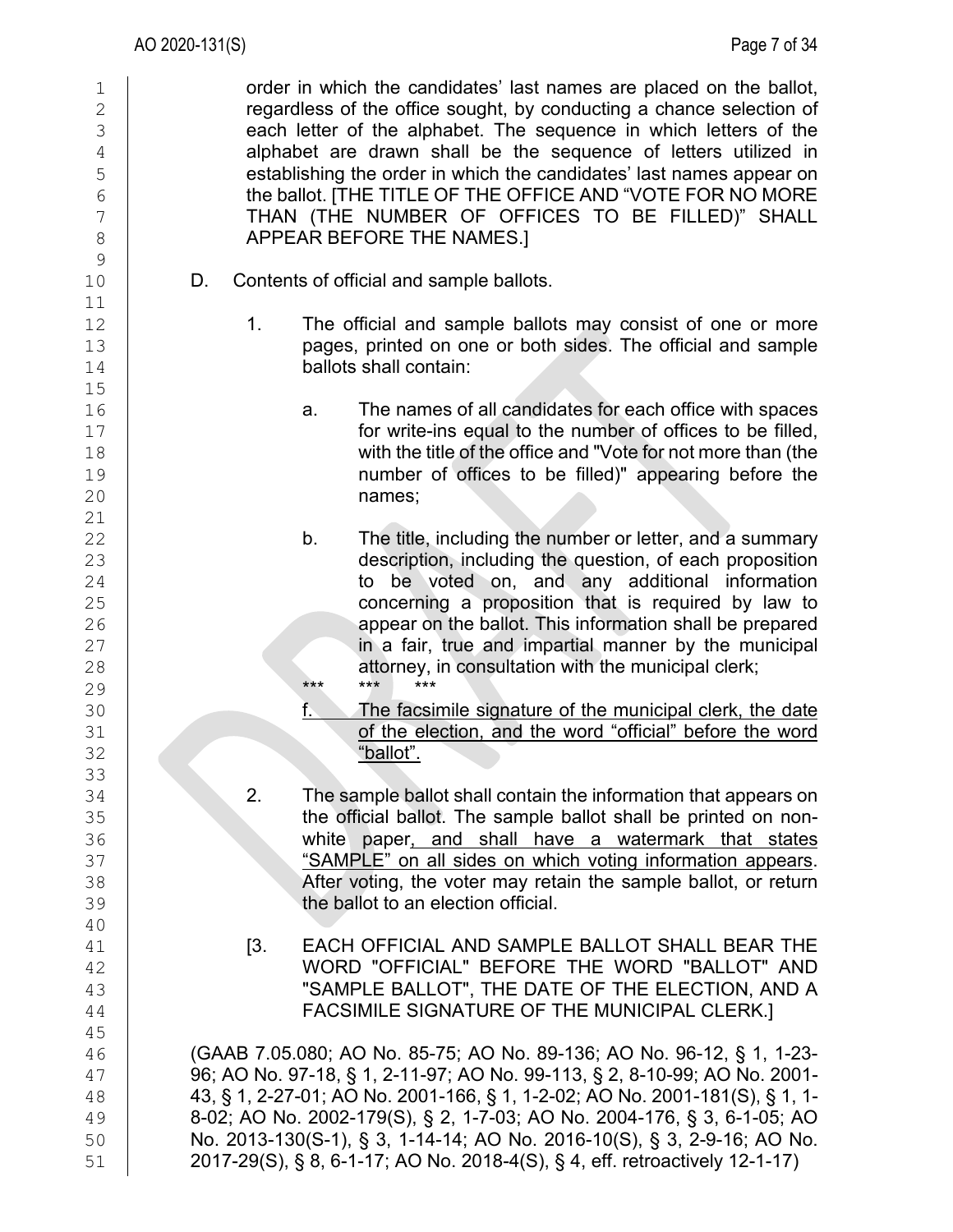| 1                                                                                       | ***         | ***       | ***                                                                                                                                                                                                                                                                                                                                                                                                                                                                                                                                                                 |
|-----------------------------------------------------------------------------------------|-------------|-----------|---------------------------------------------------------------------------------------------------------------------------------------------------------------------------------------------------------------------------------------------------------------------------------------------------------------------------------------------------------------------------------------------------------------------------------------------------------------------------------------------------------------------------------------------------------------------|
| $\overline{2}$<br>3                                                                     |             |           | 28.40.020 - Preparation and distribution.                                                                                                                                                                                                                                                                                                                                                                                                                                                                                                                           |
| $\sqrt{4}$<br>5<br>$\sqrt{6}$<br>$\overline{7}$<br>$\,8\,$<br>$\mathcal{G}$<br>10<br>11 | Α.          |           | The municipal clerk shall obtain the printing of all ballots for municipal<br>elections. The municipal clerk shall possess the printed ballots at least<br>21 days before each regular and special election and at least ten days<br>before each [SPECIAL AND] runoff election. For purposes of this<br>section, "possess" means, when applicable, delivery of an electronic<br>file of ballot styles to the vendor(s) responsible for printing and mailing<br>ballots for voting by mail.                                                                          |
| 12<br>13<br>14<br>15<br>16<br>17<br>18<br>19<br>20                                      | B.          |           | Voting by polling location. The municipal clerk shall have delivered to<br>each polling location ballots for at least 70 percent of the registered<br>voters within each precinct served by the polling location. The<br>municipal clerk shall deliver the ballots to the election officials in each<br>precinct before the polls open on election day. The official ballots shall<br>be delivered in a package separate from other election materials. The<br>election official receiving the ballots shall give the municipal clerk a<br>receipt for the ballots. |
| 21<br>22<br>23<br>24<br>25<br>26<br>27<br>28                                            | $C_{\cdot}$ |           | Voting by mail. The municipal clerk shall cause an official ballot to be<br>mailed to voters at least 21 days before the regular or special election<br>day and seven days before a runoff election day. The municipal clerk<br>is not required to mail ballots to any voter that does not have a valid<br>residence address, or is in the condition of purge notice (PN),<br>undeliverable (UN), or list maintenance undeliverable (LU), as<br>described in AS 15.07.130.                                                                                          |
| 29<br>30<br>31                                                                          | <u>D.</u>   |           | Any qualified voter not mailed a ballot will not later be refused a ballot<br>when requested, but may be required to vote a questioned ballot. The<br>mailing shall include:                                                                                                                                                                                                                                                                                                                                                                                        |
| 32<br>33                                                                                |             | 1.        | The official ballot applicable to the voter;                                                                                                                                                                                                                                                                                                                                                                                                                                                                                                                        |
| 34<br>35<br>36                                                                          |             | 2.        | Instructions for voting and returning the ballot;                                                                                                                                                                                                                                                                                                                                                                                                                                                                                                                   |
| 37<br>38                                                                                |             | 3.        | A secrecy sleeve[ENVELOPE];                                                                                                                                                                                                                                                                                                                                                                                                                                                                                                                                         |
| 39<br>40                                                                                |             | 4.        | A return envelope; and                                                                                                                                                                                                                                                                                                                                                                                                                                                                                                                                              |
| 41<br>42                                                                                |             | 5.        | Voter education information, if required.                                                                                                                                                                                                                                                                                                                                                                                                                                                                                                                           |
| 43<br>44<br>45<br>46                                                                    |             | election. | $E[D]$ The return envelope may be supplied by the municipal clerk with<br>postage pre-paid, if so directed by the assembly for the specific                                                                                                                                                                                                                                                                                                                                                                                                                         |
| 47<br>48<br>49<br>50                                                                    |             | center.   | $F[F.$ ] The full text of any ordinance or resolution mentioned in a measure or<br>proposition shall be available for viewing at each [ACCESSIBLE] vote                                                                                                                                                                                                                                                                                                                                                                                                             |
| 51                                                                                      |             |           | (GAAB 7.05.090; CAC 2.68.200; AO No. 85-75; AO No. 2013-130(S-1), § 3,                                                                                                                                                                                                                                                                                                                                                                                                                                                                                              |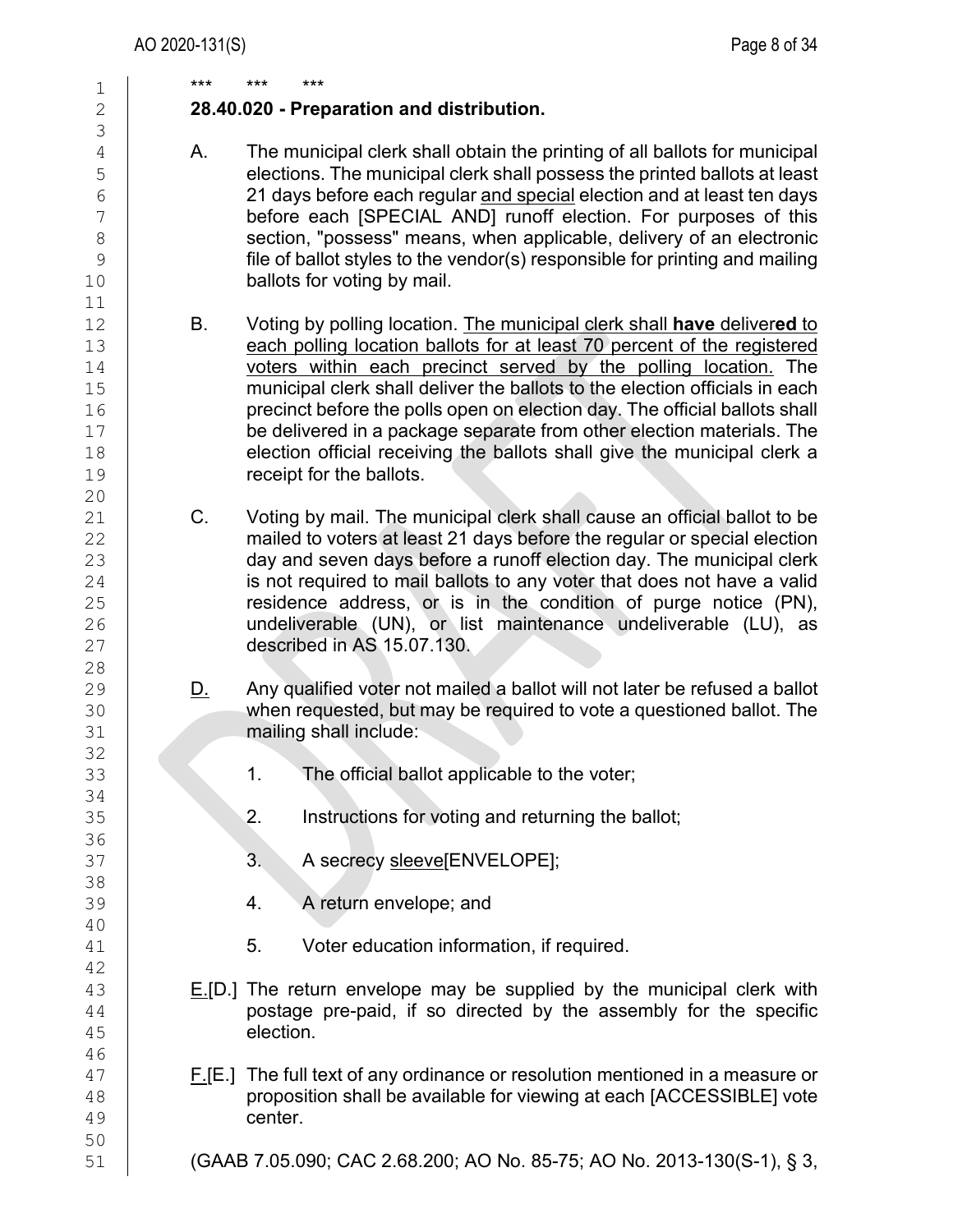#### AO 2020-131(S) Page 9 of 34

1 1-14-14; AO No. 2016-10(S), § 4, 2-9-16; AO No. 2017-29(S), § 9, 6-1-17;<br>2 AO No. 2018-4(S), § 5, eff. retroactively 12-1-17) 2 AO No. 2018-4(S), § 5, eff. retroactively 12-1-17) 3 4 **Section 7.** Anchorage Municipal Code chapter 28.50 is hereby amended to read as follows (the remainder of the section is not affected and therefore not set out): as follows (*the remainder of the section is not affected and therefore not set out*): 6<br>7 7 **Chapter 28.50 - OPERATION OF POLLS AND [ACCESSIBLE] VOTE**  8 **CENTERS**  $\begin{array}{c} 9 \\ 10 \end{array}$ 10 **28.50.010 - Election officials.** 11<br>12 A. Appointment. 13 14 1. Voting by polling location. The municipal clerk shall appoint at 15 least two election officials in each precinct. The municipal clerk<br>16 **houries in the shall designate one election official from each precinct as the** 16 **Shall designate one election official from each precinct as the set of the state of the state of the state of the state of the state of the state of the state of the state of the state of the state of the state of the** 17 **precinct chair, who shall be primarily responsible for** that is administering the election in that precinct. administering the election in that precinct. 19<br>20 2. Vote centers [VOTING EARLY, ABSENTEE OR BY MAIL]. The 21 can municipal clerk shall appoint at least two election officials for<br>22 cach IACCESSIBLEI vote center. The municipal clerk shall 22 each [ACCESSIBLE] vote center. The municipal clerk shall<br>23 designate one election official as the chair, who shall be 23 designate one election official as the chair, who shall be<br>24 primarily responsible for administering the election in that 24 **primarily responsible for administering the election in that**<br>25 **center**. 25 center.<br>26 **center.** 26 **\*\*\* \*\*\* \*\*\* \*\*\*** 27 (GAAB 7.05.070; AO No. 85-75; AO No. 2001-43, § 2, 2-27-01; AO 28 No. 2004-176, § 4, 6-1-05; AO No. 2013-130(S-1), § 3, 1-14-14; AO 29 No. 2017-29(S), § 10, 6-1-17; AO No. 2018-4(S), § 6, eff. retroactively<br>30 12-1-17; AO 2020-005(S), 2-11-20) 30 12-1-17; AO 2020-005(S), 2-11-20) 31 \*\*\* \*\*\* \*\*\* 32 **28.50.030 - Hours when places to cast your vote are open.** 33<br>34 34 A. Voting by polling location. On election day, the polling locations shall<br>35 be open for voting from 7:00 a.m. to 8:00 p.m. be open for voting from  $7:00$  a.m. to  $8:00$  p.m. 36<br>37 B. Voting by mail. 38 39  $\frac{1}{2}$  Ballot drop boxes shall be open no later than the day after ballot 40 40 **packages are mailed to voters and shall close at 8:00 p.m. on**<br>41 **election dav**. election day. 42<br>43  $\begin{array}{c|c} 43 & C. & \underline{2.} & \underline{Note} \text{ [ACCESSIBLE VOTE]} \text{ centers shall be open during} \\ 44 & \text{weakdays at least seven days prior to a regular and special} \end{array}$ 44 weekdays at least seven days prior to <u>a regular and special</u><br>45 election day, and at least five days prior to a runoff election day. 45 election day, and <u>at least five days prior to a runoff election day.</u><br>46 Yote centers shall close at 8:00 p.m. on election day. Hours of Vote centers shall close at 8:00 p.m. on election day. Hours of 47 **Fig. 2.1** operation shall be posted by the municipal clerk. 48 49 (CAC 2.68.180; AO No. 84-139; AO No. 85-75; AO No. 2013-130(S-1), § 3, 50 1-14-14; AO No. 2017-29(S), § 13, 6-1-17; AO No. 2018-4(S), § 8, eff. retroactively 12-1-17; AO 2020-005(S), 2-11-20)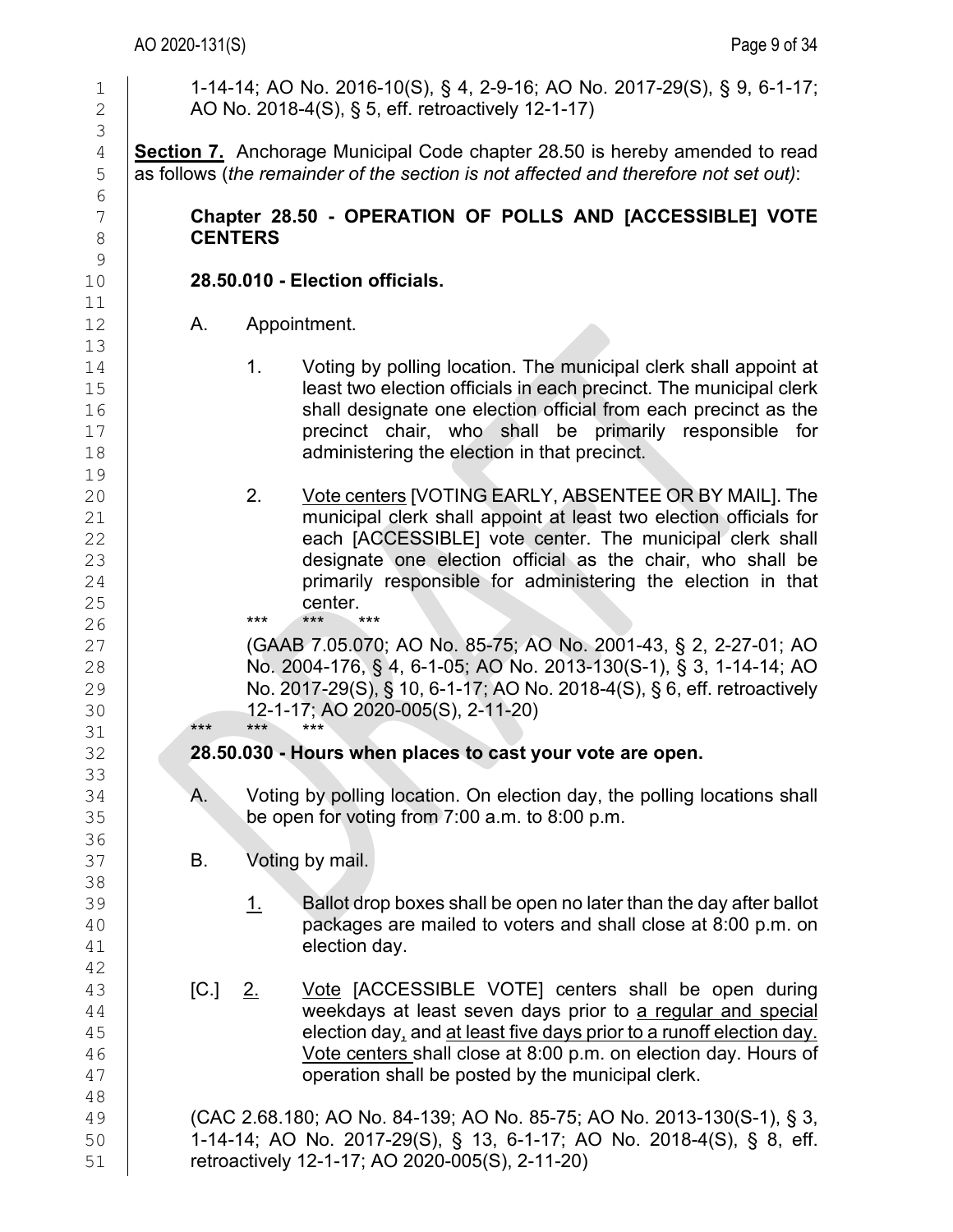# $\frac{1}{2}$ 3 12<br>13  $15$ <br> $16$ 20 \*\*\* \*\*\* \*\*\*  $\frac{25}{26}$ 33<br>34 35<br>36 39<br>40 43 46 49<br>50

# 2 **28.50.040 - Political discussion by election officials.**

4 A. While on duty at polling locations and [ACCESSIBLE] vote centers, no<br>5 election official may discuss any political party, candidate, measure, 5 election official may discuss any political party, candidate, measure,<br>6 or proposition, except as necessary to perform the duties of the  $\begin{array}{c|c}\n6 & \text{or proposition, except as necessary to perform the duties of the position.}\n\end{array}$  $\begin{array}{c} 7 \\ 8 \end{array}$  position.

8 **\*\*\* \*\*\* \*\*\*** 

9 (AO No. 85-75; AO No. 2013-130(S-1), § 3, 1-14-14; AO No. 2017-29(S), § 10 14, 6-1-17; AO No. 2018-4(S), § 9, eff. retroactively 12-1-17; AO 2020- 11 005(S), 2-11-20)

## 13 **28.50.050 - Political persuasion near polling locations, [ACCESSIBLE]** vote centers, or drop boxes.

16 A. During the hours the polling locations or [ACCESSIBLE] vote centers<br>17 **A. State of the polling and the polling location** or vote  $\begin{array}{c|c} 17 & \text{arc open for voting, a person who is in the polling location or vote centen or within 200 feet of any entrance to the polling location or vote.$ 18 center or within 200 feet of any entrance to the polling location or <u>vote</u><br>19 center may not 19 center may not<br>20 **\*\*\*** \*\*\* \*\*\* \*\*\*

21 (AO No. 85-75; AO No. 89-136; AO No. 2013-130(S-1), § 3, 1-14-14; AO No.<br>22 2017-29(S). § 15, 6-1-17: AO 2020-005(S). 2-11-20) 22 2017-29(S), § 15, 6-1-17; AO 2020-005(S), 2-11-20) 23 \*\*\* \*\*\* \*\*\*

## 24 **28.50.090 - Questioning of voter qualifications.**

- 26 A. Every election official shall question, and every observer [POLL<br>27 WATCHER] and any other person qualified to vote in the polling 27 WATCHER] and any other person qualified to vote in the polling<br>28 **Interpolation in the UNECONCTI** or at a JAN ACCESSIBLE] vote center may 28 **location [PRECINCT]** or at a [AN ACCESSIBLE] vote center may<br>29 **question[,]** a person attempting to vote if the questioner has good 29 question[,] a person attempting to vote if the questioner has good<br>30 **contract of the contract of the questioned** person is not qualified to vote. 30 reason to suspect that the questioned person is not qualified to vote.<br>31 All questions regarding a person's qualifications to vote shall be made 31 All questions regarding a person's qualifications to vote shall be made<br>32 **All and Strategies** in writing setting out the reason the person has been questioned. in writing setting out the reason the person has been questioned.
	- B. The following persons may only vote a questioned ballot:
- 36 1. A person requesting a ballot at a polling place or<br>37 **1. A CCESSIBLEI vote center without proper identification** 37 [ACCESSIBLE] vote center without proper identification<br>38 **[ACCESSIBLE]** vote center without proper identification compliant with section 28.50.110;
- 40 2. A person whose address has changed or whose address is<br>41 different from the voter registration database, unless the person  $\begin{array}{c|c} 41 & \text{differential} & \text{differential} \\ 42 & \text{votes an are} & \text{vectors} \end{array}$ votes an areawide ballot;
- $\begin{array}{c|c} 44 & 3. & A person whose name, in whole or part, is different that the name in the voter registration database: \end{array}$ name in the voter registration database;
- $\begin{array}{c|c} 47 & 4. & A person whose qualifications to vote are questioned under subsection A.; or \end{array}$ subsection A.; or
- 50 5. A person whose [PERSON'S] name does not appear in the<br>51 **5** voter registration database as eligible to vote within the voter registration database as eligible to vote within the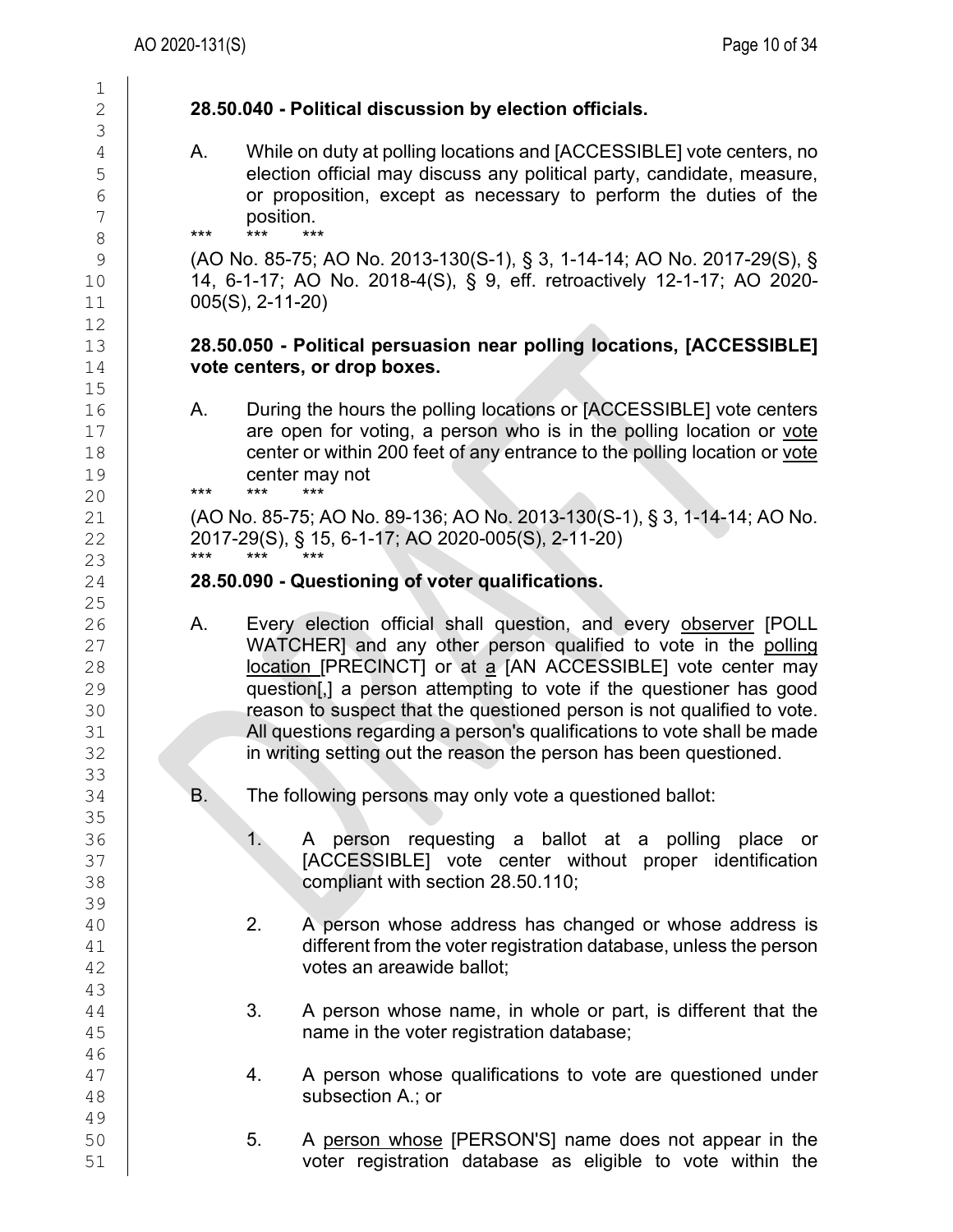| 1<br>2                                             | municipality.<br>***<br>***                                                                                                                                                                                                                                                                                                                                                                                                                                                                                                                                                       |
|----------------------------------------------------|-----------------------------------------------------------------------------------------------------------------------------------------------------------------------------------------------------------------------------------------------------------------------------------------------------------------------------------------------------------------------------------------------------------------------------------------------------------------------------------------------------------------------------------------------------------------------------------|
| 3                                                  | (GAAB 7.05.130; CAC 2.68.240.B; AO No. 85-75; AO No. 2013-130(S-1), §                                                                                                                                                                                                                                                                                                                                                                                                                                                                                                             |
| $\overline{4}$                                     | 3, 1-14-14; AO No. 2017-29(S), § 19, 6-1-17; AO 2020-005(S), 2-11-20)                                                                                                                                                                                                                                                                                                                                                                                                                                                                                                             |
| 5                                                  | ***                                                                                                                                                                                                                                                                                                                                                                                                                                                                                                                                                                               |
| $\epsilon$                                         | 28.50.110 - Voter identification at polling locations and [ACCESSIBLE]                                                                                                                                                                                                                                                                                                                                                                                                                                                                                                            |
| 7                                                  | vote centers.                                                                                                                                                                                                                                                                                                                                                                                                                                                                                                                                                                     |
| 8<br>$\mathsf 9$<br>10<br>11                       | Before being allowed to vote at a polling location or [ACCESSIBLE]<br>А.<br>vote center, each voter shall exhibit to an election official at least one<br>form of valid identification, including but not limited to:<br>***<br>***                                                                                                                                                                                                                                                                                                                                               |
| 12<br>13<br>14<br>15<br>16                         | (GAAB 7.05.130; CAC 2.68.150, 2.68.240.B; AO No. 85-75; AO No. 2013-<br>130(S-1), § 3, 1-14-14; AO No. 2017-29(S), § 20, 6-1-17; AO 2020-005(S),<br>$2 - 11 - 20$                                                                                                                                                                                                                                                                                                                                                                                                                 |
| 17<br>18<br>19                                     | 28.50.120 - Providing ballot to voter; marking, returning, and delivering<br>the ballot.                                                                                                                                                                                                                                                                                                                                                                                                                                                                                          |
| 20                                                 | Voting at a polling location. When a voter has qualified to vote, the                                                                                                                                                                                                                                                                                                                                                                                                                                                                                                             |
| 21                                                 | Α.                                                                                                                                                                                                                                                                                                                                                                                                                                                                                                                                                                                |
| 22                                                 | election official shall give the voter an official ballot and secrecy                                                                                                                                                                                                                                                                                                                                                                                                                                                                                                             |
| 23                                                 | sleeve. The voter shall use a booth or other designated private place                                                                                                                                                                                                                                                                                                                                                                                                                                                                                                             |
| 24                                                 | to mark the ballot. After the voter has marked the ballot, the voter shall                                                                                                                                                                                                                                                                                                                                                                                                                                                                                                        |
| 25                                                 | deliver the ballot to the scanner. Voters voting a questioned ballot shall                                                                                                                                                                                                                                                                                                                                                                                                                                                                                                        |
| 26                                                 | place the ballot into the provided secrecy sleeve [ENVELOPE] and                                                                                                                                                                                                                                                                                                                                                                                                                                                                                                                  |
| 27                                                 | then into a questioned envelope, and deliver the questioned envelope                                                                                                                                                                                                                                                                                                                                                                                                                                                                                                              |
| 28                                                 | to the secure questioned envelope container.                                                                                                                                                                                                                                                                                                                                                                                                                                                                                                                                      |
| 29                                                 | Voting at a [AN ACCESSIBLE] vote center. When a voter has qualified                                                                                                                                                                                                                                                                                                                                                                                                                                                                                                               |
| 30                                                 | В.                                                                                                                                                                                                                                                                                                                                                                                                                                                                                                                                                                                |
| 31                                                 | to vote, the election official shall give the voter an official ballot, a                                                                                                                                                                                                                                                                                                                                                                                                                                                                                                         |
| 32                                                 | secrecy sleeve [SECURITY ENVELOPE], and a return envelope. The                                                                                                                                                                                                                                                                                                                                                                                                                                                                                                                    |
| 33                                                 | voter shall use a booth or other designated private place to mark the                                                                                                                                                                                                                                                                                                                                                                                                                                                                                                             |
| 34                                                 | ballot. After the voter has marked the ballot, the voter shall place the                                                                                                                                                                                                                                                                                                                                                                                                                                                                                                          |
| 35                                                 | ballot into the provided secrecy sleeve [SECURITY ENVELOPE] and                                                                                                                                                                                                                                                                                                                                                                                                                                                                                                                   |
| 36                                                 | then into a return envelope, and deliver the return envelope to the                                                                                                                                                                                                                                                                                                                                                                                                                                                                                                               |
| 37                                                 | ballot box or other secure container. Voters voting a questioned ballot                                                                                                                                                                                                                                                                                                                                                                                                                                                                                                           |
| 38                                                 | shall place the ballot into the provided secrecy sleeve [SECURITY                                                                                                                                                                                                                                                                                                                                                                                                                                                                                                                 |
| 39                                                 | ENVELOPE] and then into a questioned envelope, and deliver the                                                                                                                                                                                                                                                                                                                                                                                                                                                                                                                    |
| 40                                                 | questioned envelope to the secure questioned envelope container.                                                                                                                                                                                                                                                                                                                                                                                                                                                                                                                  |
| 41<br>42<br>43<br>44<br>45<br>46<br>47<br>48<br>49 | C.<br>Voting by mail. When a voter has qualified to vote, the municipal clerk<br>shall have an official ballot, a secrecy sleeve [SECURITY<br>ENVELOPE], and a return envelope delivered to the voter by mail<br>pursuant to section 28.40.020. The instructions for returning the ballot<br>after the voter has marked the ballot shall direct the voter to place the<br>ballot into the provided secrecy sleeve [SECURITY ENVELOPE] and<br>then into a return envelope, and then do one of the following:<br>1.<br>Place the ballot return envelope in the mail with sufficient |
| 50                                                 | first-class postage[, POSTAGE PAID]. The municipality shall                                                                                                                                                                                                                                                                                                                                                                                                                                                                                                                       |
| 51                                                 | not accept return envelopes as described in section                                                                                                                                                                                                                                                                                                                                                                                                                                                                                                                               |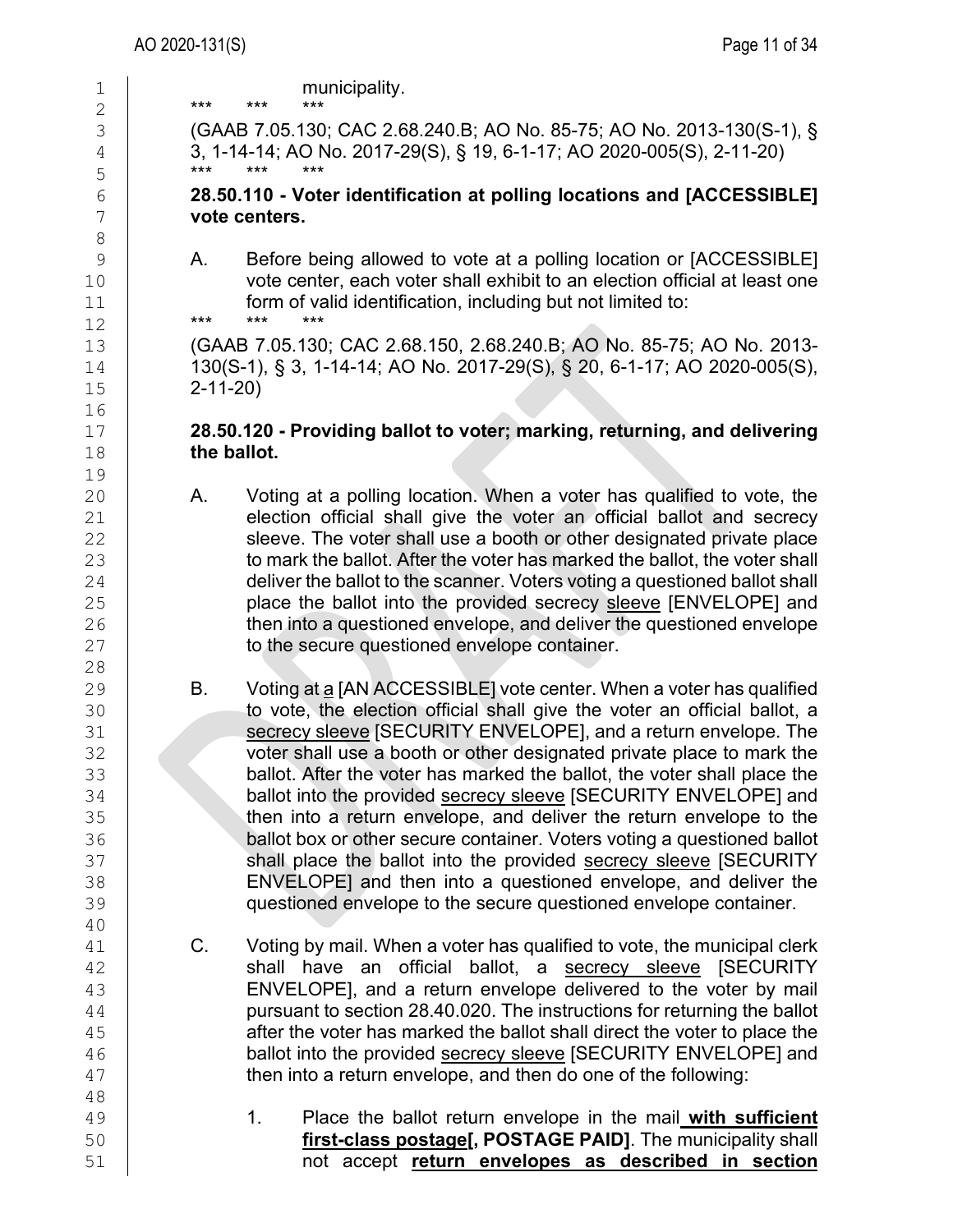| 1<br>$\overline{2}$<br>3<br>$\sqrt{4}$<br>5<br>$6\phantom{.}6$<br>7<br>8<br>9 | 28.50.210B. [BALLOTS COLLECT ON DELIVERY OR IN<br>ANY OTHER FASHION THAT REQUIRES PAYMENT BY<br>THE MUNICIPALITY IN<br><b>ORDER TO RECEIVE</b><br><b>THE</b><br>[THE<br>ENVELOPE][, unless required by law.]<br>MUNICIPALITY SHALL NOT ACCEPT] [return envelopes]<br>[BALLOTS] [DELIVERED RESTRICTED DELIVERY OR<br>OTHERWISE REQUIRING THE SIGNATURE OF A NAMED<br><b>INDIVIDUAL;1</b>                                                                                                                                                                                                                                                                                                                                                                        |
|-------------------------------------------------------------------------------|----------------------------------------------------------------------------------------------------------------------------------------------------------------------------------------------------------------------------------------------------------------------------------------------------------------------------------------------------------------------------------------------------------------------------------------------------------------------------------------------------------------------------------------------------------------------------------------------------------------------------------------------------------------------------------------------------------------------------------------------------------------|
| 10<br>11                                                                      | 2.<br>Deliver the ballot return envelope to a drop box;                                                                                                                                                                                                                                                                                                                                                                                                                                                                                                                                                                                                                                                                                                        |
| 12<br>13                                                                      | 3.<br>Deliver the ballot return envelope to a [AN ACCESSIBLE] vote<br>center; or                                                                                                                                                                                                                                                                                                                                                                                                                                                                                                                                                                                                                                                                               |
| 14<br>15<br>16<br>17                                                          | Deliver the ballot return envelope to the Municipal Clerk's Office<br>4.<br>at City Hall, or at the Election Center, or at any designated<br>return location.                                                                                                                                                                                                                                                                                                                                                                                                                                                                                                                                                                                                  |
| 18<br>19<br>20<br>21                                                          | (GAAB 7.05.130; CAC 2.68.240.B; AO No. 85-75; AO No. 2013-130(S-1), §<br>3, 1-14-14; AO 2020-005(S), 2-11-20)                                                                                                                                                                                                                                                                                                                                                                                                                                                                                                                                                                                                                                                  |
| 22<br>23                                                                      | 28.50.130 - Assisting voter at a polling location or [ACCESSIBLE] vote<br>center.                                                                                                                                                                                                                                                                                                                                                                                                                                                                                                                                                                                                                                                                              |
| 24<br>25<br>26                                                                | $***$<br>***<br>$***$<br>(GAAB 7.05.130; CAC 2.68.240.B; AO No. 85-75; AO No. 2013-130(S-1), §<br>3, 1-14-14; AO 2020-005(S), 2-11-20)                                                                                                                                                                                                                                                                                                                                                                                                                                                                                                                                                                                                                         |
| 27<br>28<br>29                                                                | 28.50.140 - Replacement ballots.                                                                                                                                                                                                                                                                                                                                                                                                                                                                                                                                                                                                                                                                                                                               |
| 30<br>31<br>32<br>33<br>34<br>35<br>36<br>37<br>38<br>39                      | Voting at a polling location or [ACCESSIBLE] vote center. When<br>A.<br>provided a ballot at a polling location or [ACCESSIBLE] vote center,<br>if a voter improperly marks or otherwise damages the ballot <sup>1</sup> , the voter<br>may request, and an election official shall provide, another ballot. In<br>order to receive a new ballot, the voter must surrender the improperly<br>marked ballot to the election official. The official shall record the serial<br>number, if provided, and the ballot style of the ballot reissued, and the<br>voter or election official shall tear up the improperly marked or<br>damaged ballot. The election official shall place the torn up ballot in a<br>special envelope immediately without examining it. |
| 40<br>41<br>42<br>43<br>44<br>45<br>46<br>47<br>48<br>49                      | В.<br>Voting by mail or as special needs. A voter may obtain a replacement<br>ballot if the original ballot is destroyed, spoiled, lost, or not received by<br>the voter. Requests may be made in person, in writing, by telephone,<br>or electronically, by the voter, the voter's designated representative<br>under section 28.60.040, or by a person exercising the right under a<br>valid power of attorney. A voter requesting a replacement ballot must<br>provide sufficient information to confirm their identity. Sufficient<br>information is at least three of the following: residence address, name,<br>last four digits of the social security number, and birthdate.                                                                           |

<span id="page-11-0"></span><sup>&</sup>lt;sup>1</sup> The word "ballot" was inadvertently omitted from the original draft of the ordinance.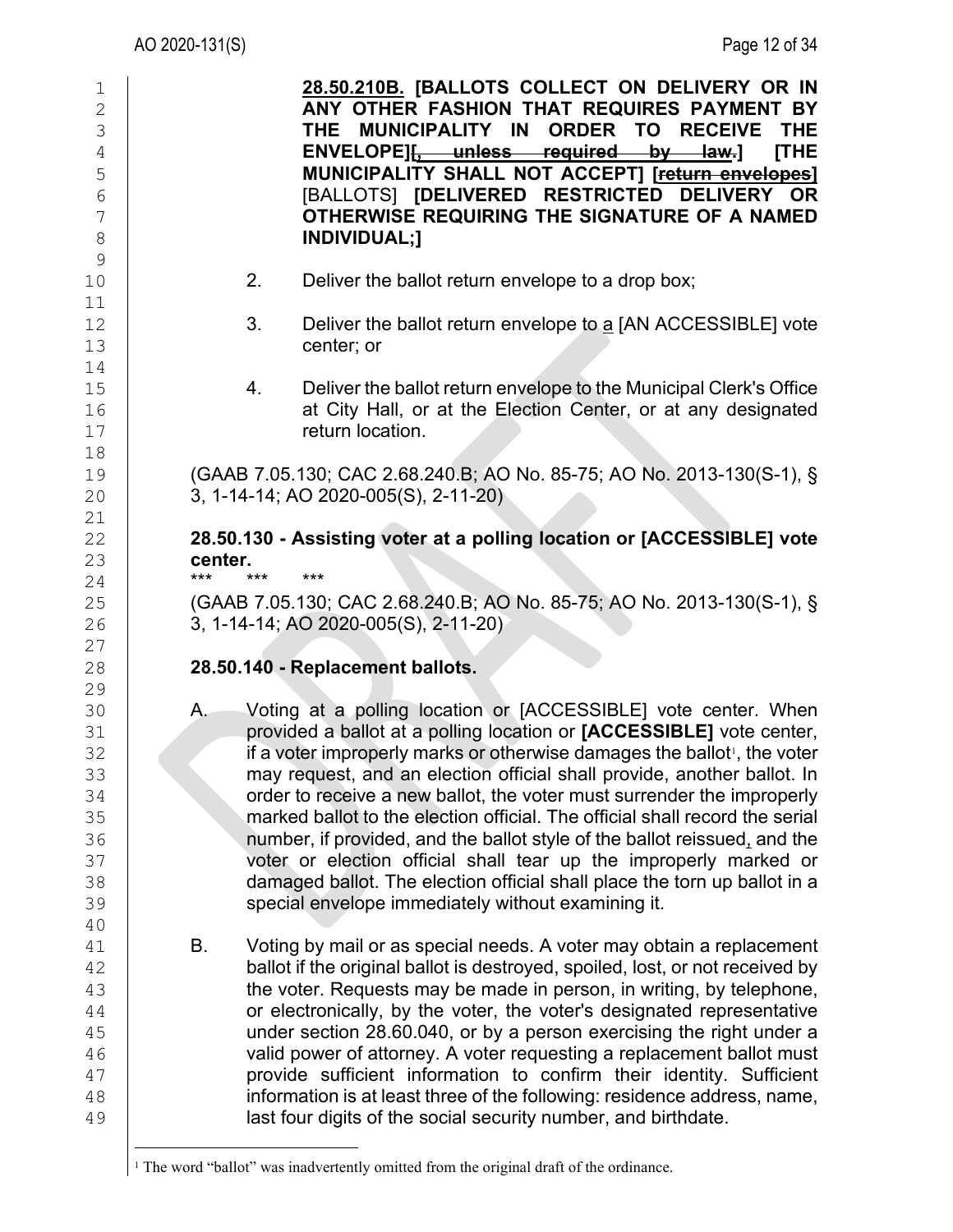| 1              |    |       |                    |                                                                                   |
|----------------|----|-------|--------------------|-----------------------------------------------------------------------------------|
| $\mathbf{2}$   |    |       | 1.                 | The municipal clerk shall keep a record of each request for a                     |
| 3              |    |       |                    | replacement ballot. Unless the first ballot received has been                     |
| $\overline{4}$ |    |       |                    | voided, it shall be the only ballot tabulated.                                    |
|                |    |       |                    |                                                                                   |
| 5              |    |       |                    |                                                                                   |
| $6\,$          |    |       | 2.                 | If the municipal clerk receives additional ballots from a voter, as               |
| $\overline{7}$ |    |       |                    | indicated by the fact that the voter is already credited with                     |
| $\,8\,$        |    |       |                    | voting, the additional ballots shall not be counted and shall be                  |
| 9              |    |       |                    | forwarded to the election commission for adjudication. The                        |
| 10             |    |       |                    | municipal clerk may provide the voter's information to law                        |
| 11             |    |       |                    | enforcement under section 28.200.120.                                             |
| 12             |    | $***$ | ***                | ***                                                                               |
| 13             |    |       |                    | (AO No. 2017-29(S), § 21, 6-1-17; AO No. 2018-4(S), § 11, eff. retroactively      |
|                |    |       |                    |                                                                                   |
| 14             |    | $***$ | ***                | 12-1-17; AO 2020-005(S), 2-11-20)                                                 |
| 15             |    |       |                    |                                                                                   |
| 16             |    |       |                    | 28.50.160 - Leaving polling location or [ACCESSIBLE] vote center with             |
| 17             |    |       | ballot prohibited. |                                                                                   |
| 18             |    |       |                    |                                                                                   |
| 19             |    | Α.    |                    | No person may leave a polling location or [ACCESSIBLE] vote center                |
| 20             |    |       |                    | with an official ballot given to the person at the location by an election        |
| 21             |    |       | official.          |                                                                                   |
| 22             |    |       |                    |                                                                                   |
| 23             |    | В.    |                    | A violation of this section is subject to enforcement and a fine under            |
|                |    |       | Title 14.          |                                                                                   |
| 24             |    |       |                    |                                                                                   |
| 25             |    |       |                    |                                                                                   |
| 26             |    |       |                    | (AO No. 85-75; AO No. 2013-130(S-1), § 3, 1-14-14; AO No. 2017-29(S), §           |
| 27             |    |       |                    | 23, 6-1-17; AO 2020-005(S), 2-11-20)                                              |
| 28             |    |       |                    |                                                                                   |
| 29             |    |       |                    | 28.50.170 - Exhibiting marked ballots prohibited at a polling location or         |
| 30             |    |       |                    | [AN ACCESSIBLE] vote center.                                                      |
| 31             |    | $***$ | $***$              | ***                                                                               |
| 32             |    |       |                    | (AO No. 85-75; AO No. 2013-130(S-1), § 3, 1-14-14; AO 2020-005(S), 2-11-          |
| 33             |    | (20)  |                    |                                                                                   |
| 34             |    | $***$ | ***                | $***$                                                                             |
| 35             |    |       |                    | 28.50.190 - Closing of the election.                                              |
| 36             |    |       |                    |                                                                                   |
|                |    |       |                    |                                                                                   |
| 37             |    |       |                    | Approximately fifteen minutes before the closing of the election, and             |
| 38             |    |       |                    | at the time of closing the election, an election official shall announce the time |
| 39             |    |       |                    | and the time of closing the election. Every qualified voter present and in line   |
| 40             |    |       |                    | at a polling location, [ACCESSIBLE] vote center, or drop box at the time          |
| 41             |    |       |                    | prescribed for closing the election may vote or drop off their completed return   |
| 42             |    |       | ballot envelope.   |                                                                                   |
| 43             |    |       |                    |                                                                                   |
| 44             |    |       |                    | (GAAB 7.05.140; CAC 2.68.180; AO No. 84-139; AO No. 85-75; AO No.                 |
| 45             |    |       |                    | 2001-43, § 2, 2-27-01; AO No. 2013-130(S-1), § 3, 1-14-14; AO No. 2017-           |
| 46             |    |       |                    | 29(S), § 24, 6-1-17; AO 2020-005(S), 2-11-20)                                     |
| 47             |    | $***$ | $***$              | ***                                                                               |
| 48             |    |       |                    | 28.50.200 - Election closure procedures.                                          |
|                |    |       |                    |                                                                                   |
| 49             |    |       |                    |                                                                                   |
| 50             | Α. |       |                    | When the election is closed and the last vote has been cast, the                  |
| 51             |    |       |                    | election officials shall, in accordance with election procedures,                 |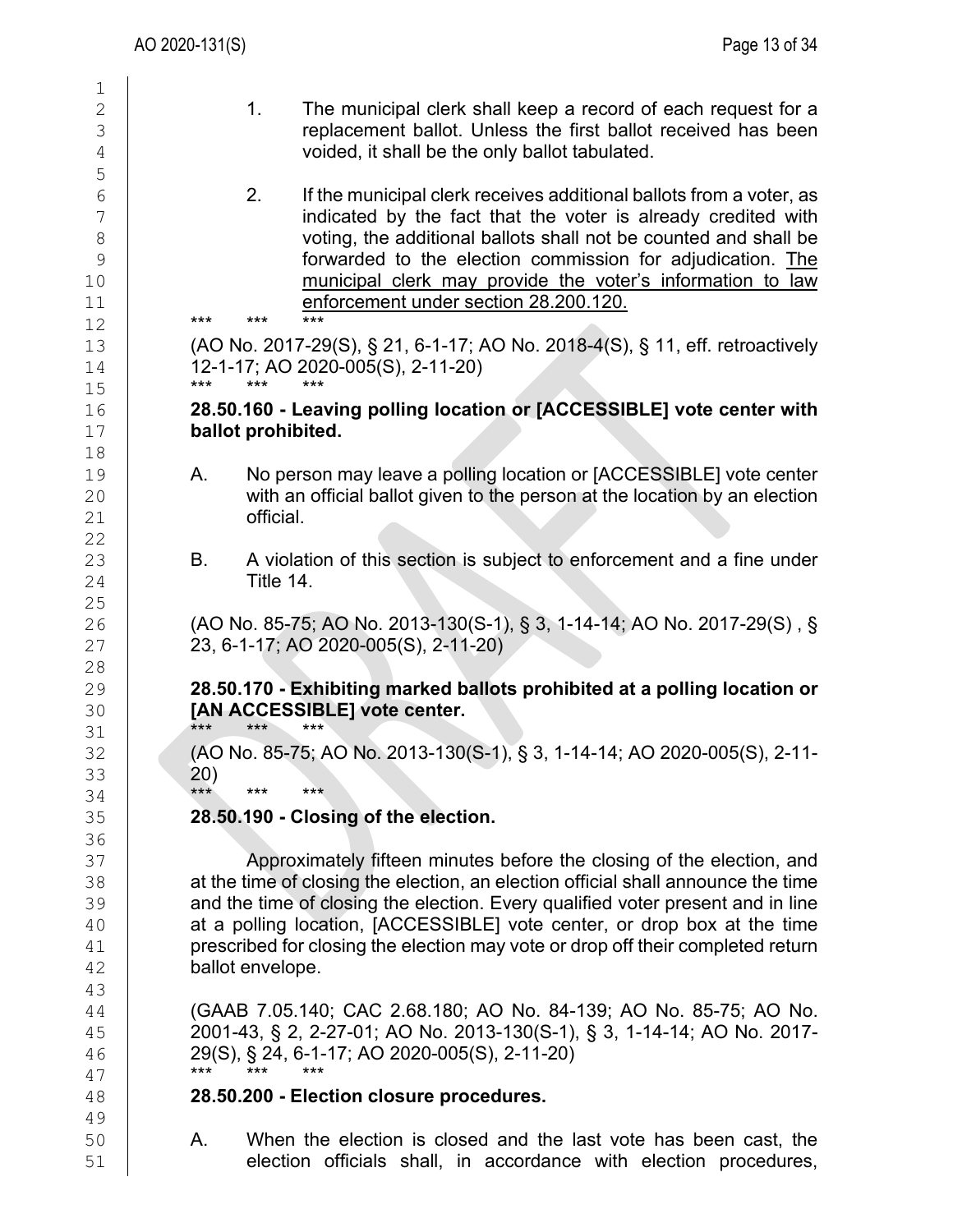| 1                   | *** | *** | immediately proceed to:<br>***                                                                     |
|---------------------|-----|-----|----------------------------------------------------------------------------------------------------|
| 2<br>$\mathfrak{Z}$ |     | 2.  | Vote [ACCESSIBLE VOTE] centers.                                                                    |
| $\overline{4}$      |     |     | ***<br>***                                                                                         |
| 5                   |     |     | Collect the ballot accountability report, the voter register,<br>C.                                |
| $\epsilon$          |     |     | the questioned ballot register, and all other election                                             |
| 7                   |     |     | supplies. All materials shall clearly indicate the                                                 |
| $\,8\,$             |     |     | [ACCESSIBLE] vote center location from which they                                                  |
| $\mathcal{G}$       |     |     | came; and                                                                                          |
| $10$                |     |     | d.<br>Two election officials shall transport the materials and                                     |
| 11<br>12            |     |     | sealed containers from the [ACCESSIBLE] vote center                                                |
| 13                  |     |     | to the election official at the designated return location.                                        |
| 14                  | *** | *** | ***                                                                                                |
| 15                  |     |     | (GAAB 7.05.160-7.05.170; CAC 2.68.260; AO No. 85-75; AO No. 2001-43,                               |
| 16                  |     |     | § 2, 2-27-01; AO No. 2013-130(S-1), § 3, 1-14-14; AO No. 2017-29(S), § 25,                         |
| 17                  |     |     | 6-1-17; AO 2020-005(S), 2-11-20)                                                                   |
| 18                  |     |     |                                                                                                    |
| 19                  |     |     | 28.50.210 - Receipt of ballots at designated return location.                                      |
| 20<br>21            | Α.  |     | The election officials inside the designated return location shall:                                |
| 22                  |     |     |                                                                                                    |
| 23                  |     | 1.  | If applicable, receive the voting machine from election officials                                  |
| 24                  |     |     | working at the polling location and examine the card seal. If the                                  |
| 25                  |     |     | seal is damaged or otherwise not intact, the election official                                     |
| 26                  |     |     | shall notify the municipal clerk immediately and proceed as                                        |
| 27                  |     |     | instructed by the municipal clerk. If the seal is intact, the official                             |
| 28                  |     |     | shall cut the seal and deliver the card to the municipal clerk or                                  |
| 29                  |     |     | designee;                                                                                          |
| 30<br>31            |     | 2.  | Receive the sealed containers from the election workers                                            |
| 32                  |     |     | working at the polling location, [ACCESSIBLE] vote centers,                                        |
| 33                  |     |     | and drop boxes and examine the seals; if a seal is                                                 |
| 34                  |     |     | compromised the election official shall notify the municipal clerk                                 |
| 35                  |     |     | immediately and proceed as instructed by the municipal clerk;                                      |
| 36                  |     |     |                                                                                                    |
| 37                  |     | 3.  | Check the polling location, [ACCESSIBLE] vote center                                               |
| 38                  |     |     | [LOCATION], and drop box off on a log sheet, enter the time,                                       |
| 39                  |     |     | have the delivering election official initial the entry, and sign or<br>initial the log sheet; and |
| 40<br>41            |     |     |                                                                                                    |
| 42                  |     | 4.  | Give the containers containing questioned ballots and ballots                                      |
| 43                  |     |     | that did not scan to the municipal clerk or designee.                                              |
| 44                  |     |     |                                                                                                    |
| 45                  | В.  |     | The municipality shall not accept return envelopes [BALLOTS]:                                      |
| 46                  |     |     |                                                                                                    |
| 47                  |     | 1.  | collect on delivery;                                                                               |
| 48                  |     |     |                                                                                                    |
| 49                  |     | 2.  | delivered restricted delivery or otherwise requiring the                                           |
| 50<br>51            |     |     | signature of a named individual; or                                                                |
|                     |     |     |                                                                                                    |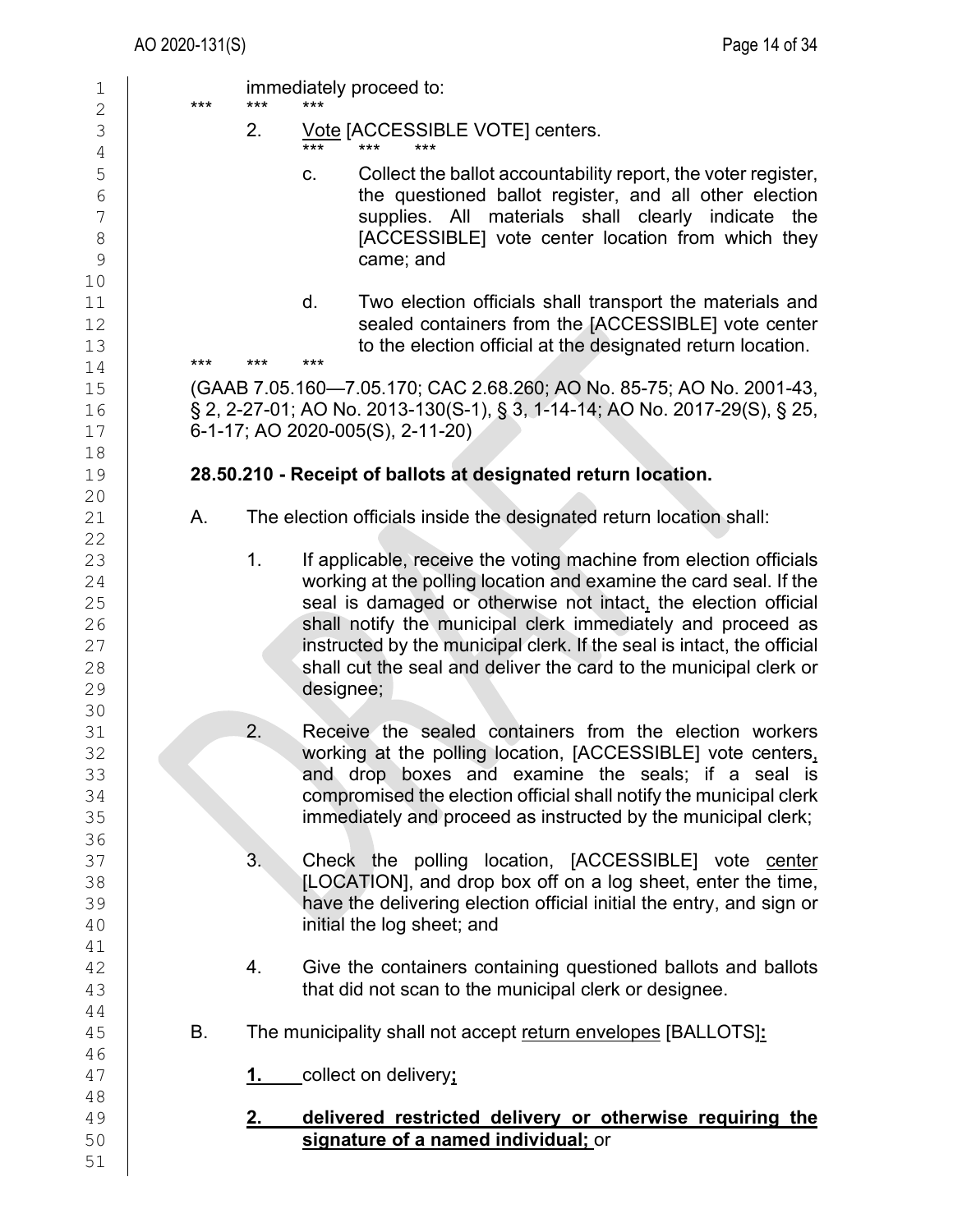| 1              | that requires payment by the municipality of an amount<br><u>3.</u>             |                                  |
|----------------|---------------------------------------------------------------------------------|----------------------------------|
| $\overline{2}$ | more than USPS first-class mail letter postage for a                            |                                  |
| 3              | properly assembled return envelope for the election. [IN                        |                                  |
| $\sqrt{4}$     | ANY OTHER FASHION THAT REQUIRES PAYMENT BY                                      |                                  |
| 5              | MUNICIPALITY IN<br>ORDER TO RECEIVE<br>THE                                      | <b>THE</b>                       |
| $\overline{6}$ | ENVELOPE][, unless required<br>–by—                                             | <b>ITHE</b><br><del>law</del> ]. |
| 7              | MUNICIPALITY SHALL NOT ACCEPT] [return envelopes]                               |                                  |
| 8              | [BALLOTS] [DELIVERED RESTRICTED DELIVERY OR                                     |                                  |
| 9              | OTHERWISE REQUIRING THE SIGNATURE OF A NAMED                                    |                                  |
| 10             | <b>INDIVIDUAL.]</b>                                                             |                                  |
| 11             | $***$<br>***<br>$***$                                                           |                                  |
| 12             | (AO No. 2013-130(S-1), § 4, 1-14-14; AO No. 2017-29(S), § 26, 6-1-17; AO        |                                  |
| 13             | 2020-005(S), 2-11-20)                                                           |                                  |
| 14             |                                                                                 |                                  |
| 15             | 28.50.300 - Appointment and privileges of observers.                            |                                  |
| 16             |                                                                                 |                                  |
| 17             | After first registering observers with the municipal clerk:<br>А.               |                                  |
| 18             |                                                                                 |                                  |
| 19             | Each candidate may have one observer at each polling location<br>1 <sub>1</sub> |                                  |
| 20             | within the boundary area designated for the seat for which the                  |                                  |
| 21             | candidate is running and one observer at each [ACCESSIBLE]                      |                                  |
| 22             | vote center;                                                                    |                                  |
| 23             |                                                                                 |                                  |
| 24             | 2.<br>Any organization or organized group that sponsors or opposes              |                                  |
| 25             | an initiative, referendum, or recall measure may have one                       |                                  |
| 26             | observer at each polling location within the boundary area                      |                                  |
| 27             | subject to the<br>measure and one observer at                                   | each                             |
| 28             | [ACCESSIBLE] vote center; and                                                   |                                  |
| 29             | ***<br>***<br>***                                                               |                                  |
| 30             | C.<br>Observers. Once registered, the observer may be present at a position     |                                  |
| 31             | inside the polling location, [ACCESSIBLE] vote center, or designated            |                                  |
| 32             | return location that affords a full view of all action of the election          |                                  |
| 33             | officials. Observers may be present during set up and tear down, from           |                                  |
| 34             | the time the polls are opened until the polls are closed, through the           |                                  |
| 35             | final tabulation of the ballots and certification of the election by the        |                                  |
| 36             | assembly.                                                                       |                                  |
| 37             |                                                                                 |                                  |
| 38             | 1.<br>Election officials may require observers to sign in and out of the        |                                  |
| 39             | polling location, [ACCESSIBLE] vote center, or designated                       |                                  |
| 40             | return location. Election officials may also require an observer                |                                  |
| 41             | to present identification and proof of registration prior to                    |                                  |
| 42             | allowing the observer a full view of all action of the election                 |                                  |
| 43             | officials. Failure to show identification or proof of registration is           |                                  |
| 44             | grounds for removal. The election officials or the municipal                    |                                  |
| 45             | clerk may request the assistance of law enforcement for this                    |                                  |
| 46             | purpose.                                                                        |                                  |
| 47             |                                                                                 |                                  |
| 48             | 2.<br>Observers may be required to wear identifying badges at all               |                                  |
| 49             | times while in the polling location, [ACCESSIBLE] vote center,                  |                                  |
| 50             | or designated return location. Coats and large bags are only                    |                                  |
| 51             | allowed in places designated by the municipal clerk, chair of the               |                                  |
|                |                                                                                 |                                  |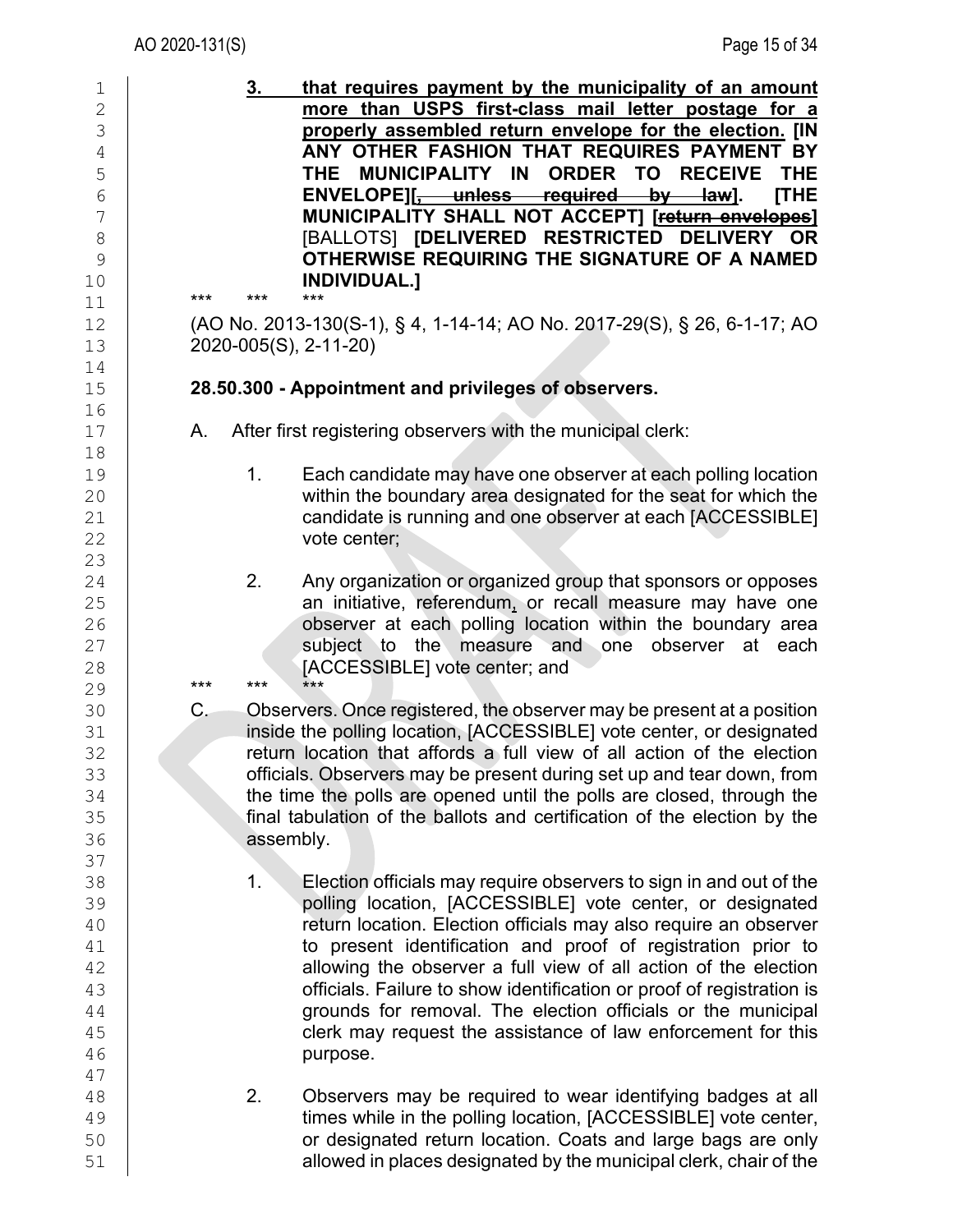| 1<br>$\overline{2}$<br>3<br>$\sqrt{4}$<br>5<br>$\overline{6}$ |                  | polling location or accessible vote center, or other designee.<br>Failure to wear a required [AN] identifying badge at all times<br>is grounds for removal. Election officials or the municipal clerk<br>may request the assistance of law enforcement for this<br>purpose.                                                                                                                                                                                                  |
|---------------------------------------------------------------|------------------|------------------------------------------------------------------------------------------------------------------------------------------------------------------------------------------------------------------------------------------------------------------------------------------------------------------------------------------------------------------------------------------------------------------------------------------------------------------------------|
| 7<br>$\,8\,$<br>9<br>10<br>11<br>12<br>13                     | 3.               | Observers at a polling location or [ACCESSIBLE] vote center<br>may not sit in the area behind the table where election officials<br>are working or in between election officials handling voter<br>registers, and shall remain a distance away from voting<br>machines, if any, and voting booths to ensure the privacy of the<br>ballots. The observer may be in close enough proximity to hear<br>and record the name of a person who is voting.                           |
| 14<br>15<br>16<br>$17$                                        | 4.<br>$***$      | While in the polling location, [ACCESSIBLE] vote center, or<br>designated return location, observers:<br>$***$<br>***                                                                                                                                                                                                                                                                                                                                                        |
| 18<br>19<br>20<br>21<br>22<br>23                              |                  | f.<br>May not campaign at a polling location, vote center, or<br>designated return location. Any type of campaigning by<br>the observer should be reported immediately to the<br>election officials or the municipal clerk and is grounds for<br>immediate removal;                                                                                                                                                                                                          |
| 24<br>25<br>26<br>27                                          |                  | May remain at the polling location, [THE ACCESSIBLE]<br>g.<br>vote center, or [THE] designated return location until all<br>procedures are completed; and                                                                                                                                                                                                                                                                                                                    |
| 28<br>29<br>30<br>31                                          | $***$<br>$***$   | May ask brief questions of election officials regarding<br>h.<br>processes used by the election officials or on the ballot<br>envelopes. Other questions shall be directed to the<br>municipal clerk.<br>$***$                                                                                                                                                                                                                                                               |
| 32<br>33<br>34<br>35                                          | No. 2020-005(S)) | (AO No. 2013-130(S-1), § 4, 1-14-14; AO No. 2017-29(S), § 27, 6-1-17; AO                                                                                                                                                                                                                                                                                                                                                                                                     |
| 36<br>37<br>38                                                |                  | <b>Section 8.</b> Anchorage Municipal Code chapter 28.60 is hereby amended to read<br>as follows (the remainder of the section is not affected and therefore not set out):                                                                                                                                                                                                                                                                                                   |
| 39<br>40<br>41                                                | ***<br>***       | Chapter 28.60 - ALTERNATIVE VOTING IN POLL BASED ELECTIONS<br><b>AND SPECIAL NEEDS VOTING</b><br>***                                                                                                                                                                                                                                                                                                                                                                         |
| 42<br>43                                                      |                  | 28.60.040 - Special needs voting.                                                                                                                                                                                                                                                                                                                                                                                                                                            |
| 44<br>45<br>46<br>47<br>48<br>49<br>50<br>51                  | А.               | Who may vote a special needs ballot. Persons who are admitted as<br>hospital patients on the day of the election, or persons who because<br>of a disability are unable to vote at the voter's designated polling<br>location or a [AN ACCESSIBLE] vote center on election day, or<br>persons who cannot have their vote by mail ballot package delivered<br>to them may request delivery and return of a special needs ballot<br>during the times specified in this section. |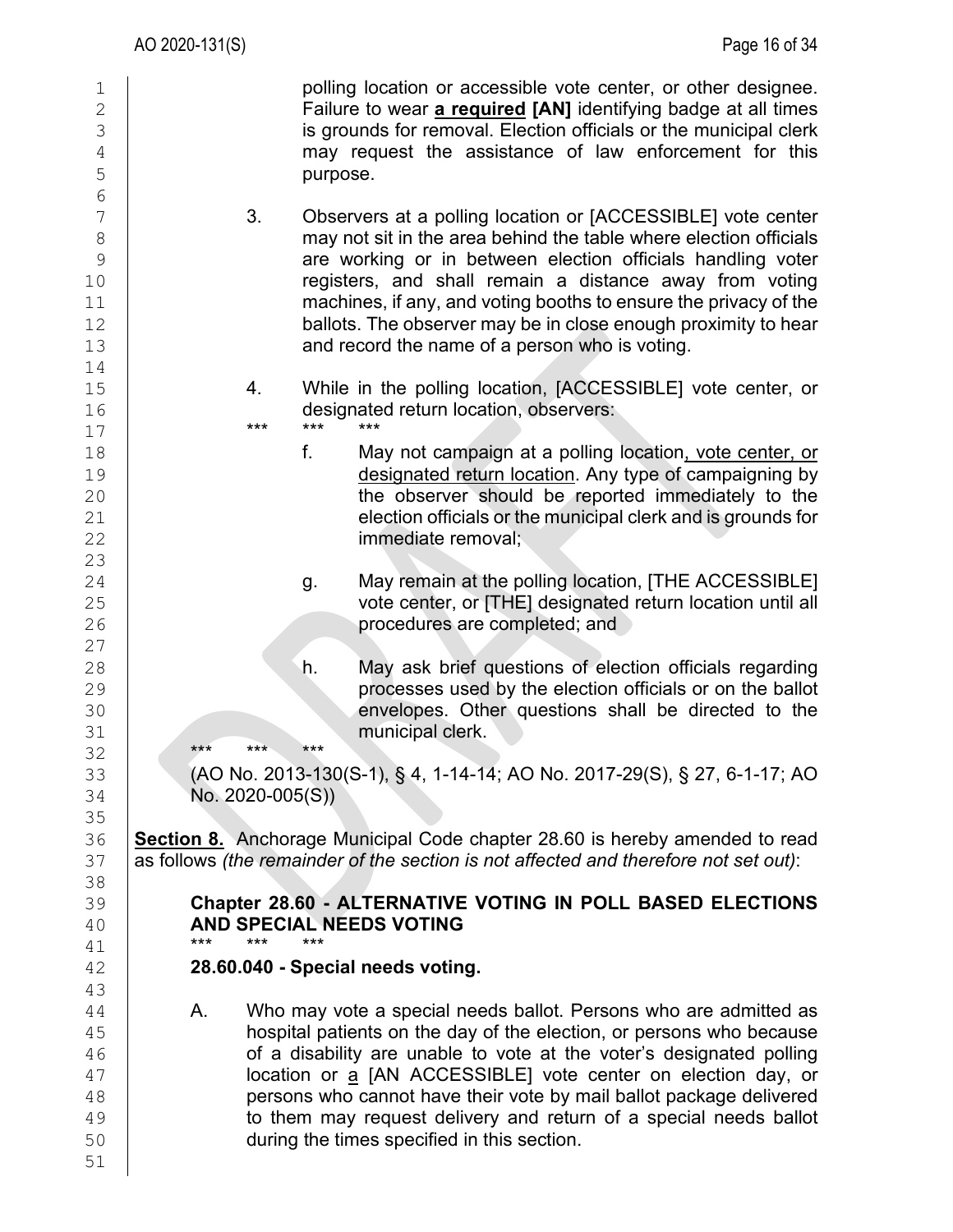| $\mathbf 1$                                                      | В.<br>Procedures for special needs voting.                                                                                                                                                                                                                                                                                                                                  |
|------------------------------------------------------------------|-----------------------------------------------------------------------------------------------------------------------------------------------------------------------------------------------------------------------------------------------------------------------------------------------------------------------------------------------------------------------------|
| $\mathbf 2$<br>3<br>$\overline{4}$                               | 1 <sub>1</sub><br>A request for a special needs ballot may be made either by the<br>voter or a representative of the voter.                                                                                                                                                                                                                                                 |
| 5<br>6<br>$\overline{7}$<br>$\,8\,$<br>$\mathcal{G}$<br>10<br>11 | request for a special needs ballot<br>by the<br>A<br>a.<br>representative of the voter shall be made in person at a<br>polling location or [ACCESSIBLE] vote center at least<br>one hour before the polls close to allow for the special<br>needs ballot to be delivered and returned before the<br>closing of the polls;                                                   |
| 12<br>13<br>14<br>15<br>16<br>17<br>18<br>19                     | b.<br>A request by telephone shall be made with sufficient<br>time for a special needs ballot to be delivered and<br>returned before the closing of the election. If the<br>municipal clerk determines sufficient time and resources<br>allow, an election official shall take the special needs<br>ballot, along with other necessary materials or forms, to<br>the voter. |
| 20<br>21<br>22<br>23<br>24<br>25<br>26                           | 2.<br>If the special needs representative selected by voter requests<br>the ballot at a polling location or [ACCESSIBLE] vote center,<br>representative<br>shall provide government<br>the<br>issued<br>identification and sign a register provided by an election official.<br>The register shall include the following information:<br>$***$<br>***<br>$***$              |
| 27<br>28<br>29<br>30<br>31<br>32                                 | The representative shall return the ballot in the special needs<br>4.<br>envelope with the completed representative and voter<br>certificates to an election official at a polling location, [AN<br>ACCESSIBLE] vote center, or designated return location, or at<br>a drop box, before the closing of the election.<br>***<br>$***$<br>$***$                               |
| 33<br>34<br>35<br>36<br>37                                       | (GAAB 7.05.120, 7.05.180.B; CAC 2.68.300-2.68.330, 2.68.370, 2.68.390;<br>AO No. 80-101; AO No. 84-139; AO No. 85-75; AO No. 2006-155(S-1), § 1,<br>3-13-07; AO No. 2007-173, § 1, 4-14-08; AO No. 2017-29(S), § 29, 6-1-17;<br>AO No. 2017-93, § 3, 3-21-17; AO No. 2018-4(S), § 15, eff. retroactively 12-<br>$1 - 17$                                                    |
| 38<br>39                                                         | 28.60.050 - Voting by mail in poll based elections.<br>***<br>***<br>***                                                                                                                                                                                                                                                                                                    |
| 40<br>41                                                         | Voter declaration.<br>D.                                                                                                                                                                                                                                                                                                                                                    |
| 42<br>43<br>44<br>45<br>46<br>47                                 | Upon receipt of a ballot by mail, the voter shall mark the ballot<br>$[1.]$<br>in secret, place the ballot in the secrecy sleeve [ENVELOPE],<br>if provided, place the ballot in the return ballot envelope, and<br>sign the voter's declaration on the envelope.<br>***<br>$***$<br>***                                                                                    |
| 48<br>49<br>50<br>51                                             | (GAAB 7.05.120, 7.05.180.B; CAC 2.68.300-2.68.330, 2.68.370, 2.68.390;<br>AO No. 80-101; AO No. 84-139; AO No. 85-75; AO No. 86-105; AO No. 91-<br>50; AO No. 96-13, § 1, 1-23-96; AO No. 97-135, § 3, 12-16-97; AO No. 99-<br>113, § 3, 8-10-99; AO No. 2001-43, § 3, 2-27-01; AO No. 2004-176, § 8, 6-                                                                    |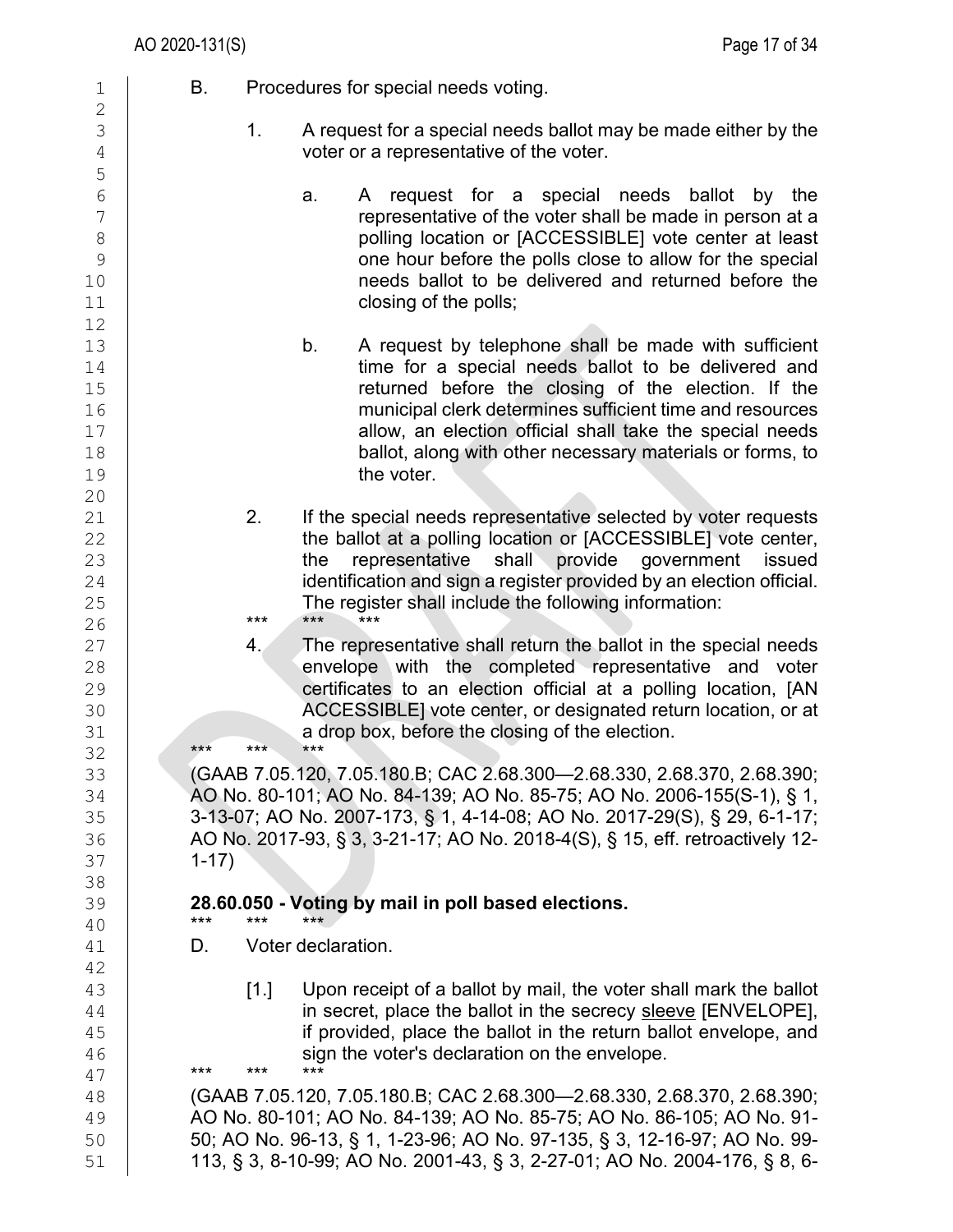| $\mathbf 1$<br>$\overline{c}$                      | 1-05; AO No. 2006-155(S-1), § 2, 3-13-07; AO No. 2013-130(S-1), § 5, 1-14-<br>14; AO No. 2014-38, § 1, 5-9-14; AO No. 2017-29(S), § 30, 6-1-17; AO No.                                                                                                                                                                                                                                                                                                                                                                                                     |
|----------------------------------------------------|------------------------------------------------------------------------------------------------------------------------------------------------------------------------------------------------------------------------------------------------------------------------------------------------------------------------------------------------------------------------------------------------------------------------------------------------------------------------------------------------------------------------------------------------------------|
| 3<br>$\overline{4}$                                | 2018-4(S), § 16, eff. retroactively 12-1-17)                                                                                                                                                                                                                                                                                                                                                                                                                                                                                                               |
| 5<br>$6\,$<br>7                                    | 28.60.060 - Voting by fax [FACSIMILE] or email [(ELECTRONIC<br><b>TRANSMISSION)].</b>                                                                                                                                                                                                                                                                                                                                                                                                                                                                      |
| $\,8\,$<br>9<br>10                                 | A qualified voter may apply for a ballot to be sent by fax [FACSIMILE]<br>А.<br>or email [(ELECTRONIC TRANSMISSION)].<br>$***$<br>$***$<br>$***$                                                                                                                                                                                                                                                                                                                                                                                                           |
| 11<br>12<br>13                                     | In order to receive a ballot, the request by the qualified voter must<br>В.<br>include:<br>***<br>$***$<br>$***$                                                                                                                                                                                                                                                                                                                                                                                                                                           |
| 14<br>15<br>16<br>17<br>18                         | Acknowledgement that a marked or unmarked ballot sent by<br>8.<br>fax [FACSIMILE] or email [ELECTRONIC TRANSMISSION] is<br>less secure than a ballot cast by mail or in person, and<br>acceptance of this risk.<br>***<br>$***$<br>***                                                                                                                                                                                                                                                                                                                     |
| 19<br>20<br>21<br>22<br>23                         | The transmittal to the voter shall contain a copy of the ballot to be used<br>D.<br>at the election in a form suitable for return transmission. If by fax<br>[FACSIMILE], a photocopy of the ballot to be used by persons voting<br>in person at the polling locations or by mail is acceptable.                                                                                                                                                                                                                                                           |
| 24<br>25<br>26<br>27<br>28<br>29<br>30<br>31<br>32 | A ballot that is completed and returned by the voter by fax or email<br>Е.<br>[ELECTRONIC TRANSMISSION] must contain or be accompanied by<br>the voter declaration and the following statement: "I understand that<br>by using fax or email [ELECTRONIC TRANSMISSION] to return my<br>marked ballot, I am voluntarily waiving a portion of my right to a secret<br>ballot to the extent necessary to process my ballot, but expect that my<br>vote will be held as confidential as possible.", followed by the voter's<br>signature and date of signature. |
| 33                                                 | Deadlines for returning ballot.<br>F.                                                                                                                                                                                                                                                                                                                                                                                                                                                                                                                      |
| 34<br>35<br>36<br>37<br>38<br>39                   | 1.<br>Return by mail. The voter shall mark the ballot on or before the<br>date of the election and shall use a mail service at least equal<br>to first class and mail the ballot not later than the day of the<br>election to the municipal clerk. The ballot may not be counted<br>unless it is:                                                                                                                                                                                                                                                          |
| 40<br>41<br>42<br>43                               | Postmarked on or before election day and received<br>a.<br>before the opening of the public session of canvass;[,<br>OR <sub>1</sub>                                                                                                                                                                                                                                                                                                                                                                                                                       |
| 44<br>45<br>46<br>47<br>48<br>49                   | Verified as received by the USPS or mail distributor (e.g.<br>b.<br>UPS, FedEx) on or before election day and received<br>before the opening of the public session of canvass; or<br>$[$ , AND]                                                                                                                                                                                                                                                                                                                                                            |
| 50<br>51                                           | Postmarked on or before election day and received from<br>C.<br>a MUOCAVa[A] voter no later than noon on the day of                                                                                                                                                                                                                                                                                                                                                                                                                                        |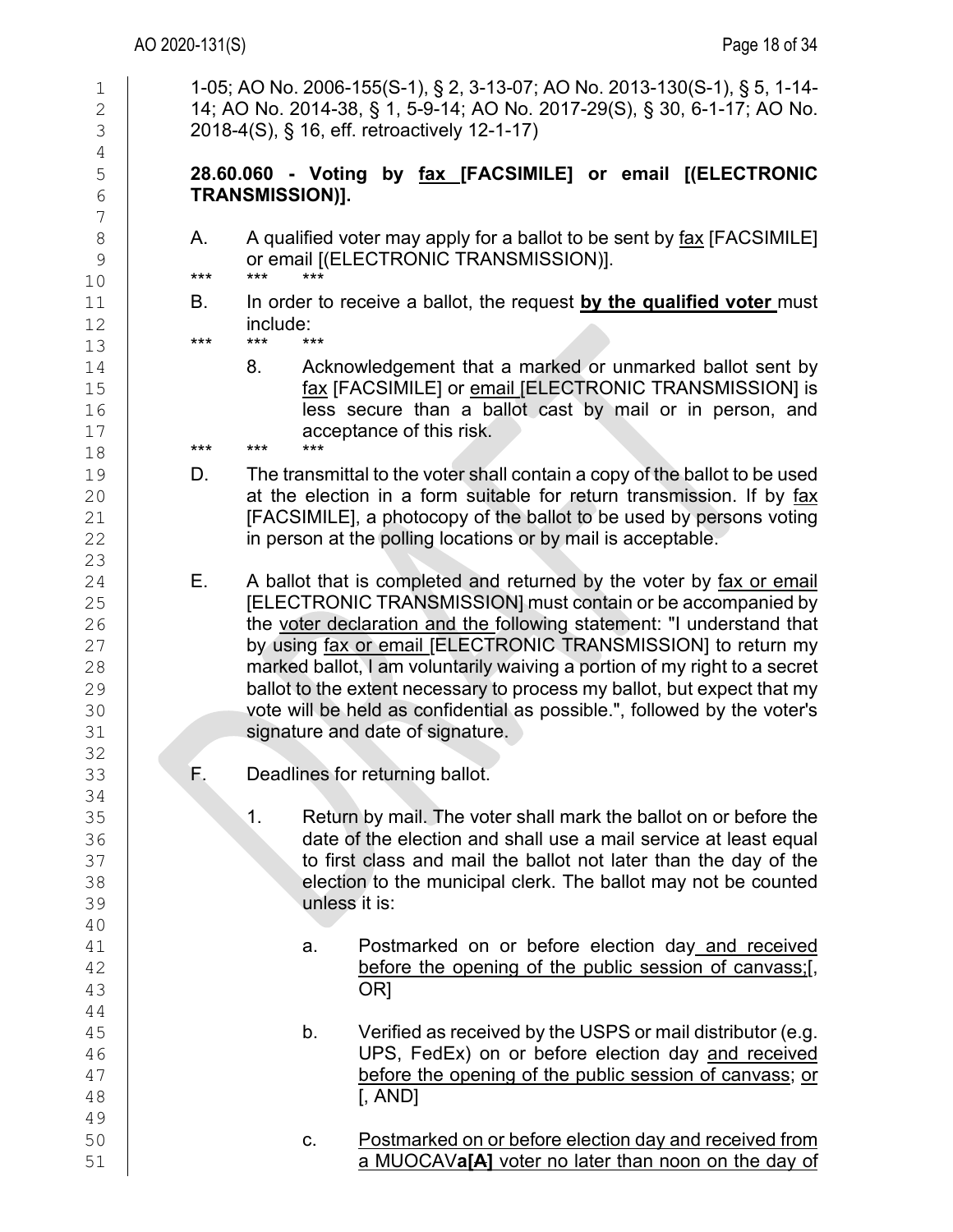|                                                       | AO 2020-131(S) |                   | Page 19 of 34                                                                                                                                                                                                                                                                                                                        |
|-------------------------------------------------------|----------------|-------------------|--------------------------------------------------------------------------------------------------------------------------------------------------------------------------------------------------------------------------------------------------------------------------------------------------------------------------------------|
| 1<br>$\mathbf{2}$<br>3<br>$\sqrt{4}$                  |                |                   | certification of the election. [RECEIVED ON OR<br>BEFORE OPENING OF THE PUBLIC SESSION OF<br>CANVASS.]                                                                                                                                                                                                                               |
| 5<br>$6\phantom{.}6$<br>7<br>$\,8\,$<br>$\mathcal{G}$ | 2.             |                   | Return electronically. A voter who returns the ballot by fax or<br>email [ELECTRONIC TRANSMISSION] must comply with the<br>same deadlines as for voting in person on or before the closing<br>of the election.                                                                                                                       |
| 10<br>11<br>12<br>13                                  |                | a.                | Voted ballots received by fax or email [RETURNED<br>ELECTRONICALLY] no later than 8:00 p.m. on election<br>day are timely even if the hard copy subsequently<br>returned contains a postmark after election day.                                                                                                                     |
| 14<br>15<br>16                                        |                | b.                | Voted ballots returned by email may be returned with<br>multiple attachments or as multiple emails.                                                                                                                                                                                                                                  |
| 17<br>18<br>19<br>20<br>21                            | G.             |                   | When a completed ballot is received by fax or email [ELECTRONIC<br>TRANSMISSION], the election official will note the date of receipt on<br>the fax or [and] email [ABSENTEE] ballot application [LOG] and, if the<br>ballot is received on election day, the time of receipt.                                                       |
| 22<br>23<br>24<br>25                                  |                | $\lceil 1 \rceil$ | RECEIVED BY FACSIMILE. IF THE BALLOT IS RECEIVED<br>BY FAX, THE ELECTION OFFICIAL SHALL:                                                                                                                                                                                                                                             |
| 26<br>27<br>28<br>29                                  |                | A.                | <b>THE</b><br>REMOVE THE BALLOT PORTION<br><b>OF</b><br><b>TRANSMISSION</b><br>FROM THE<br><b>PORTION</b><br><b>THAT</b><br><b>IDENTIFIES THE VOTER;</b>                                                                                                                                                                             |
| 30<br>31<br>32<br>33                                  |                | В.                | PLACE THE BALLOT PORTION IN AN ENVELOPE OF<br>THE TYPE USED FOR BALLOTS RETURNED BY<br>MAIL, AND SEAL THAT ENVELOPE;                                                                                                                                                                                                                 |
| 34<br>35<br>36                                        |                | $\mathsf{C}$ .    | ATTACH THE VOTER IDENTIFICATION PORTION TO<br>THE ENVELOPE; AND                                                                                                                                                                                                                                                                      |
| 37<br>38<br>39                                        |                | D.                | FORWARD THE SEALED ENVELOPE TO THE<br><b>DESIGNATED ELECTION OFFICIALS FOR REVIEW.</b>                                                                                                                                                                                                                                               |
| 40<br>41<br>42<br>43<br>44<br>45<br>46                | 2.             | THIS              | RECEIVED BY EMAIL. IF RETURNED BY EMAIL, THE EMAIL<br>AND ITS ATTACHMENT(S) SHALL BE PRINTED. THE<br>PRINTED EMAIL AND ATTACHMENT(S), EXCLUDING THE<br>BALLOT, SHALL BE PROCESSED AND RETAINED AS<br>GENERAL CORRESPONDENCE, IN ACCORDANCE WITH<br>TITLE. THE PRINTED BALLOT SHALL BE<br>PROCESSED AND RETAINED LIKE OTHER BALLOTS.] |
| 47<br>48<br>49<br>50<br>51                            | Η.             | 28.70.020.        | Ballots returned by fax or email [ELECTRONICALLY] with a missing<br>or mismatched signature are processed as established in section                                                                                                                                                                                                  |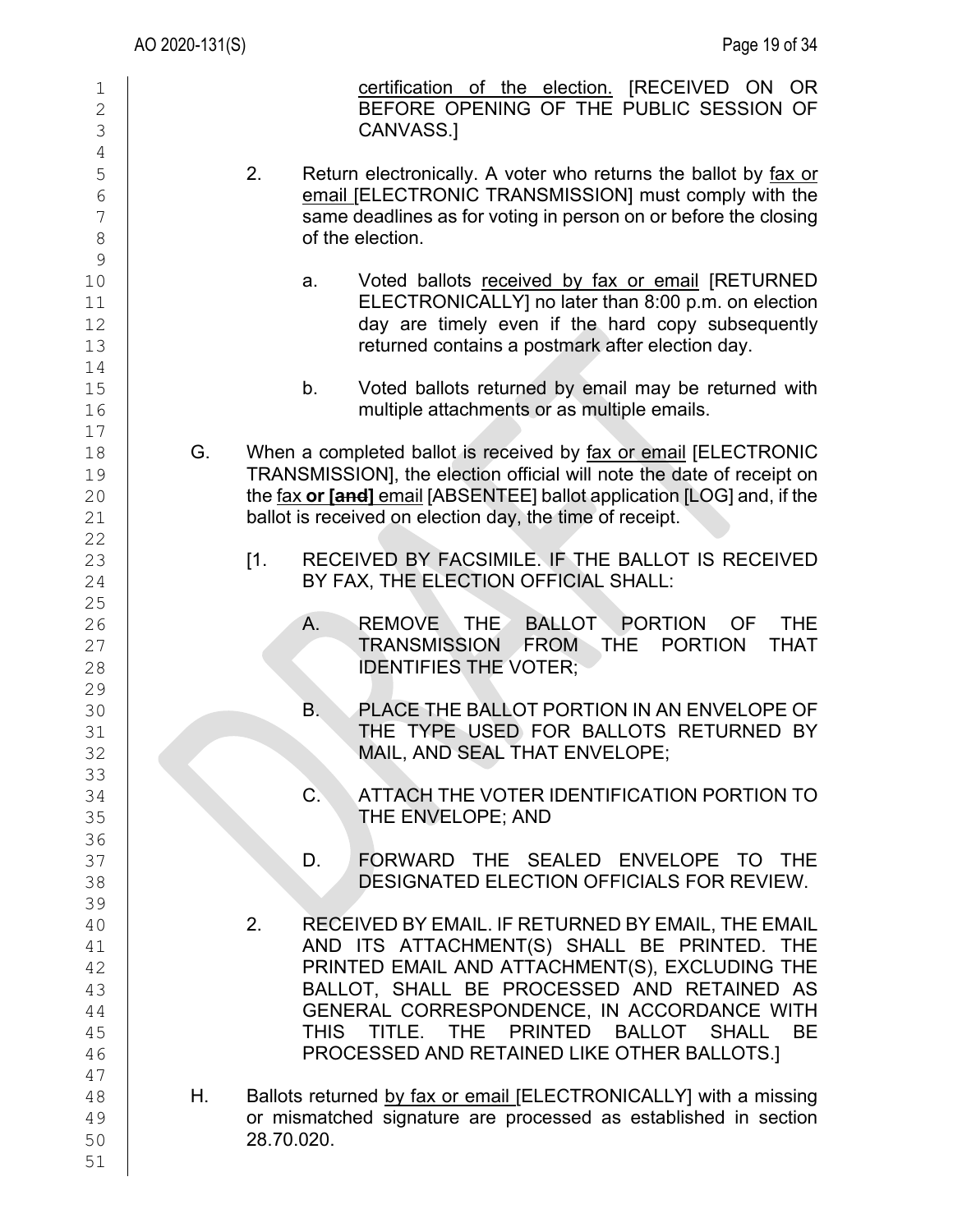<span id="page-19-0"></span>

| $\mathbf 1$<br>$\overline{c}$<br>3<br>$\sqrt{4}$<br>5<br>$\overline{6}$<br>7<br>8<br>9<br>10<br>11<br>12 | I.<br>Election officials shall prepare facsimiles of all ballots transmitted<br>email. A[AN ELECTRONICALLY<br>fax<br>[received]<br>by<br>or<br>TRANSMITTED] ballot transmitted by fax or email shall be counted in<br>the same manner as other ballots, even though this procedure may<br>reveal to one or more election officials the manner in which a particular<br>voter cast his or her ballot. However, it shall be unlawful to display a<br>[AN ELECTRONICALLY TRANSMITTED] ballot transmitted by fax or<br>email in a manner revealing the way in which a particular voter cast<br>his or her ballot to any person other than the municipal clerk, a<br>member of the clerk's staff, an election official, or an attorney advising<br>the clerk on legal questions concerning the ballot for the sole purpose<br>of allowing these individuals to perform their duties as necessary to |
|----------------------------------------------------------------------------------------------------------|------------------------------------------------------------------------------------------------------------------------------------------------------------------------------------------------------------------------------------------------------------------------------------------------------------------------------------------------------------------------------------------------------------------------------------------------------------------------------------------------------------------------------------------------------------------------------------------------------------------------------------------------------------------------------------------------------------------------------------------------------------------------------------------------------------------------------------------------------------------------------------------------|
| 13<br>14                                                                                                 | the administration of the election.                                                                                                                                                                                                                                                                                                                                                                                                                                                                                                                                                                                                                                                                                                                                                                                                                                                            |
| 15<br>16                                                                                                 | (AO No. 2004-21 § 1, 6-1-04; AO No. 2013-130(S-1), § 5, 1-14-14; AO No.<br>2017-29(S), § 31, 6-1-17)                                                                                                                                                                                                                                                                                                                                                                                                                                                                                                                                                                                                                                                                                                                                                                                           |
| 17<br>18<br>19                                                                                           | <b>Section 9.</b> Anchorage Municipal Code chapter 28.70 is hereby amended to read<br>as follows (the remainder of the section is not affected and therefore not set out):                                                                                                                                                                                                                                                                                                                                                                                                                                                                                                                                                                                                                                                                                                                     |
| 20<br>21<br>22                                                                                           | Chapter 28.70 - BALLOT RETURN ENVELOPE REVIEW                                                                                                                                                                                                                                                                                                                                                                                                                                                                                                                                                                                                                                                                                                                                                                                                                                                  |
| 23<br>24                                                                                                 | 28.70.010 - Time for ballot return envelope review.<br>***<br>***                                                                                                                                                                                                                                                                                                                                                                                                                                                                                                                                                                                                                                                                                                                                                                                                                              |
| 25<br>26<br>27                                                                                           | (GAAB 7.05.180; CAC 2.68.502; AO No. 80-101; AO No. 83-84(S); AO No.<br>85-75; AO No. 90-119; AO No. 2013-130(S-1), § 7, 1-14-14; AO No. 2017-<br>$29(S)$ , § 33, 6-1-17)                                                                                                                                                                                                                                                                                                                                                                                                                                                                                                                                                                                                                                                                                                                      |
| 28<br>29                                                                                                 | 28.70.020 - Ballot return envelope review procedure.                                                                                                                                                                                                                                                                                                                                                                                                                                                                                                                                                                                                                                                                                                                                                                                                                                           |
| 30<br>31<br>32<br>33<br>34<br>35<br>36                                                                   | Α.<br>The review of return envelopes shall be open to viewing<br>[OBSERVATION] by the public in a manner consistent with the orderly<br>conduct of the review and the security of [THE] confidential voter<br>information [ON THE ENVELOPES].<br>***<br>***<br>$***$<br>(GAAB 7.05.180; CAC 2.68.502; AO No. 80-101; AO No. 83-84(S); AO No.                                                                                                                                                                                                                                                                                                                                                                                                                                                                                                                                                   |
| 37<br>38<br>39                                                                                           | 85-75; AO No. 2013-130(S-1), § 7, 1-14-14; AO No. 2017-29(S), § 34, 6-1-<br>17)                                                                                                                                                                                                                                                                                                                                                                                                                                                                                                                                                                                                                                                                                                                                                                                                                |
| 40<br>41                                                                                                 | 28.70.030 - Ballot return envelope review standards: regular.                                                                                                                                                                                                                                                                                                                                                                                                                                                                                                                                                                                                                                                                                                                                                                                                                                  |
| 42<br>43<br>44                                                                                           | Ballots that shall or shall not be counted based <sup>2</sup> on ballot return<br>Α.<br>envelope review.                                                                                                                                                                                                                                                                                                                                                                                                                                                                                                                                                                                                                                                                                                                                                                                       |
| 45<br>46                                                                                                 | A vote by mail ballot shall not be counted if:<br>1.                                                                                                                                                                                                                                                                                                                                                                                                                                                                                                                                                                                                                                                                                                                                                                                                                                           |
| 47<br>48<br>49                                                                                           | The voter failed to properly execute the declaration on<br>a.<br>the envelope with a valid signature;                                                                                                                                                                                                                                                                                                                                                                                                                                                                                                                                                                                                                                                                                                                                                                                          |
|                                                                                                          | <sup>2</sup> The letter "d" in the word "based" was inadvertently omitted from the original draft of the ordinance.                                                                                                                                                                                                                                                                                                                                                                                                                                                                                                                                                                                                                                                                                                                                                                            |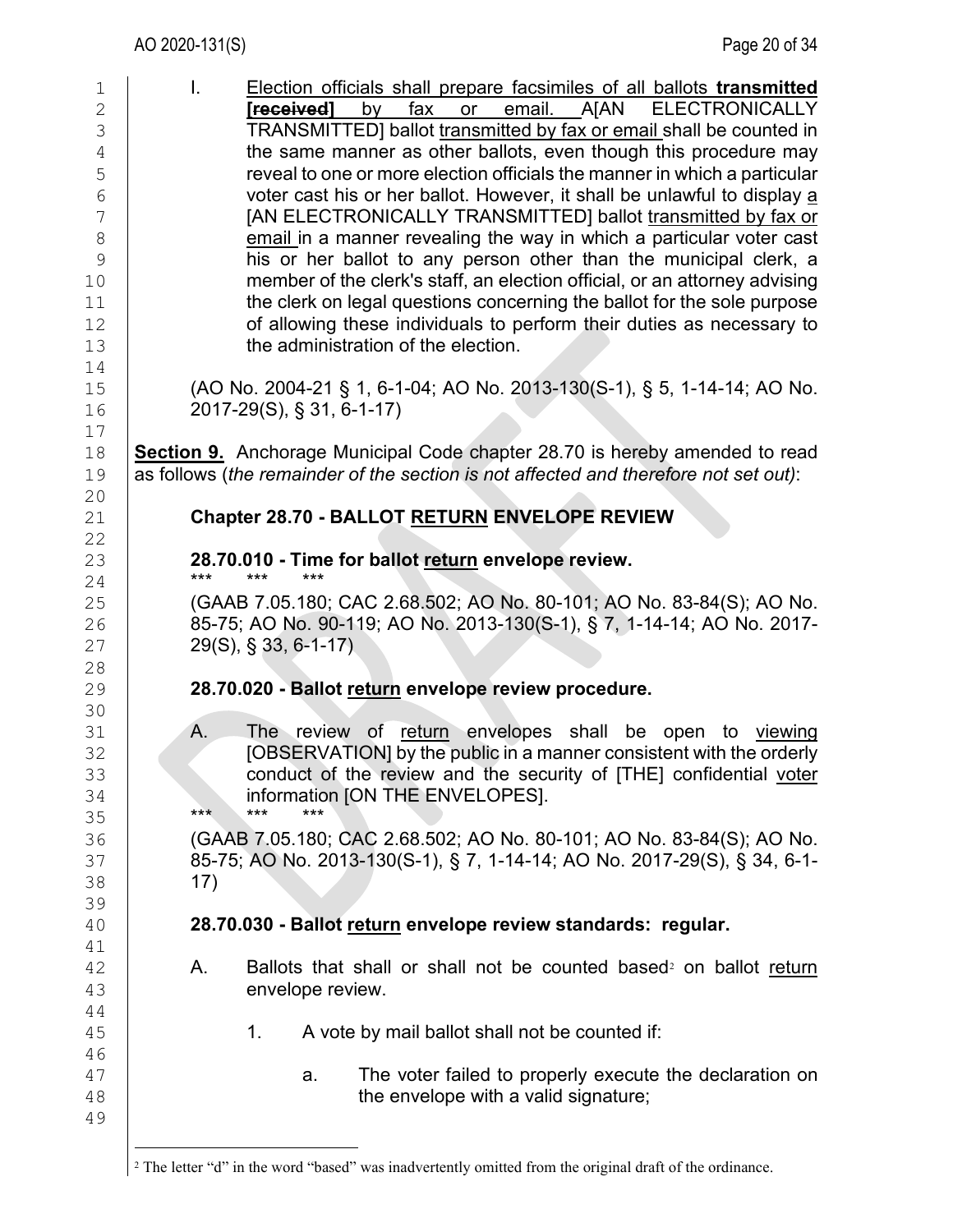| $\mathbf 1$<br>$\overline{2}$<br>3<br>$\sqrt{4}$<br>5<br>$6\,$ |            | b.  | If a witness is required, the witness authorized by law to<br>attest the voter's declaration failed to properly execute<br>the witness declaration on the envelope, except that a<br>ballot cast in person and accepted by an election official<br>may be counted despite failure of the election official to<br>properly sign and date the witness's declaration; |
|----------------------------------------------------------------|------------|-----|--------------------------------------------------------------------------------------------------------------------------------------------------------------------------------------------------------------------------------------------------------------------------------------------------------------------------------------------------------------------|
| $\boldsymbol{7}$<br>$\,8\,$<br>$\mathcal{G}$                   |            | C.  | The ballot return envelope, if mailed, is postmarked after<br>the date of the election;                                                                                                                                                                                                                                                                            |
| 10<br>11<br>12<br>13<br>14<br>15<br>16                         |            | d.  | The ballot return envelope, if mailed, is received after<br>election day, has no postmark, and the USPS or mail<br>distributor (e.g. UPS, FedEx) cannot verify the ballot<br>return envelope was mailed on or before election day;<br>[OR]                                                                                                                         |
| 17<br>18<br>19<br>20<br>21<br>22                               |            | е.  | The ballot return envelope, although postmarked on or<br>before election day, is not received before the opening<br>of the public session of [THE] canvass, or, if received<br>from a MUOCAVa[A] voter, before noon on the day of<br>certification of the election;                                                                                                |
| 23<br>24<br>25                                                 |            | f.  | The voter is not qualified to vote for any of the<br>propositions and for candidates in any of the races on<br>the ballot; $[OR]$                                                                                                                                                                                                                                  |
| 26<br>27                                                       |            | g.  | The voter already voted in the election; or                                                                                                                                                                                                                                                                                                                        |
| 28                                                             |            |     |                                                                                                                                                                                                                                                                                                                                                                    |
| 29<br>30                                                       |            | h.  | The voter did not provide required identification before<br>the opening of the public session of canvass.                                                                                                                                                                                                                                                          |
| 31                                                             | 2.         |     |                                                                                                                                                                                                                                                                                                                                                                    |
| 32<br>33                                                       |            | *** | A vote by mail ballot shall be counted if:                                                                                                                                                                                                                                                                                                                         |
| 34                                                             |            | C.  | The ballot is received in one of the following ways:                                                                                                                                                                                                                                                                                                               |
| 35                                                             |            |     |                                                                                                                                                                                                                                                                                                                                                                    |
| 36                                                             |            |     | i.<br>The ballot return envelope is postmarked no later                                                                                                                                                                                                                                                                                                            |
| 37<br>38                                                       |            |     | than the day of the election or the USPS or mail<br>distributor (e.g. UPS, FedEx) can verify receipt of                                                                                                                                                                                                                                                            |
| 39                                                             |            |     | the envelope on or before election day, and                                                                                                                                                                                                                                                                                                                        |
| 40                                                             |            |     | received not later than the opening of the public                                                                                                                                                                                                                                                                                                                  |
| 41                                                             |            |     | session of canvass.                                                                                                                                                                                                                                                                                                                                                |
| 42                                                             |            |     |                                                                                                                                                                                                                                                                                                                                                                    |
| 43                                                             |            |     | ii.<br>The ballot return envelope is deposited in a ballot                                                                                                                                                                                                                                                                                                         |
| 44                                                             |            |     | drop box no later than 8:00 p.m. on election day,                                                                                                                                                                                                                                                                                                                  |
| 45                                                             |            |     | or the ballot return envelope was voted at a [AN                                                                                                                                                                                                                                                                                                                   |
| 46                                                             |            |     | ACCESSIBLE] vote center and was properly cast                                                                                                                                                                                                                                                                                                                      |
| 47                                                             | ***<br>*** | *** | before the closing of the election.                                                                                                                                                                                                                                                                                                                                |
| 48<br>49                                                       | Е.         |     | Multiple and replacement ballots. Consistent with section 28.50.140B.,                                                                                                                                                                                                                                                                                             |
| 50                                                             |            |     | the first valid ballot received is counted. Subsequently received ballots                                                                                                                                                                                                                                                                                          |
| 51                                                             |            |     | from the same voter are not counted. Subsequent ballot envelopes                                                                                                                                                                                                                                                                                                   |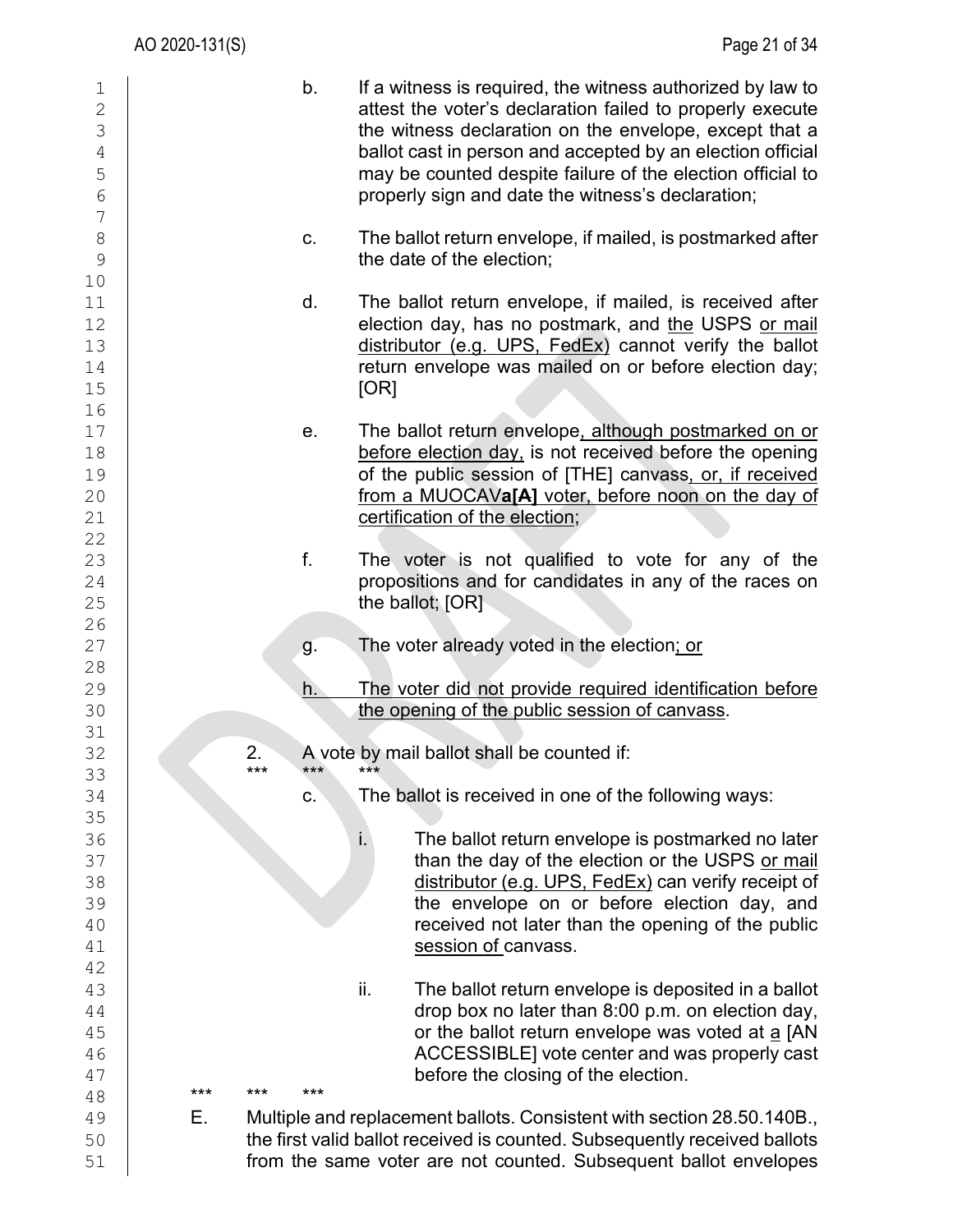| $\mathbf 1$<br>$\mathbf{2}$ | received from a voter who has already voted shall be marked<br>"rejected," segregated from approved ballot envelopes, remain                |  |  |  |  |  |  |
|-----------------------------|---------------------------------------------------------------------------------------------------------------------------------------------|--|--|--|--|--|--|
| 3                           | unopened, and forwarded to the election commission for adjudication.                                                                        |  |  |  |  |  |  |
| $\overline{4}$              | The voter shall be [IMMEDIATELY] notified in accordance with section                                                                        |  |  |  |  |  |  |
| 5<br>6                      | 28.85.010D. by letter mailed to their mailing address and, if applicable,<br>temporary mailing address. The municipal clerk may provide the |  |  |  |  |  |  |
| $\overline{7}$              | voter's information and supporting information to law enforcement                                                                           |  |  |  |  |  |  |
| $\,8\,$                     | under section 28.200.120.                                                                                                                   |  |  |  |  |  |  |
| $\mathcal{G}$               |                                                                                                                                             |  |  |  |  |  |  |
| 10                          | (GAAB 7.05.180; CAC 2.68.502; AO No. 80-101; AO No. 83-84(S); AO No.                                                                        |  |  |  |  |  |  |
| 11                          | 85-75; AO No. 94-65, § 1, 4-12-94; AO No. 99-113, § 4, 8-10-99; AO No.                                                                      |  |  |  |  |  |  |
| 12                          | 2001-43, § 5, 2-27-01; AO No. 2004-176, § 9, 6-1-05; AO No. 2013-130(S-                                                                     |  |  |  |  |  |  |
| 13                          | 1), § 7, 1-14-14; AO No. 2017-29(S), § 35, 6-1-17; AO No. 2018-4(S), § 17,                                                                  |  |  |  |  |  |  |
| 14                          | eff. retroactively 12-1-17)                                                                                                                 |  |  |  |  |  |  |
| 15<br>16                    | 28.70.040 - Ballot return envelope review standards: questioned ballots.                                                                    |  |  |  |  |  |  |
| 17<br>18                    | A questioned ballot shall not be counted if:<br>А.                                                                                          |  |  |  |  |  |  |
| 19                          |                                                                                                                                             |  |  |  |  |  |  |
| 20                          | <b>ITHE VOTER FAILED TO PROPERLY EXECUTE THE</b><br>$1_{\cdot}$                                                                             |  |  |  |  |  |  |
| 21                          | VOTER DECLARATION ON THE ENVELOPE WITH A VALID                                                                                              |  |  |  |  |  |  |
| 22                          | SIGNATURE, OR THE WITNESS TO THE VOTER'S MARK                                                                                               |  |  |  |  |  |  |
| 23                          | FAILED TO PROPERLY EXECUTE THE<br><b>WITNESS</b>                                                                                            |  |  |  |  |  |  |
| 24                          | DECLARATION ON THE ENVELOPE.                                                                                                                |  |  |  |  |  |  |
| 25<br>26                    | WHERE REQUIRED, AN ELECTION OFFICIAL FAILED TO<br>2.                                                                                        |  |  |  |  |  |  |
| 27                          | EXECUTE THE CERTIFICATE ON THE ENVELOPE,                                                                                                    |  |  |  |  |  |  |
| 28                          | UNLESS THE VOTER SIGNED THE QUESTIONED BALLOT                                                                                               |  |  |  |  |  |  |
| 29                          | <b>REGISTER.</b>                                                                                                                            |  |  |  |  |  |  |
| 30                          |                                                                                                                                             |  |  |  |  |  |  |
| 31                          | The voter is not qualified to vote for any of the propositions and<br>$3.$ ]                                                                |  |  |  |  |  |  |
| 32                          | for candidates in any of the races on the ballot.                                                                                           |  |  |  |  |  |  |
| 33<br>34                    | $2.[4.]$ The voter already voted in the election.                                                                                           |  |  |  |  |  |  |
| 35                          |                                                                                                                                             |  |  |  |  |  |  |
| 36                          | Β.<br>A questioned ballot envelope not rejected under subsection A. shall                                                                   |  |  |  |  |  |  |
| 37                          | be reviewed further under the standards of section 28.70.030 to                                                                             |  |  |  |  |  |  |
| 38                          | determine if the ballot shall be counted.                                                                                                   |  |  |  |  |  |  |
| 39                          |                                                                                                                                             |  |  |  |  |  |  |
| 40                          | $(AO No. 2020-005(S))$                                                                                                                      |  |  |  |  |  |  |
| 41                          | <b>Section 10.</b> Anchorage Municipal Code section 28.8.050 is hereby amended to                                                           |  |  |  |  |  |  |
| 42<br>43                    | read as follows (the remainder of the section is not affected and therefore not set                                                         |  |  |  |  |  |  |
| 44                          | out):                                                                                                                                       |  |  |  |  |  |  |
| 45                          |                                                                                                                                             |  |  |  |  |  |  |
| 46                          | 28.80.050 - Preparation and rules for counting ballots.                                                                                     |  |  |  |  |  |  |
| 47                          | ***<br>***                                                                                                                                  |  |  |  |  |  |  |
| 48<br>49                    | Ballot adjudication shall use the following rules:<br>В.                                                                                    |  |  |  |  |  |  |
| 50                          | 1 <sub>1</sub><br>A vote shall be counted if the oval preceding the name of the                                                             |  |  |  |  |  |  |
| 51                          | candidate or answer to a proposition question is wholly or                                                                                  |  |  |  |  |  |  |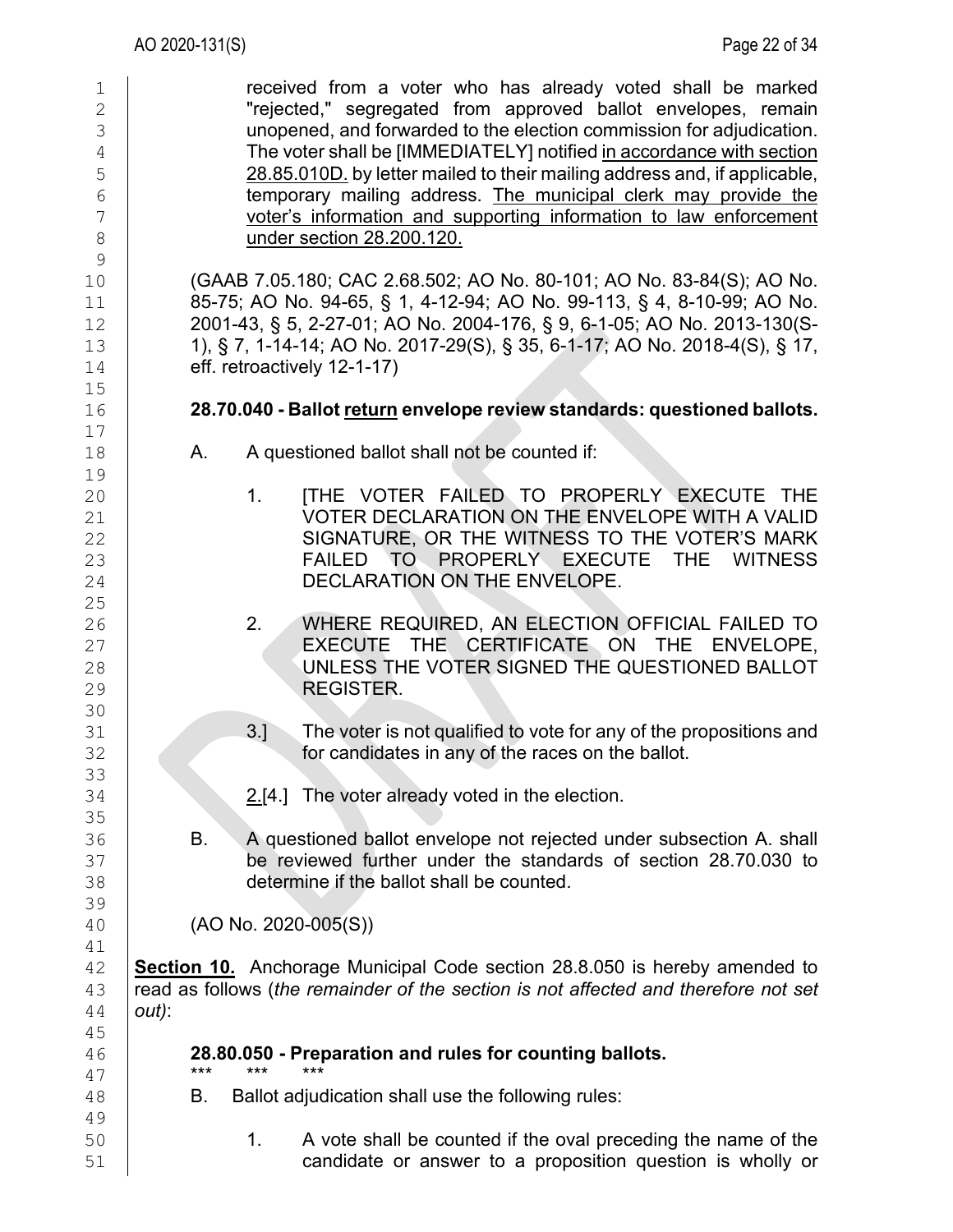$\frac{2}{3}$ 

6<br>7

10

15<br>16

1 **partially filled-in.** 

- $\begin{array}{c|c} 3 & 2. & A failure to properly mark a ball of as to one or more candidates or proposition questions does not itself invalidate the entire$  $\begin{array}{c|c} 4 & 6 \end{array}$  or proposition questions does not itself invalidate the entire ballot. ballot.
- $\begin{array}{c|c} 7 \\ 8 \end{array}$  3. If a voter marks fewer names than there are persons to be elected to the office. a vote shall be counted for each candidate  $\begin{array}{c|c}\n 8 \\
 9\n \end{array}$  elected to the office, a vote shall be counted for each candidate original properly marked. properly marked.
- $\begin{array}{c|c} 11 & 4. & \text{If a voter marks more names than there are persons to be } 12 & \text{elected to the office. The votes for candidates to that office shall} \end{array}$ 12 elected to the office, the votes for candidates to that office shall<br>13 hot be counted. Marks for both a write-in and a candidate 13 **13** not be counted. Marks for both a write-in and a candidate next asset all marked. The ballot shall not be counted. unless challenged. named on the ballot shall not be counted, unless challenged.
- 16 5. Candidates and answers to proposition questions marked with  $\begin{array}{c|c} 17 & \text{ } & \text{ } \text{a} \text{ strictly} \end{array}$  a strikethrough across the oval and name or answer shall be  $\begin{array}{c|c} 18 & \text{ } & \text{ } \text{the} \end{array}$ 18 treated as indicating the voter's intent to not vote for the<br>19 candidate or answer so stricken: candidate or answer so stricken:

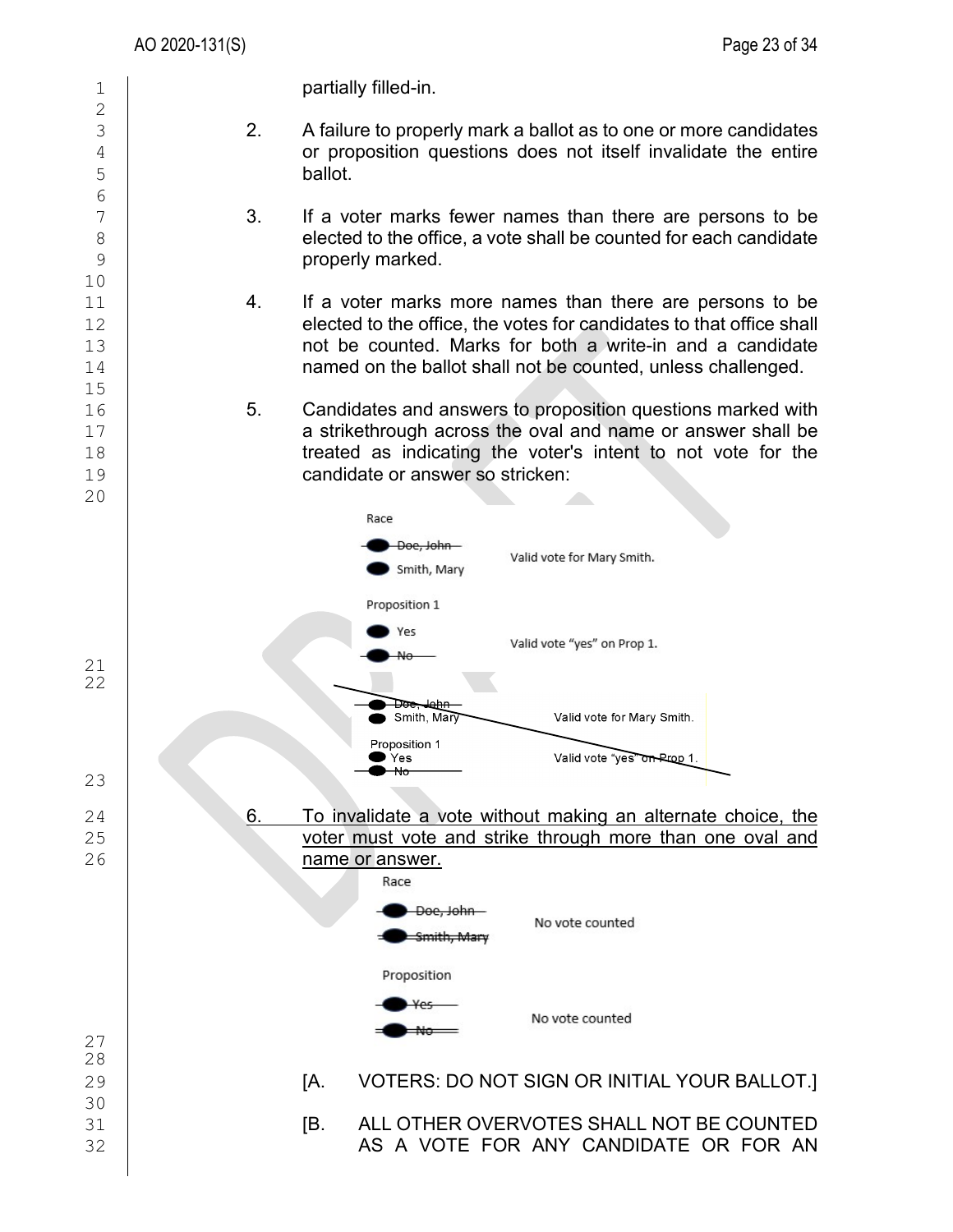| $\mathbf 1$<br>$\overline{2}$<br>3 | ANSWER TO A PROPOSITION<br>QUESTION,<br>REGARDLESS OF MARKINGS OR HANDWRITTEN<br>NOTES.                                                                                                                                                                                                                                                                 |
|------------------------------------|---------------------------------------------------------------------------------------------------------------------------------------------------------------------------------------------------------------------------------------------------------------------------------------------------------------------------------------------------------|
| $\overline{4}$<br>5<br>6<br>7      | All other overvotes shall not be counted as a vote for any<br>7.<br>candidate or for an answer to a proposition question,<br>regardless of markings or handwritten notes.                                                                                                                                                                               |
| 8<br>9<br>10<br>11<br>12<br>13     | 8.[6.] The mark specified in 1. of this subsection shall be counted only<br>if it is substantially inside the oval provided, or touching the oval<br>so as to indicate clearly that the voter intended the particular<br>oval to be designated.                                                                                                         |
| 14<br>15<br>16<br>17               | Improper marks on the ballots shall not be counted and shall<br>9.7.<br>not invalidate marks for candidates or propositions properly<br>made.                                                                                                                                                                                                           |
| 18<br>19<br>20                     | 10.[8.] Except as provided in subsection 5., an erasure or correction<br>invalidates that section of the ballot in which it appears.                                                                                                                                                                                                                    |
| 21<br>22                           | 11.[9.] In order to vote for a write-in candidate, the voter must:                                                                                                                                                                                                                                                                                      |
| 23<br>24<br>25                     | Write in the candidate's first and last name in the space<br>a.<br>provided;                                                                                                                                                                                                                                                                            |
| 26<br>27                           | b.<br>Mark the oval preceding the candidate's name in<br>accordance with subsection A.1. of this section; and                                                                                                                                                                                                                                           |
| 28<br>29<br>30<br>31<br>32         | Not mark ovals for additional candidates for the same<br>C.<br>office in excess of the number of offices available,<br>except as otherwise provided in this code.                                                                                                                                                                                       |
| 33<br>34                           | 11.[10.]A write-in vote shall not be counted:                                                                                                                                                                                                                                                                                                           |
| 35<br>36                           | In a runoff election, or<br>a.                                                                                                                                                                                                                                                                                                                          |
| 37<br>38<br>39<br>40               | b.<br>For a service area supervisory board candidate if the<br>candidate does not meet the requirements of section<br>28.30.020.                                                                                                                                                                                                                        |
| 41<br>42<br>43                     | 12.[11.] A sticker bearing a candidate's name may not be used on the<br>ballot and the vote shall not be counted for that office.                                                                                                                                                                                                                       |
| 44<br>45<br>46<br>47<br>48         | C.<br>The rules set out in this section are mandatory and there shall be no<br>exceptions to them. A ballot or vote shall not be counted unless<br>marked in compliance with these rules. The rejection of a ballot or vote<br>for counting under these rules is a final determination and only<br>reviewed in an election recount or election contest. |
| 49<br>50<br>51                     | (GAAB 7.05.160-7.05.170; CAC 2.68.260; AO No. 85-75; AO No. 2001-43,<br>§ 4, 2-27-01; AO No. 2002-180, §§ 3-5, 3-24-03; AO No. 2013-130(S-1), §                                                                                                                                                                                                         |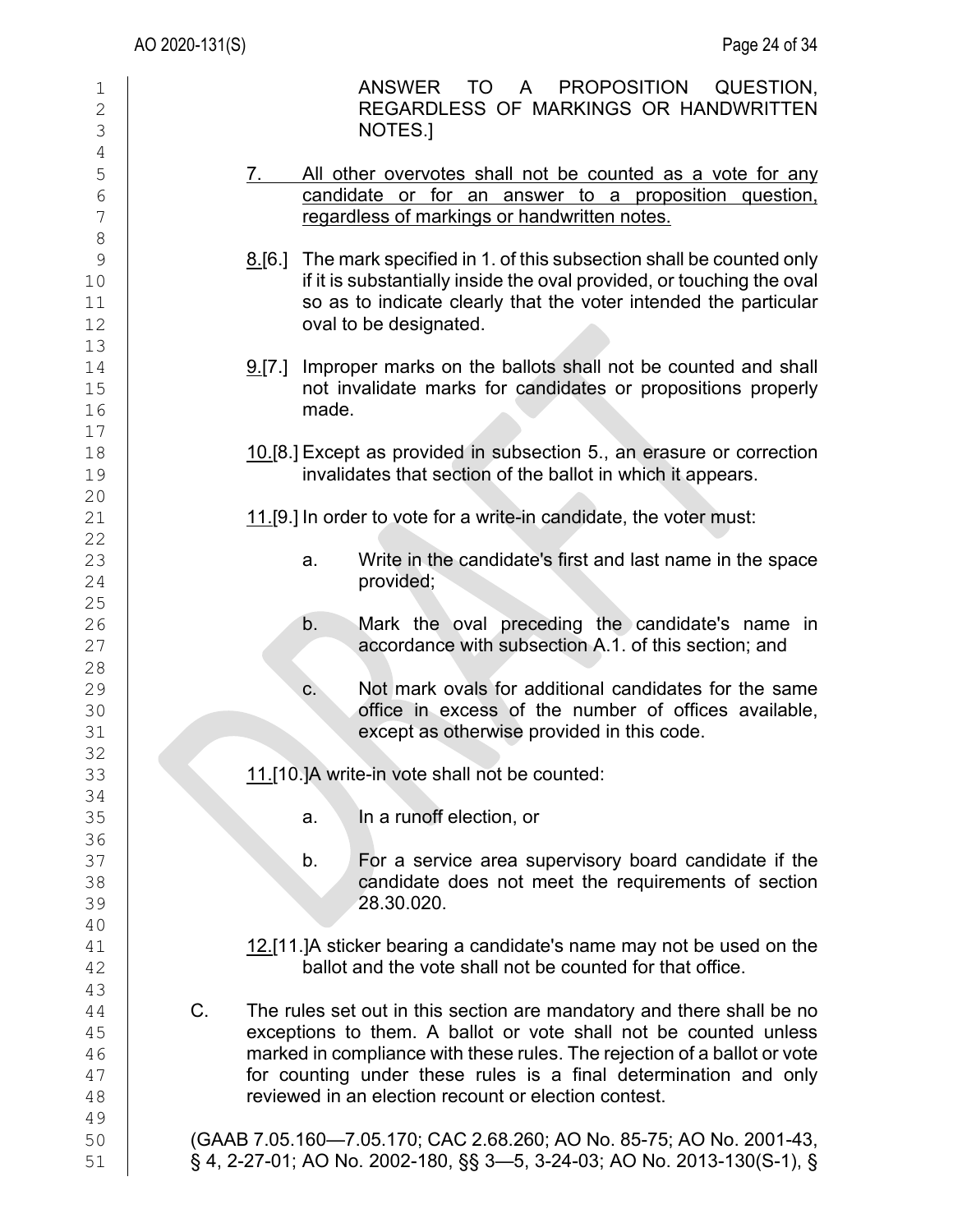| 1<br>$\overline{2}$                                      | 6, 1-14-14; AO No. 2016-12, § 3, 1-26-16; AO No. 2017-29(S), § 40, 6-1-17;<br>AO No. 2018-4(S), § 18, eff. retroactively 12-1-17)                                                                                                                                                                                                                                                                                                                                                                                                             |
|----------------------------------------------------------|-----------------------------------------------------------------------------------------------------------------------------------------------------------------------------------------------------------------------------------------------------------------------------------------------------------------------------------------------------------------------------------------------------------------------------------------------------------------------------------------------------------------------------------------------|
| 3<br>$\sqrt{4}$<br>5                                     | <b>Section 11.</b> Anchorage Municipal Code chapter 28.85 is hereby amended to read<br>as follows (the remainder of the section is not affected and therefore not set out):                                                                                                                                                                                                                                                                                                                                                                   |
| 6<br>7<br>8                                              | Chapter 28.85 - PUBLIC SESSION OF CANVASS; CERTIFICATION                                                                                                                                                                                                                                                                                                                                                                                                                                                                                      |
| $\mathcal{G}$<br>10                                      | 28.85.010 - Public session of canvass.<br>***<br>***<br>***                                                                                                                                                                                                                                                                                                                                                                                                                                                                                   |
| 11<br>12<br>13<br>14<br>15<br>16<br>17<br>18<br>19<br>20 | The vote of the election commission is final. [IF A BALLOT<br>D.<br>ENVELOPE IS REJECTED, THE MUNICIPAL CLERK SHALL MAIL<br>A NOTICE OF BALLOT REJECTION TO THE VOTER. THE NOTICE<br>SHALL STATE THE REASON FOR REJECTION. THE MUNICIPAL<br>CLERK SHALL PLACE ALL REJECTED BALLOT ENVELOPES,<br>UNOPENED, IN A SEPARATE CONTAINER WITH STATEMENTS<br>OF CHALLENGE. THE CONTAINER SHALL<br>BE LABELED<br>"REJECTED BALLOTS ENVELOPES" AND SHALL BE RETAINED<br>FOR A PERIOD OF 30 DAYS AFTER THE<br>DATE OF<br>CERTIFICATION OF THE ELECTION.] |
| 21<br>22<br>23<br>24<br>25                               | Preliminarily rejected [REJECTED] or challenged envelopes that the<br>Е.<br>commission decides to accept shall be opened and the ballots<br>counted under the procedures of chapter 28.80.                                                                                                                                                                                                                                                                                                                                                    |
| 26<br>27<br>28<br>29<br>30<br>31                         | The municipal clerk shall place all ballot return envelopes rejected by<br><u>E.</u><br>the election commission, unopened, in a separate container with any<br>statements of challenge. The container shall be labeled "rejected<br>ballot return envelopes" and shall be retained for a period of 30 days<br>after the date of certification of the election.                                                                                                                                                                                |
| 32<br>33<br>34<br>35                                     | Within 30 days of certification of the election, the municipal clerk shall<br>G.<br>mail a notice of ballot rejection to each voter whose ballot return<br>envelope was rejected. The notice shall state the reason for rejection.                                                                                                                                                                                                                                                                                                            |
| 36<br>37<br>38<br>39<br>40                               | (GAAB 7.05.180; CAC 2.68.502; AO No. 80-101; AO No. 83-84(S); AO No.<br>85-75; AO No. 91-50; AO No. 2001-43, § 5, 2-27-01; AO No. 2002-181, §§<br>1, 2, 3-24-03; AO No. 2013-130(S-1), § 7, 1-14-14; AO No. 2017-29(S), § 42,<br>$6 - 1 - 17$<br>$***$<br>***<br>$***$                                                                                                                                                                                                                                                                        |
| 41<br>42                                                 | 28.85.040 - Certification of election.                                                                                                                                                                                                                                                                                                                                                                                                                                                                                                        |
| 43<br>44                                                 | Α.                                                                                                                                                                                                                                                                                                                                                                                                                                                                                                                                            |
| 45<br>46<br>47<br>48                                     | The election commission and the municipal clerk shall report<br>$\lceil 1 \rceil$<br>the results of the commission's ballot review and election<br>results at an assembly meeting as soon as practicable.                                                                                                                                                                                                                                                                                                                                     |
| 49<br>50<br>51                                           | $B1[2.]$ If, after considering the information, the assembly determines that the<br>election was validly held, the assembly shall certify the results of the<br>election in accordance with the reports of the election commission and                                                                                                                                                                                                                                                                                                        |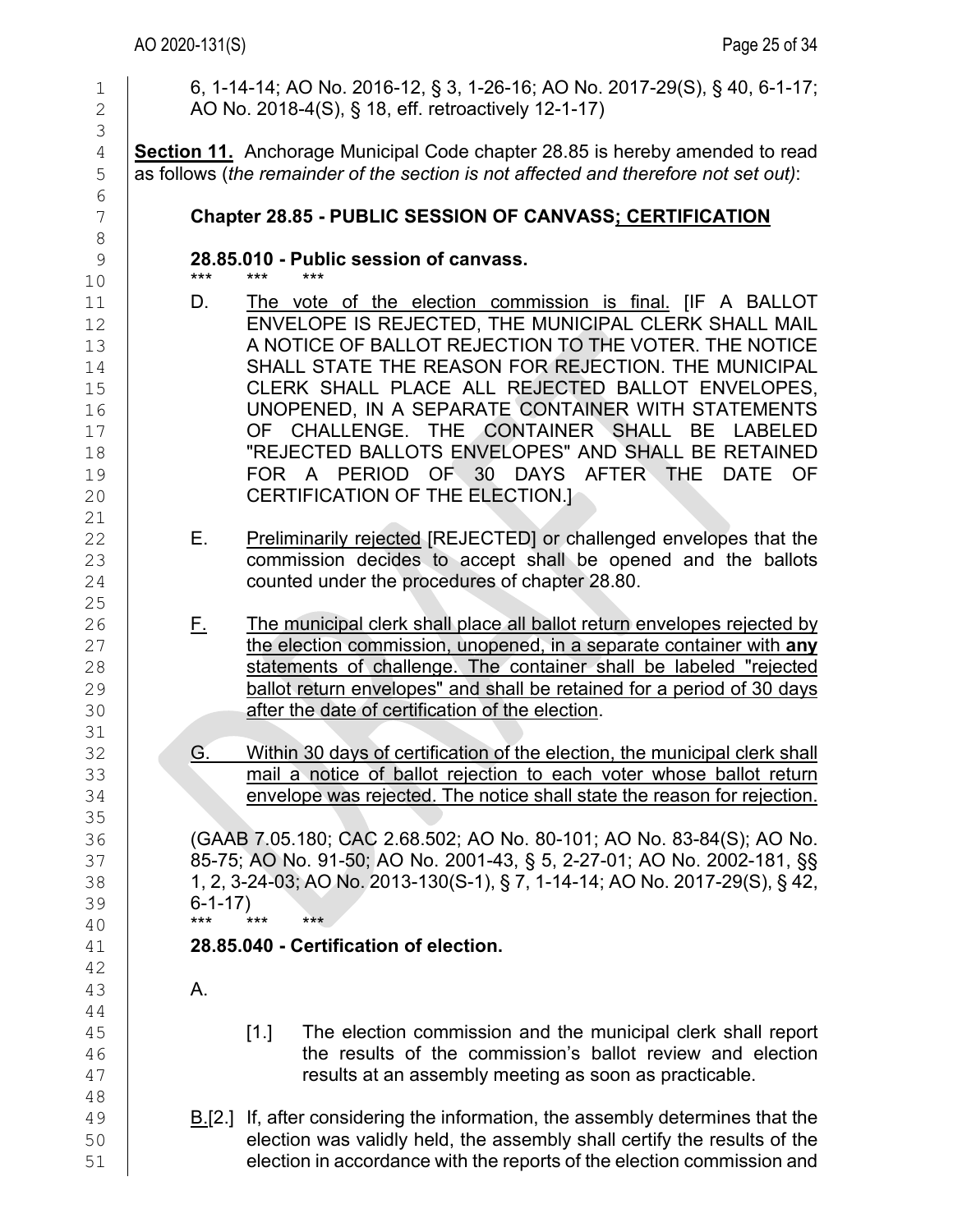1 | municipal clerk.

- C. The certification shall be subject to the outcome of any recount under 4 chapter 28.90 and any election contest under chapter 28.100.<br>5 Certification of the election is not subiect to an assembly motion to 5 Certification of the election is not subject to an assembly motion to reconsider. reconsider.
- 8  $\underline{\text{D}}$ .[B.] If the election commission or municipal clerk reports a failure to comply<br>9 with the provisions of law or illegal election practices, and that such 9 with the provisions of law or illegal election practices, and that such<br>failure is sufficient to change the outcome of the election, the assembly failure is sufficient to change the outcome of the election, the assembly  $\begin{array}{c|c} 11 & \hspace{15pt} & \hspace{15pt} & \hspace{15pt} & \hspace{15pt} & \hspace{15pt} & \hspace{15pt} & \hspace{15pt} & \hspace{15pt} & \hspace{15pt} & \hspace{15pt} & \hspace{15pt} & \hspace{15pt} & \hspace{15pt} & \hspace{15pt} & \hspace{15pt} & \hspace{15pt} & \hspace{15pt} & \hspace{15pt} & \hspace{15pt} & \hspace{15pt} & \hspace{15pt} & \hspace{15pt} & \hspace{15pt} &$ 12 occurred from the total return or may declare the entire election invalid<br>13 **Audio Contract America** and order a new election and order a new election
- 15 E.[C.] If the election commission or municipal clerk reports an apparent 16 discrepancy in the returns, the assembly may order a recount of the<br>17 **buy of the street of the contest** or for the entire election. The  $\begin{array}{c|c} 17 & \text{votes in a specific race or contest, or for the entire election.} \end{array}$  The recount shall be conducted immediately by election officials. recount shall be conducted immediately by election officials.
- F.[D.] After the certification of the results of the election, and after any 21 additional process for the results of the election for a particular office<br>22 to become final, the municipal clerk shall prepare an oath of office for  $22 \begin{matrix} \end{matrix}$  to become final, the municipal clerk shall prepare an oath of office for  $23 \begin{matrix} \end{matrix}$ the elected candidate and schedule the swearing in ceremony.
- 25 G.[E.] A runoff election for the office of mayor shall be held as required in the  $\frac{1}{26}$  Charter. Charter.

28 (GAAB 7.05.190; CAC 2.68.580; AO No. 252-76; AO No. 77-330; AO No. 85- 29 75; AO No. 2001-43, § 5, 2-27-01; AO No. 2004-176, § 10, 6-1-05; AO No. 30 2017-29(S), § 45, 6-1-17)

32 **Section 12.** Anchorage Municipal Code chapter 28.90 is hereby amended to read<br>33 as follows (the remainder of the section is not affected and therefore not set out): as follows (*the remainder of the section is not affected and therefore not set out*):

## 35 **Chapter 28.90 – ELECTION RECOUNT**

## 37 **28.90.010 - Recount application.**

39 Within seven days after the certification of the election, [ELECTION 40 COMMISSION HAS ADOPTED ITS REPORT OF THE RESULTS OF THE 41 COMMISSION HAS ADOPTED ITS REPORT OF THE RESULTS OF THE  $\begin{array}{c|c} 41 & \text{ELECTION,} \end{array}$  a defeated candidate or ten qualified voters may file an  $\begin{array}{c|c} 42 & \text{a} \end{array}$ application with the municipal clerk for a recount of the votes from any 43 **extending in Ann Exercise Starts provides** proposition, or measure. The  $\frac{44}{45}$  date on which the municipal clerk receives an application rather than the date<br>45 of mailing or transmission determines whether the application is filed within 45 of mailing or transmission determines whether the application is filed within<br>46 **helion of the time allowed under this subsection**. the time allowed under this subsection.

48 (GAAB 7.05.205, 7.05.220; AO No. 85-75; AO No. 2013-130(S-1), § 8, 1-14- 49 **14; AO No. 2020-5(S)**, § 7, 2-11-20)

50 \*\*\* \*\*\* \*\*\* 51 **28.90.025 - Recount by order of the assembly or municipal clerk;**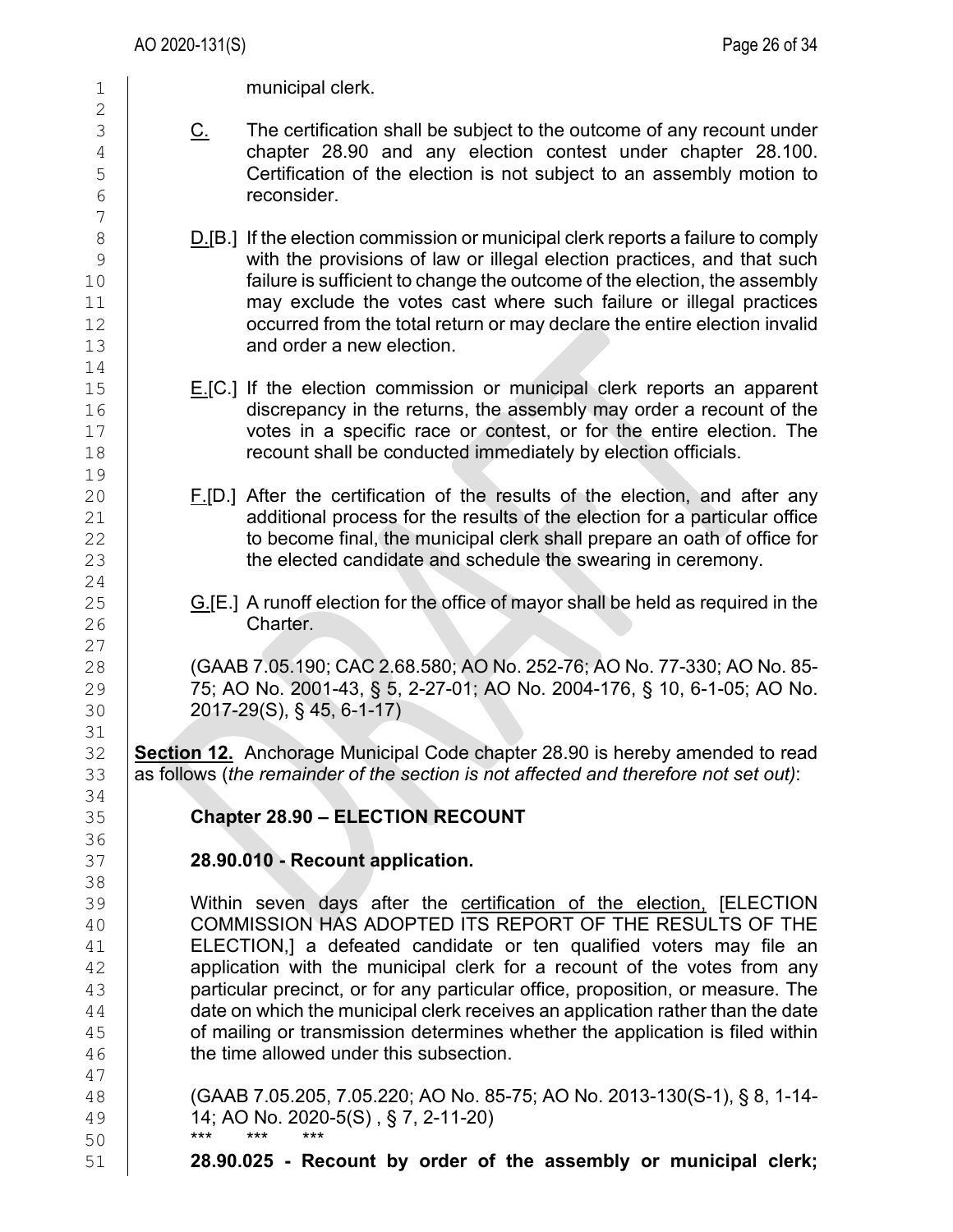$\frac{2}{3}$ 8 16<br>17 20 23<br>24 26 31<br>32 34<br>35 36<br>37 38 44 **recounts.**<br>45 **\*\*\*** \*\*\* \*\*\* 45 \*\*\* \*\*\* \*\*\* 49<br>50

#### 1 **automatic recount.**

- A. The assembly, by resolution, may order the municipal clerk to conduct  $\frac{4}{5}$  a recount of the votes from any particular precinct, or for any particular<br>5 5 office, proposition, or measure, within seven days after the <u>certification</u><br>6 of the election [COMMISSION HAS ADOPTED ITS REPORT OF THE  $\frac{6}{7}$  of the election [COMMISSION HAS ADOPTED ITS REPORT OF THE  $\frac{7}{7}$ RESULTS OF THE ELECTION].
- 9 B. The municipal clerk, within seven days after the certification of the<br>10 **B. COMMISSION HAS ADOPTED ITS REPORT OF THE** 10 election [COMMISSION HAS ADOPTED ITS REPORT OF THE 11 RESULTS OF THE ELECTION], may, on the clerk's own initiative,<br>12 conduct a recount of the votes from any particular precinct, or for any 12 conduct a recount of the votes from any particular precinct, or for any<br>13 **conduct a recount of the proposition** or measure when, in the iudament of the 13 particular office, proposition, or measure when, in the judgment of the 14 feature clerk, conducting a recount may increase voter confidence in the 14 clerk, conducting a recount may increase voter confidence in the lection process. election process.
- 17 C. The municipal clerk shall initiate a recount within seven days of the<br>18 **C.** Certification of the election (ADOPTION OF THE ELECTION 18 certification of the election [ADOPTION OF THE ELECTION<br>19 COMMISSION'S REPORTI if the results show that IIT CONCLUDESI: 19 COMMISSION'S REPORT] if the results show that [IT CONCLUDES]:
- 21  $\vert$  21  $\vert$  a candidate[, PROPOSITION, OR MEASURE] wins [OR <br>22 PASSESI by less than a 0.5% margin. PASSES] by less than a 0.5% margin.
- 24 2. **[a candidate receives less than 0.5% over the required**  margin;]
- 27 **[3.]** when **a runoff election is required between the top two**  28 **candidates and [no candidate has achieved the required 29 candidates and [no candidate has achieved the required 29 candidates are separated** 29 **margin,]** the second and third place candidates are separated by less than 0.5%; or by less than 0.5%; or
- 32 **3.[4.]** a proposition or measure passes or fails by less than a 0.5% margin. margin.

35 ( AO No. 2016-68, § 1, 6-21-16; AO No. 2020-5(S), § 7, 2-11-20)

# 37 **28.90.040 - Procedure.**

39 A. The municipal clerk shall appoint election officials for the recount. The<br>40 **A. The municipal continue daily until completed. The municipal clerk may** 40 **recount shall continue daily until completed. The municipal clerk may**<br>41 **designate the hours each day during which the election officials are** 41 designate the hours each day during which the election officials are<br>42 **IBOARD ISI** to conduct the recount. To obtain the most expeditious 42 [BOARD IS] to conduct the recount. To obtain the most expeditious<br>43 **Example 1** election results, the municipal clerk may combine two or more 43 election results, the municipal clerk may combine two or more<br>44 ecounts.

46 (GAAB 7.05.205, 7.05.220; AO No. 85-75; AO No. 2001-43, § 6, 2-27-01; AO 47 **No. 2002-182, § 1, 3-24-03; AO No. 2013-130(S-1), § 8, 1-14-14; AO No.** 48 **2017-29(S), § 46, 6-1-17**) 48 2017-29(S), § 46, 6-1-17)

**Section 13.** Anchorage Municipal Code section 28.100.020 is hereby amended to 51 read as follows (*the remainder of the section is not affected and therefore not set*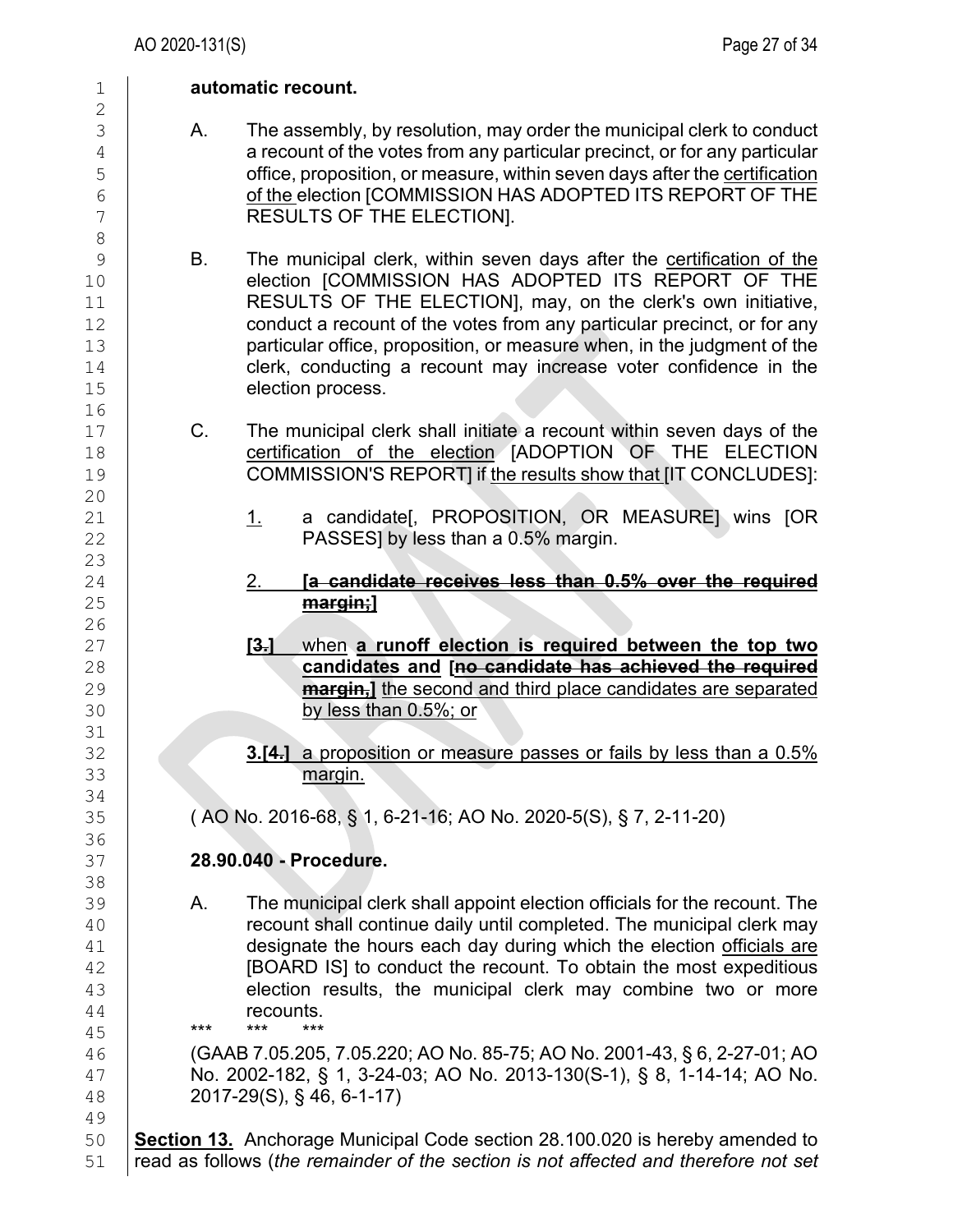| 1                                                       | $out)$ :                                        |                                                                                                                                                                                                                                                                                                                                                                                                                                      |
|---------------------------------------------------------|-------------------------------------------------|--------------------------------------------------------------------------------------------------------------------------------------------------------------------------------------------------------------------------------------------------------------------------------------------------------------------------------------------------------------------------------------------------------------------------------------|
| $\overline{c}$<br>$\mathfrak S$<br>$\overline{4}$       | 28.100.020 - Contest procedure.                 |                                                                                                                                                                                                                                                                                                                                                                                                                                      |
| 5<br>6<br>$\overline{7}$<br>$\,8\,$                     | А.<br>THE ELECTION].<br>$***$<br>$***$<br>$***$ | Notice of contest of an election shall be submitted in writing to the<br>municipal clerk within nine days after the certification of the election<br><b>[COMMISSION HAS ADOPTED ITS REPORT OF THE RESULTS OF</b>                                                                                                                                                                                                                     |
| $\mathcal{G}$<br>10<br>11<br>12<br>13<br>14<br>15<br>16 | C.                                              | The assembly shall vote whether to hear the contest or to certify the<br>results of the contested election at a meeting held pursuant to AMC<br>28.85.040B.[28.85.040A.] in accordance with the reports of the<br>election commission and municipal clerk. If the assembly decides to<br>hear the contest, it may appoint one or more persons to take evidence<br>concerning the grounds for the contest and report to the assembly. |
| 17<br>18<br>19                                          |                                                 | (GAAB 7.05.200; CAC 2.68.550; AO No. 85-75; AO No. 2004-176, § 12, 6-<br>1-05; AO No. 2013-130(S-1), § 9, 1-14-14; AO No. 2017-29(S), § 47, 6-1-17)                                                                                                                                                                                                                                                                                  |
| 20<br>21<br>22                                          |                                                 | <b>Section 14.</b> Anchorage Municipal Code chapter 28.150 is hereby amended to read<br>as follows (the remainder of the section is not affected and therefore not set out):                                                                                                                                                                                                                                                         |
| 23                                                      |                                                 | <b>Chapter 28.150 - EMERGENCY PLAN</b>                                                                                                                                                                                                                                                                                                                                                                                               |
| 24<br>25<br>26                                          | ***<br>***<br>***                               | 28.150.030 - Powers of the municipal clerk.                                                                                                                                                                                                                                                                                                                                                                                          |
| 27<br>28<br>29                                          | Α.                                              | In an emergency, the municipal clerk is authorized to take action to<br>preserve the integrity of the election, while at the same time allowing<br>eligible voters to vote who might otherwise not get an opportunity.                                                                                                                                                                                                               |
| 30<br>31<br>32                                          | B.<br>to:                                       | Actions authorized under this chapter may include, but are not limited                                                                                                                                                                                                                                                                                                                                                               |
| 33<br>34<br>35                                          | 1.                                              | Requesting expedited relief from a court of competent<br>jurisdiction;[,]                                                                                                                                                                                                                                                                                                                                                            |
| 36<br>37<br>38<br>39<br>40                              | 2.<br>code;[,]                                  | Keeping all or some polling locations, [ACCESSIBLE] vote<br>centers, and ballot drop boxes open longer than allowed by                                                                                                                                                                                                                                                                                                               |
| 41<br>42<br>43<br>44                                    | 3.                                              | Closing all or some polling locations, [ACCESSIBLE] vote<br>centers, and ballot drop boxes permanently or for a limited time<br>regardless of the requirements in this title, while providing<br>eligible voters other opportunities to vote;[,]                                                                                                                                                                                     |
| 45<br>46<br>47<br>48<br>49                              | 4.                                              | Accepting applications to vote at temporary addresses, to vote<br>by fax or email [ELECTRONICALLY], or for special needs<br>voting after the deadlines in this title but before the close of an<br>$election$ ;[,]                                                                                                                                                                                                                   |
| 50<br>51                                                | 5.                                              | Moving polling locations, [ACCESSIBLE] vote centers, and                                                                                                                                                                                                                                                                                                                                                                             |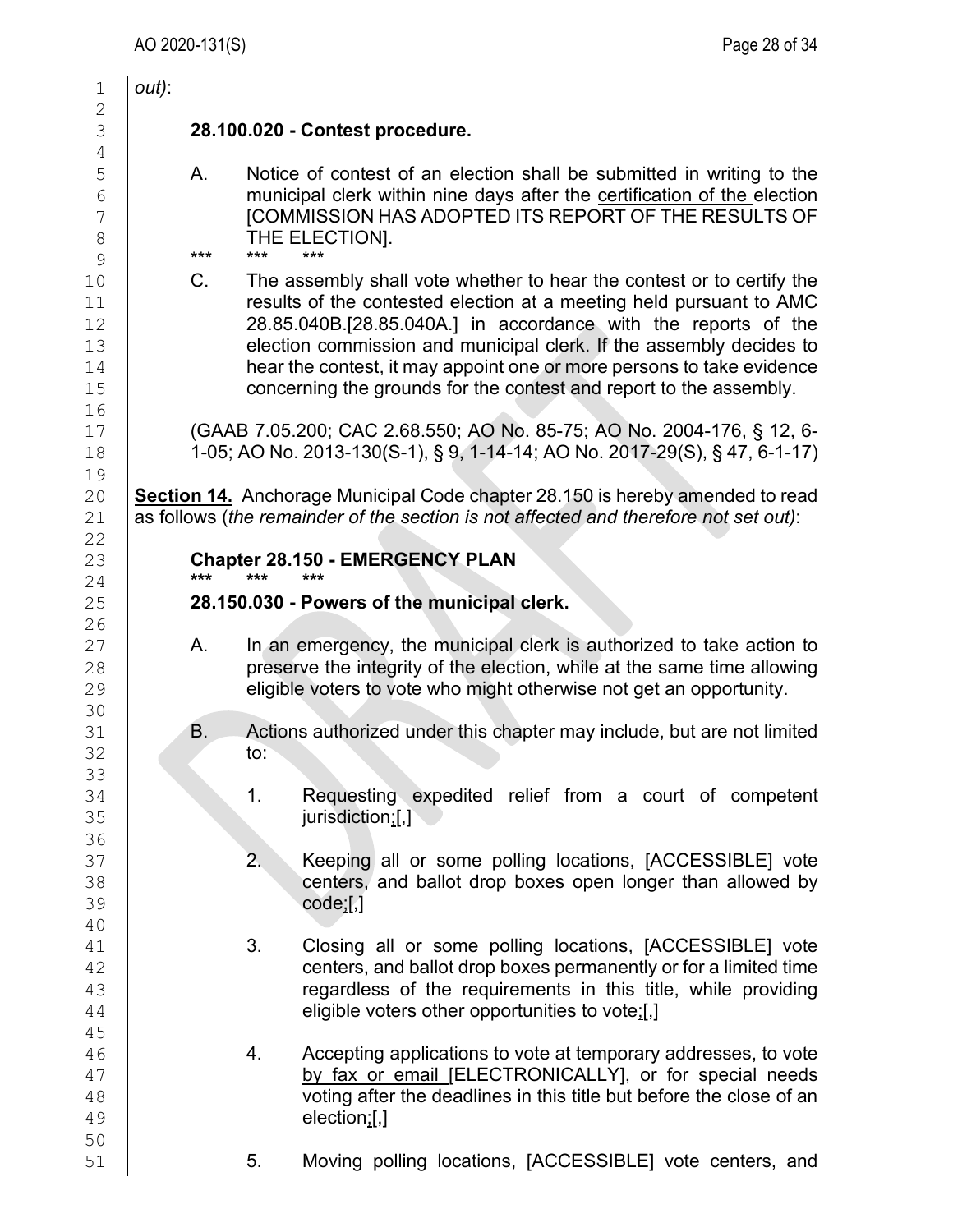51 \*\*\* \*\*\* \*\*\*

1 ballot drop boxes;[,] and  $\frac{2}{3}$ 6. Accepting votes not cast on official ballots. 4<br>5 5 C. The municipal clerk shall take steps to maintain a record of the action<br>6 taken and, if possible, adequately segregate votes cast, so that a court  $\begin{array}{c|c}\n6 & \text{taken and, if possible, adequately segregate votes cast, so that a court} \\
7 & \text{max rule on the action taken and accurately add or subtract votes as}\n\end{array}$ 7 may rule on the action taken and accurately add or subtract votes as<br>8 may be necessary. The municipal clerk shall provide public notice of 8 may be necessary. The municipal clerk shall provide public notice of example rections of this title. This shall provide public notice of  $\frac{9}{100}$ 9 changes to matters required by other sections of this title. This<br>includes the notice of election, polling locations, [ACCESSIBLE] vote includes the notice of election, polling locations, [ACCESSIBLE] vote 11 centers, and ballot drop boxes, if the changes substantially differ from<br>12 **a** previous published notice. A notice of changes may, but is not 12 **a previous published notice. A notice of changes may, but is not** 13 required to, be published in a newspaper of general circulation.  $\begin{array}{c} 14 \\ 15 \end{array}$ 15 (AO No. 2013-130(S-1), § 12, 1-14-14; AO No. 2017-29(S), § 55, 6-1-17; AO  $16$  2020-033, 3-20-20) 16 2020-033, 3-20-20)  $\begin{array}{c} 17 \\ 18 \end{array}$ 18 **28.150.050 - Unofficial ballots.**  19<br>20 20 A. Unofficial ballots. If there are insufficient official ballots available at a<br>21 **A. Septime location or vote center, election officials shall use the available** 21 polling location or vote center, election officials shall use the available<br>22 sample ballots and may create photocopies of the same, if needed. If 22 sample ballots and may create photocopies of the same, if needed. If<br>23 sample ballots are not available and the election officials determine it 23 sample ballots are not available and the election officials determine it<br>24 signified v additional ballots will be received prior to the closing of the 24 is unlikely additional ballots will be received prior to the closing of the<br>25 **incolly ballot** polls, election officials may provide any available paper to voters. If 25 polls, election officials may provide any available paper to voters. If  $\overline{26}$  possible, election officials should receive direction from the municipal possible, election officials should receive direction from the municipal 27 **clerk prior to using unofficial ballots.** 28<br>29 29 B. Unofficial ballots cast shall be treated as unscanned or paper ballots,<br>30 **B. An Extra post paints on the secure** with all other unscanned 30 not questioned ballots, and shall be secured with all other unscanned<br>31 or paper ballots. or paper ballots. 32<br>33 33 (AO No. 2013-130(S-1), § 12, 1-14-14) 34<br>35 35 **28.150.060 - Assistance of peace officers.**  36<br>37 37 [A.] If weather, road conditions, or other unforeseen circumstances<br>38 **[20]** prevent election officials from delivering election materials or ballots prevent election officials from delivering election materials or ballots 39 to or from the polling locations, [ACCESSIBLE] vote centers, ballot<br>40 drop boxes, or the designated return location, the municipal clerk may 40 drop boxes, or the designated return location, the municipal clerk may<br>41 cause the delivery to be made by a peace officer or other municipal  $\begin{array}{c|c} 41 & \text{cause the delivery to be made by a peace officer or other municipal} \\ 42 & \text{official.} \end{array}$ official. 43 44 (AO No. 2013-130(S-1), § 12, 1-14-14; AO No. 2017-29(S), § 56, 6-1-17; AO<br>45 2020-033, 3-20-20) 45 2020-033, 3-20-20) 46 47 **Section 15.** Anchorage Municipal Code chapter 28.200 is hereby amended to read<br>48 as follows (*the remainder of the section is not affected and therefore not set out*): 48 as follows (*the remainder of the section is not affected and therefore not set out)*: 49<br>50 50 **Chapter 28.200 - ELECTION OFFENSES**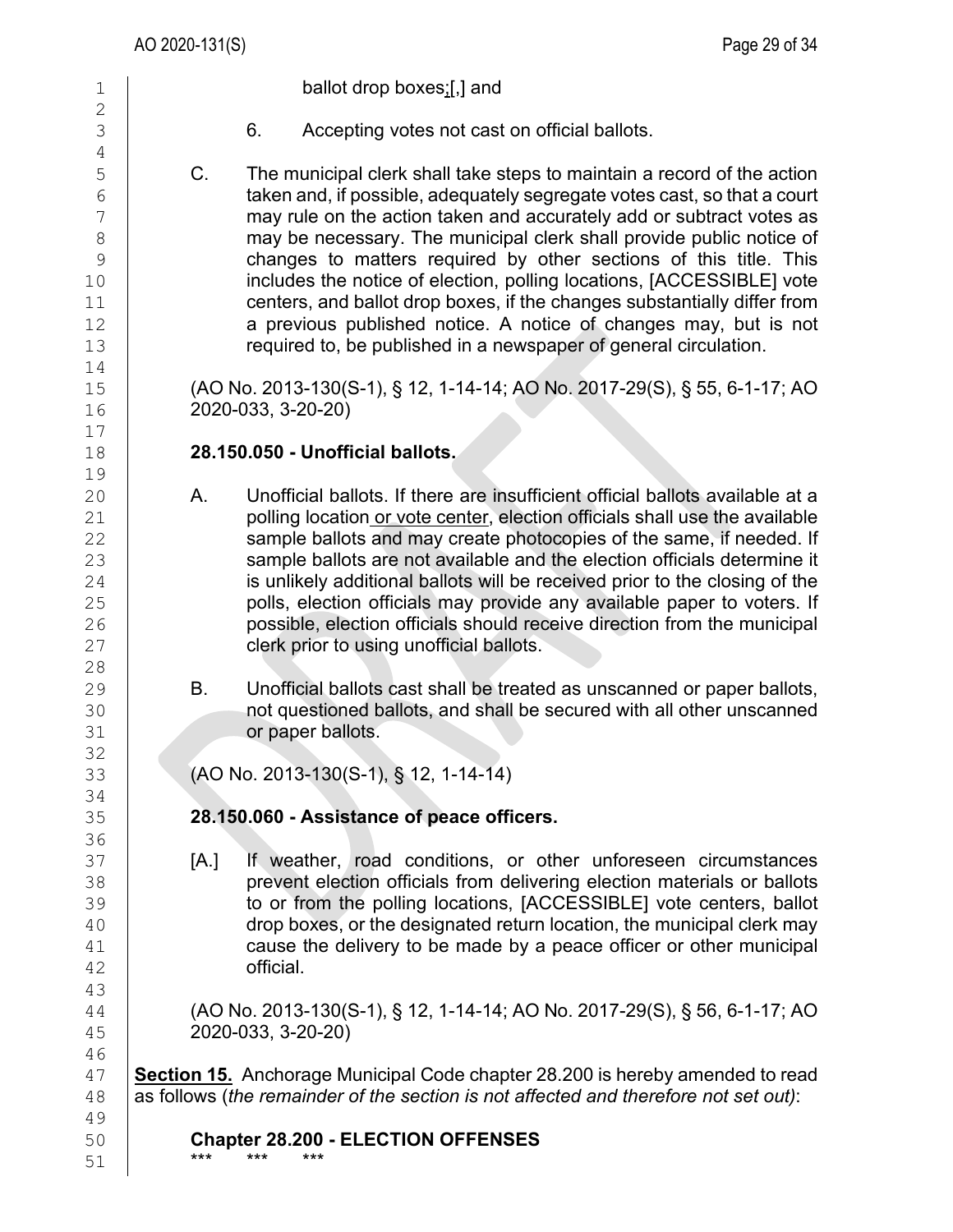| 1                   |           |                |    | 28.200.100 - Campaign misconduct in the third degree.                   |
|---------------------|-----------|----------------|----|-------------------------------------------------------------------------|
| $\overline{c}$<br>3 | Α.        |                |    | A person commits the offense of campaign misconduct in the third        |
| $\overline{4}$      |           | degree if:     |    |                                                                         |
| 5                   |           |                |    |                                                                         |
| $\sqrt{6}$          |           | 1 <sub>1</sub> |    | During the hours the election is open and after election officials      |
| 7                   |           |                |    | have posted warning notices at the required distance in the             |
| $\,8\,$             |           |                |    | form and manner prescribed by this Title, the person is in the          |
| $\mathsf 9$         |           |                |    | polling location or within 200 feet of an entrance to a polling         |
| 10                  |           |                |    | location or [ACCESSIBLE] vote center, and:                              |
| 11<br>12            |           |                | a. | Attempts to persuade a person to vote for or against a                  |
| 13                  |           |                |    | candidate, measure, or proposition[, OR QUESTION];                      |
| 14                  |           |                |    |                                                                         |
| 15                  |           |                | b. | Circulates cards, handbills, or marked ballots, or posts                |
| 16                  |           |                |    | political signs or posters relating to a candidate,                     |
| 17                  |           |                |    | measure, or proposition [AT AN ELECTION OR                              |
| 18                  |           |                |    | ELECTION PROPOSITION OR QUESTION]; or                                   |
| 19                  |           |                |    |                                                                         |
| 20                  |           |                | C. | Conducts other political activities that may pertain to any             |
| 21                  |           |                |    | future election or potential ballot proposition.                        |
| 22                  |           |                |    |                                                                         |
| 23                  |           | 2.             |    | During the hours the election is open the person is within 50           |
| 24                  |           |                |    | feet of a ballot drop box and engages in any of the activities          |
| 25                  |           |                |    | described in subsections A.1.a.-c.                                      |
| 26<br>27            | <b>B.</b> |                |    | For the purposes of this section, the entrance to a polling location or |
| 28                  |           |                |    | vote center that is in a school is the entrance to the school building. |
| 29                  |           |                |    | The election official or precinct chair responsible shall post warning  |
| 30                  |           |                |    | notices in the form and manner prescribed by the municipal clerk.       |
| 31                  |           |                |    |                                                                         |
| 32                  | C.        |                |    | Campaign misconduct in the third degree is subject to enforcement       |
| 33                  |           |                |    | and a fine under Title 14.                                              |
| 34                  |           |                |    |                                                                         |
| 35                  |           |                |    | (AO No. 2013-130(S-1), § 13, 1-14-14; AO No. 2017-29(S), § 58, 6-1-17)  |
| 36                  |           |                |    |                                                                         |
| 37                  |           | AS 15.56.016   |    |                                                                         |
| 38<br>39            |           |                |    | 28.200.110 - Unlawful interference with voting in the second degree.    |
| 40                  |           |                |    |                                                                         |
| 41                  | Α.        |                |    | A person commits the crime of unlawful interference with voting in the  |
| 42                  |           |                |    | second degree if the person:                                            |
| 43                  |           |                |    |                                                                         |
| 44                  |           | 1.             |    | Has an official ballot issued from a polling location or vote           |
| 45                  |           |                |    | center in possession outside of the polling location or vote            |
| 46                  |           |                |    | center [VOTING ROOM DURING A POLL BASED ELECTION                        |
| 47                  |           |                |    | OR OUTSIDE AN ACCESSIBLE VOTE CENTER] unless the                        |
| 48                  |           |                |    | person is an election official or other person authorized by law;       |
| 49                  |           |                |    |                                                                         |
| 50                  |           | 2.             |    | Makes, or knowingly has in possession, a counterfeit of an              |
| 51                  |           |                |    | official election ballot;                                               |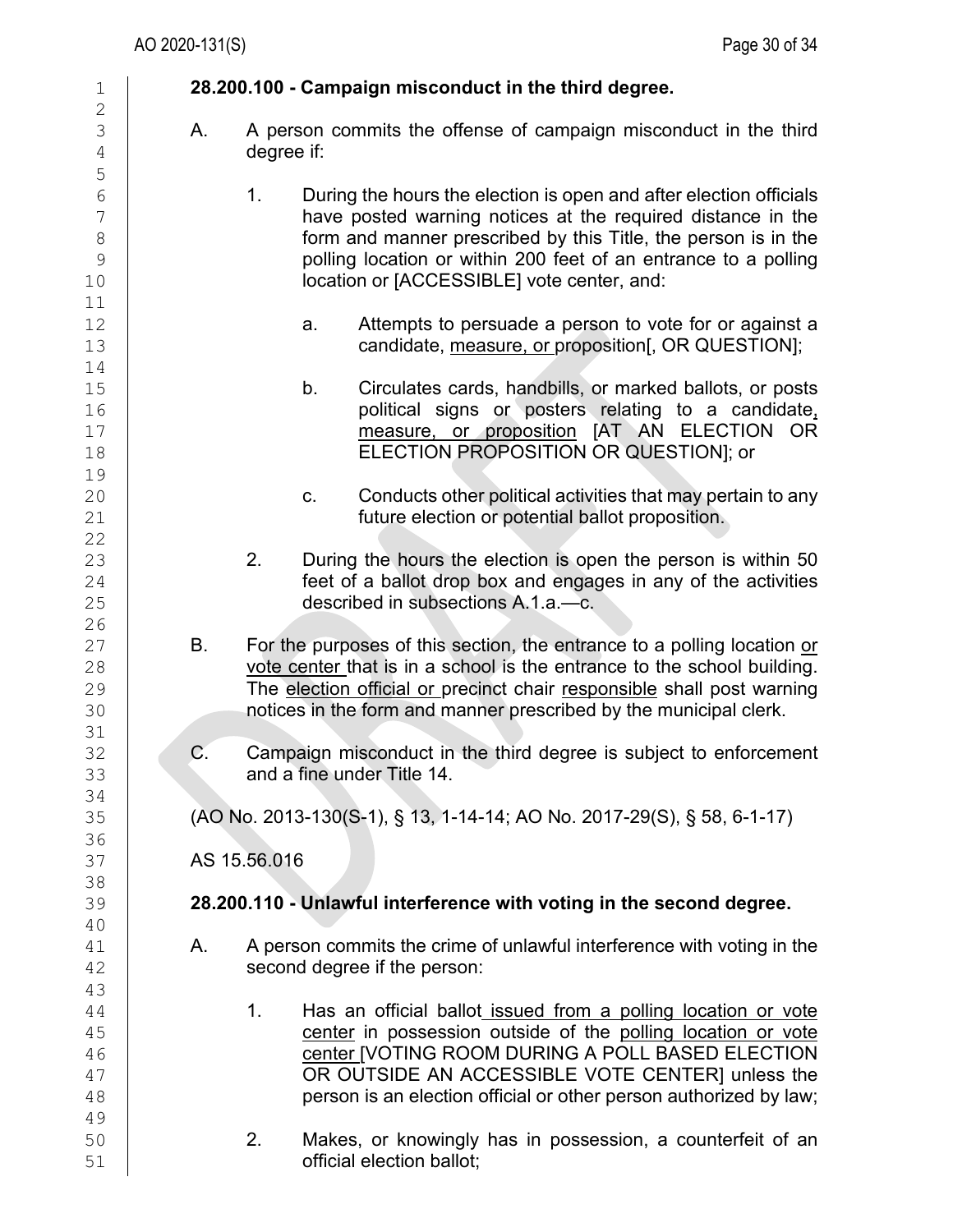| 1                                                                          |                                                                                                                                                                                                                                                                                                   |  |
|----------------------------------------------------------------------------|---------------------------------------------------------------------------------------------------------------------------------------------------------------------------------------------------------------------------------------------------------------------------------------------------|--|
| $\overline{2}$<br>3<br>$\overline{4}$                                      | 3.<br>Knowingly solicits or encourages, directly or indirectly, a<br>registered voter who is no longer qualified to vote under section<br>28.30.010, to vote in an election;                                                                                                                      |  |
| 5<br>$\sqrt{6}$                                                            | 4.<br>As a registration official:                                                                                                                                                                                                                                                                 |  |
| $\overline{7}$<br>$\delta$<br>9                                            | Knowingly refuses to register a person who is entitled to<br>a.<br>register; or                                                                                                                                                                                                                   |  |
| 10<br>11                                                                   | b.<br>Accepts a fee from an applicant applying for registration;                                                                                                                                                                                                                                  |  |
| 12<br>13<br>14<br>15<br>16<br>17                                           | 5.<br>Knowingly submits or encourages or assists another person to<br>submit an absentee ballot application to an intermediary who<br>could control or delay the submission of the application to the<br>municipality or who could gather data from the application form<br>as prohibited by law; |  |
| 18<br>19                                                                   | 6.<br>Violates the oath of confidentiality in section 28.50.130;                                                                                                                                                                                                                                  |  |
| 20<br>21<br>22<br>23<br>24<br>25<br>26<br>27<br>28<br>29<br>30<br>31<br>32 | 7.<br>Obstructs the doors or entries to a building in which a [AN<br>ACCESSIBLE] vote center or ballot drop box is located, or<br>prevents free access to and from any [ACCESSIBLE] vote<br>center or ballot drop box;                                                                            |  |
|                                                                            | 8.<br>Removes an official ballot from a ballot drop box without lawful<br>authority; or                                                                                                                                                                                                           |  |
|                                                                            | 9.<br>Moves, tampers with, or damages a ballot box or ballot drop<br>box, or inserts into a ballot box or ballot drop box anything other<br>than an official ballot return envelope [PACKAGE], without<br>lawful authority.                                                                       |  |
| 33<br>34<br>35                                                             | Unlawful interference with voting in the second degree is a class A<br>В.<br>misdemeanor.                                                                                                                                                                                                         |  |
| 36<br>37<br>38                                                             | (AO No. 2013-130(S-1), § 13, 1-14-14; AO No. 2017-29(S), § 59, 6-1-17)                                                                                                                                                                                                                            |  |
| 39<br>40                                                                   | AS 15.56.035                                                                                                                                                                                                                                                                                      |  |
| 41<br>42                                                                   | 28.200.120 - Voter misconduct in the second degree.                                                                                                                                                                                                                                               |  |
| 43<br>44<br>45<br>46<br>47<br>48<br>49<br>50<br>51                         | A person commits the crime of voter misconduct in the second degree<br>Α.<br>if the person                                                                                                                                                                                                        |  |
|                                                                            | registers to vote without being entitled to register under section<br>1.<br>28.30.010; [OR]                                                                                                                                                                                                       |  |
|                                                                            | 2.<br>votes or attempts to vote in an election after being disqualified<br>under AS 15.05.030;                                                                                                                                                                                                    |  |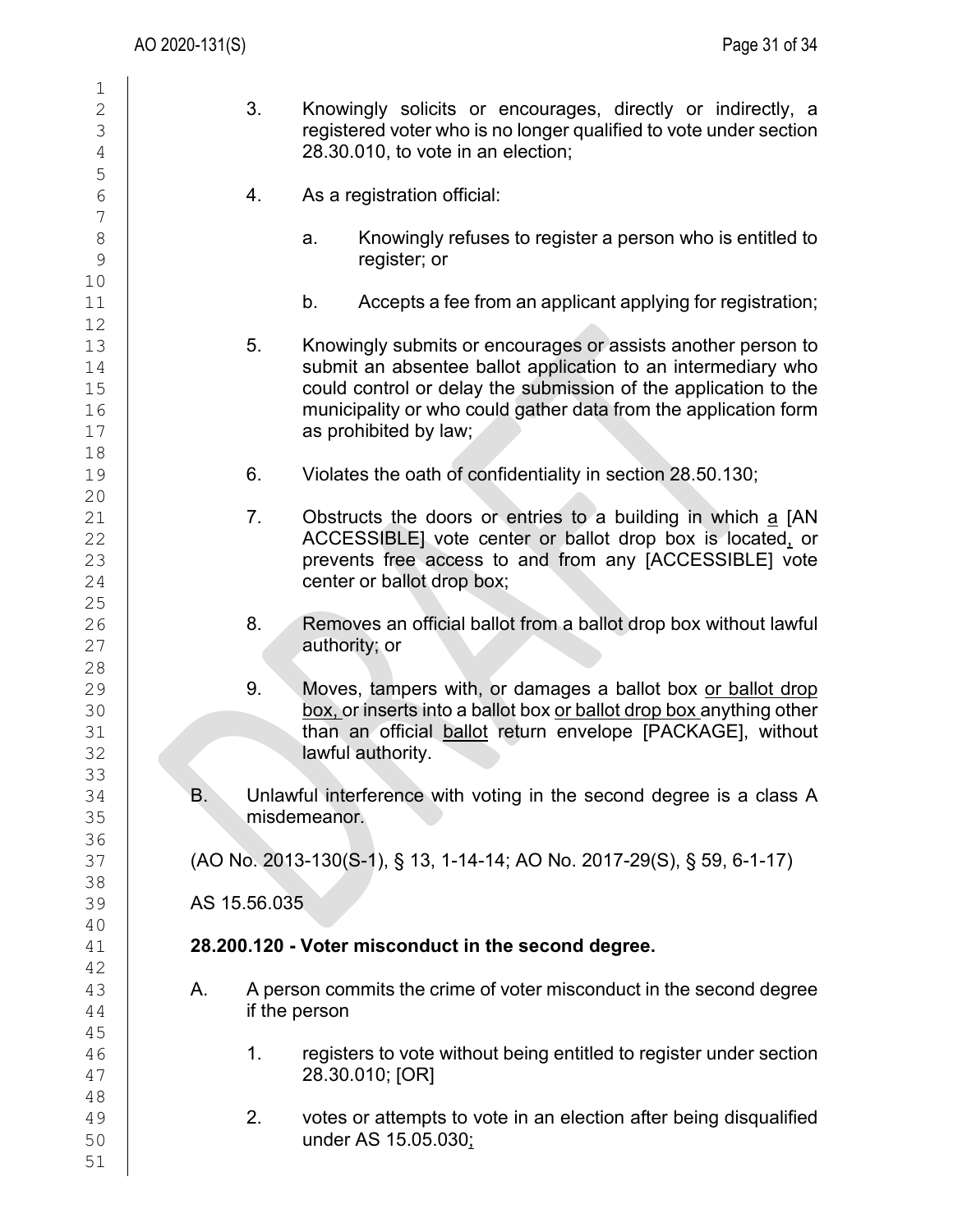| 1<br>$\overline{2}$<br>3         |    | 3.<br>votes or attempts to vote more than once in the same election<br>with the intent that the person's vote be counted more than<br>once;                                                                                                                    |
|----------------------------------|----|----------------------------------------------------------------------------------------------------------------------------------------------------------------------------------------------------------------------------------------------------------------|
| $\sqrt{4}$<br>5<br>6<br>7        |    | votes or attempts to vote in the name of another person or in a<br>4.<br>name other than the person's own; or                                                                                                                                                  |
| 8<br>$\mathcal{G}$<br>10         |    | 5.<br>intentionally makes a false affidavit, swears falsely, or falsely<br>affirms under an oath required by this title.                                                                                                                                       |
| 11<br>12                         | В. | Voter misconduct in the second degree is a class A misdemeanor.                                                                                                                                                                                                |
| 13<br>14                         |    | (AO No. 2013-130(S-1), § 13, 1-14-14)                                                                                                                                                                                                                          |
| 15                               |    | AS 15.56.040; AS 15.56.050                                                                                                                                                                                                                                     |
| 16<br>17                         |    | 28.200.130 - Election official misconduct in the second degree.                                                                                                                                                                                                |
| 18<br>19<br>20<br>21<br>22<br>23 | А. | A person commits the crime of election official misconduct in the<br>second degree if while an election official, and between the date that<br>ballots are provided to voters and the certification of the election,<br>[WHILE THE POLLS ARE OPEN,] the person |
| 24<br>25<br>26                   |    | 1.<br>Opens a ballot received from a voter at an election, unless<br>permitted by code or regulation;                                                                                                                                                          |
| 27<br>28<br>29                   |    | 2.<br>Marks a ballot by folding or otherwise so as to be able to<br>recognize it;                                                                                                                                                                              |
| 30<br>31                         |    | 3.<br>Otherwise attempts to learn how a voter marked a ballot; or                                                                                                                                                                                              |
| 32<br>33<br>34                   |    | 4.<br>Allows a person to do one of the acts prescribed by subsections<br>1., 2., or 3.                                                                                                                                                                         |
| 35<br>36                         |    | 5.<br>Violates the oath of confidentiality in section 28.50.130.                                                                                                                                                                                               |
| 37<br>38<br>39                   | В. | Election official misconduct in the second degree is a class A<br>misdemeanor.                                                                                                                                                                                 |
| 40                               |    | $(AO No. 2013-130(S-1), S 13, 1-14-14)$                                                                                                                                                                                                                        |
| 41<br>42                         |    | AS 15.56.080                                                                                                                                                                                                                                                   |
| 43<br>44                         |    | 28.200.140. - Improper subscription to petition.                                                                                                                                                                                                               |
| 45<br>46<br>47                   | Α. | A person commits the crime of improper subscription to petition if the<br>person                                                                                                                                                                               |
| 48<br>49<br>50<br>51             |    | 1.<br>Signs a name other than the person's own to a petition<br>proposing an initiative, referendum, recall, or nomination of a<br>candidate for municipal office;                                                                                             |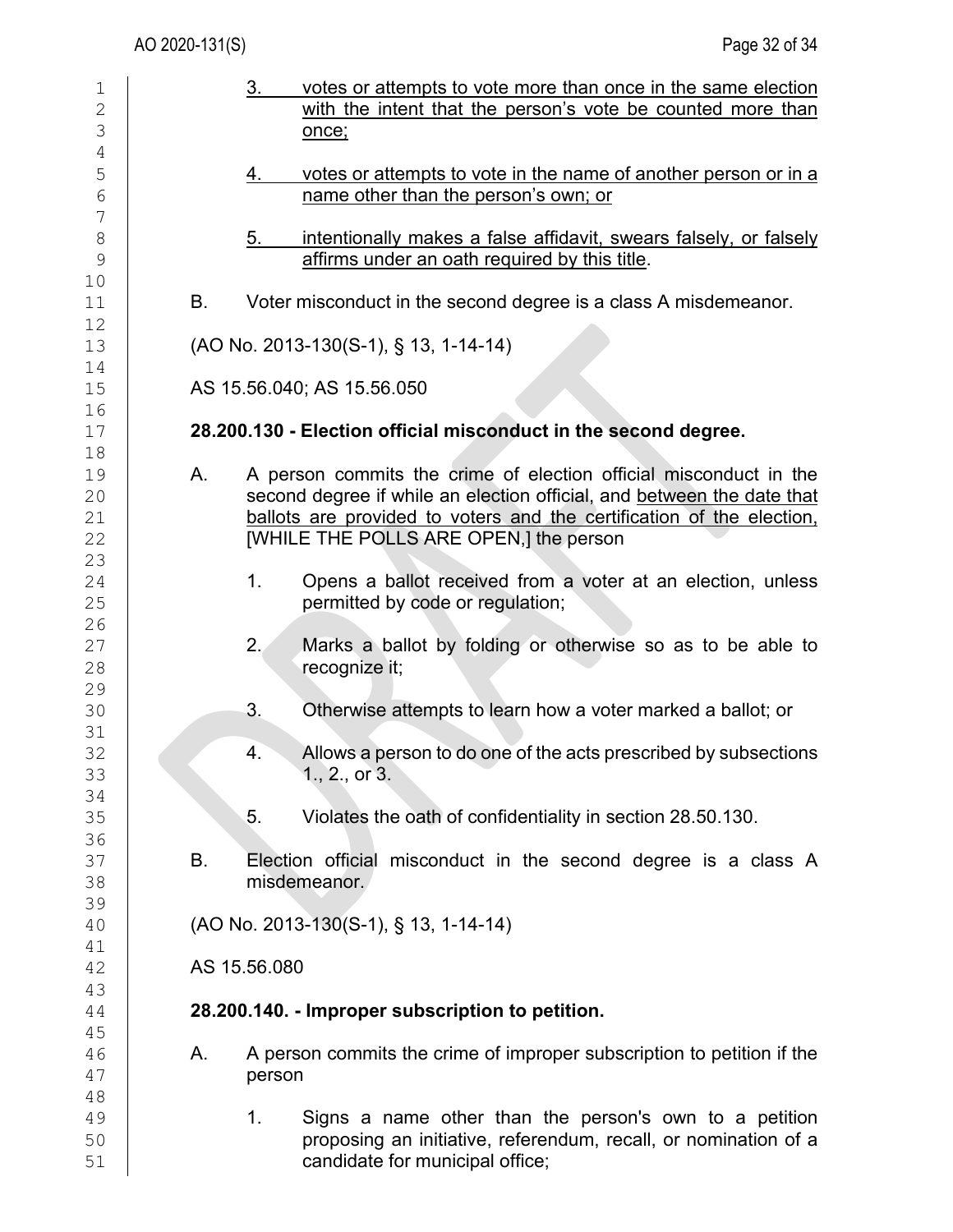| $\mathbf 1$         |       |    |              |                                                                                                                              |
|---------------------|-------|----|--------------|------------------------------------------------------------------------------------------------------------------------------|
| $\mathbf{2}$        |       |    | 2.           | Knowingly signs more than once for the same proposition,                                                                     |
| 3                   |       |    |              | question, or candidate at one election;                                                                                      |
| $\sqrt{4}$          |       |    |              |                                                                                                                              |
| 5                   |       |    | 3.           | Signs a petition proposing an initiative, referendum, recall, or                                                             |
| $6\phantom{1}6$     |       |    |              | nomination of a candidate for municipal office, while knowingly                                                              |
| 7                   |       |    |              | not being a qualified voter; or                                                                                              |
| $\,8\,$             |       |    |              |                                                                                                                              |
| $\mathcal{G}$<br>10 |       |    | 4.           | Solicits, accepts, or agrees to accept money or other valuable<br>thing in exchange for signing or refraining from signing a |
| 11                  |       |    |              | petition proposing an initiative, referendum, or recall; in this                                                             |
| 12                  |       |    |              | paragraph, "other valuable thing" has the meaning given in AS                                                                |
| 13                  |       |    |              | $15.56.030(d)$ .                                                                                                             |
| 14                  |       |    |              |                                                                                                                              |
| 15                  |       | В. |              | Improper subscription to petition is a class B misdemeanor.                                                                  |
| 16                  |       |    |              |                                                                                                                              |
| 17                  |       |    |              | $(AO No. 2013-130(S-1), § 13, 1-14-14)$                                                                                      |
| 18                  |       |    |              |                                                                                                                              |
| 19                  |       |    | AS 15.56.090 |                                                                                                                              |
| 20                  |       |    |              |                                                                                                                              |
| 21                  |       |    |              | 28.200.150 - Refusal to allow employees time off.                                                                            |
| 22                  |       | А. |              | An employer commits the offense of refusal to allow employees time                                                           |
| 23<br>24            |       |    |              | off if the employer refuses to allow an employee time off for the                                                            |
| 25                  |       |    |              | purpose of voting, or if, after allowing the time off, the employer                                                          |
| 26                  |       |    |              | deducts the time from the wages of the employee, except as provided                                                          |
| 27                  |       |    |              | in subsection B. of this section.                                                                                            |
| 28                  |       |    |              |                                                                                                                              |
| 29                  |       | Β. |              | An employee who has two consecutive hours in which to vote, either                                                           |
| 30                  |       |    |              | between the opening of the polls or vote centers and the beginning of                                                        |
| 31                  |       |    |              | the employee's regular working shift, or between the end of that                                                             |
| 32                  |       |    |              | regular working shift and the close of the polls or vote centers, is                                                         |
| 33                  |       |    |              | considered to have sufficient time outside of working hours within                                                           |
| 34                  |       |    |              | which to vote.                                                                                                               |
| 35<br>36            |       | C. |              | Refusal to allow employees time off to vote is a violation.                                                                  |
| 37                  |       |    |              |                                                                                                                              |
| 38                  |       |    |              | (AO No. 2013-130(S-1), § 13, 1-14-14)                                                                                        |
| 39                  |       |    |              |                                                                                                                              |
| 40                  |       |    | AS 15.56.100 |                                                                                                                              |
| 41                  |       |    |              |                                                                                                                              |
| 42                  |       |    |              | <b>Section 16.</b> Anchorage Municipal Code section 28.300.010 is hereby amended to                                          |
| 43                  |       |    |              | read as follows (the remainder of the section is not affected and therefore not set                                          |
| 44                  | out): |    |              |                                                                                                                              |
| 45                  |       |    |              |                                                                                                                              |
| 46                  |       |    |              | 28.300.010 - Appeals.                                                                                                        |
| 47                  |       |    |              |                                                                                                                              |
| 48<br>49            |       | А. |              | A person may not appeal or seek judicial review of an election or<br>recount unless the person                               |
| 50                  |       |    |              |                                                                                                                              |
| 51                  |       |    | <u>1.</u>    | is qualified to vote in the municipality;                                                                                    |
|                     |       |    |              |                                                                                                                              |